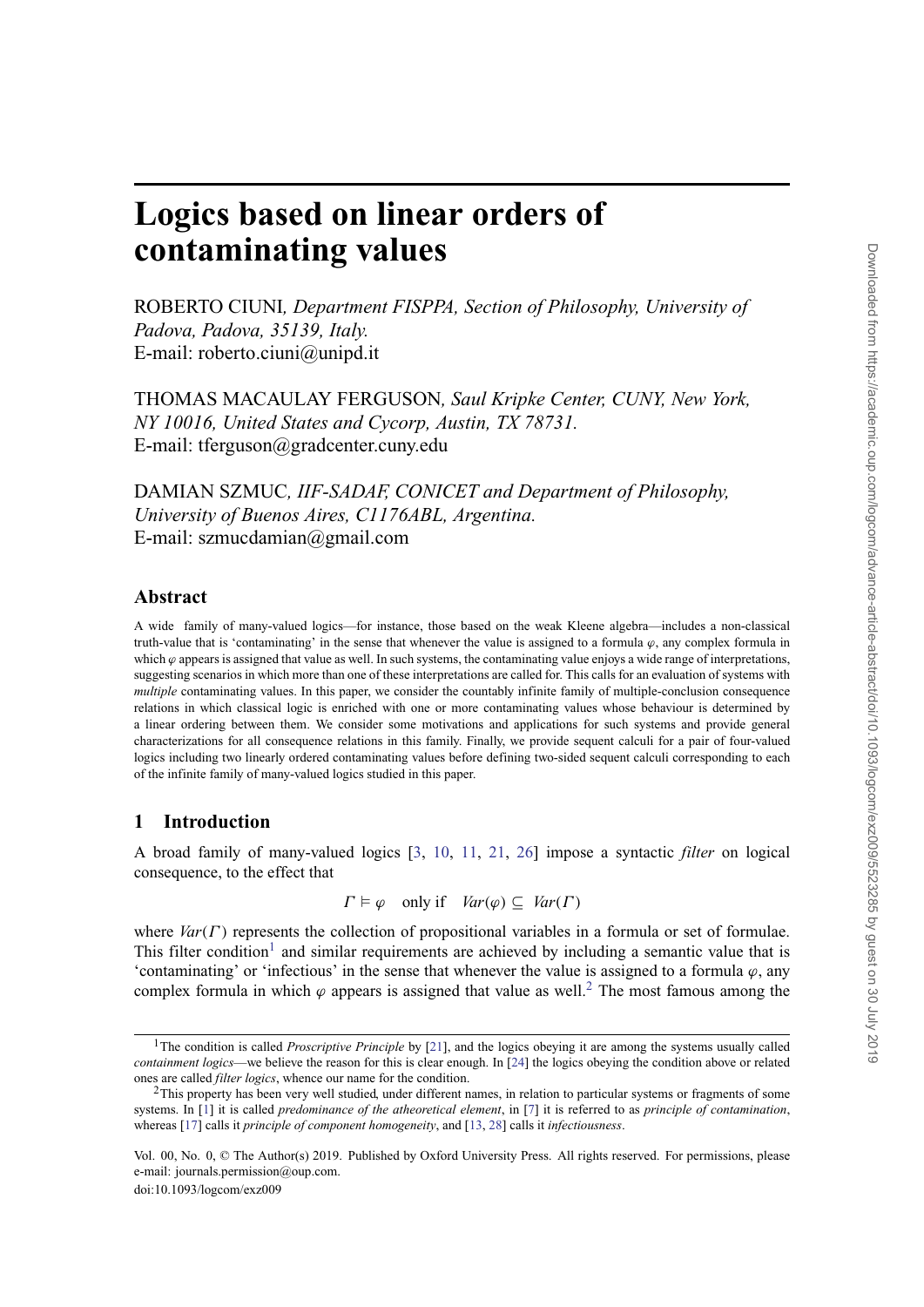systems that include such a value is the three-valued *weak Kleene logic*  $K_3^w$  by [3, 19], which obeys a *weaker* version of the filter condition above, namely

$$
\Gamma \vDash \varphi \quad \text{only if} \quad \begin{cases} \text{either} & \text{Var}(\varphi) \subseteq \text{Var}(\Gamma) \\ \text{or} & \Gamma \vDash \psi \quad \text{for all } \psi \end{cases}
$$

The contaminating value of  $K_3^w$  and its sublogics [10, 11, 26] has been proposed as an adequate model for a remarkably diverse range of phenomena, including *linguistic*, *epistemic* and *computertheoretical* ones. In particular, Bochvar [3] uses the contaminating value of  $K_3^w$  to reason about class-theoretic antinomies, while Fitting [14] uses it, in his bilattice-based semantics, to capture lack of shared expertise among groups of *experts*. Finally, Avron and others [2] use the contaminating value as a model for *catastrophic errors* encountered by a computer program, in the spirit of [20].

Now, each of the above phenomena may have different sources, or come in different varieties. For instance, the meaninglessness of a sentence can be due to category mistakes [27], Chomsky-style nonsense [6] or ill-formedness [1], and all or some of these traits can be found concurrently in a given set of complex expressions. Also, in computer-program applications, we often have multiple *virtual machines* running within one another (e.g. a Java VM running inside Wine running inside Linux), with each of these possibly facing errors (be they catastrophic or not) or faults of some kind. Also, we can receive non-uniform expert advice because, along with some experts having no take on a given issue, two or more of them propose conflicting replies. The logic  $K_3^w$  [3, 14] and related ones [2, 20] can model only one of these sources in isolation, and they cannot give an adequate insight on their possible interactions. These can be modelled just if many contaminating values are available.

In this paper, we serve this purpose by providing a general many-valued semantics in which classical logic is augmented by a linear order of contaminating values in which some values may be designated and others not. Depending on the range of the contaminating values admitted, many different consequence relations arise.<sup>3</sup> We present *general characterization* results of all such consequence relations in terms of the satisfaction of variable-inclusion properties between sets of premises and (sets of) conclusions—Theorem 3.1 and Theorem 3.2. Throughout the paper, we focus on standardly defined *multiple-conclusion* consequence.4

In this vein, throughout this paper we will be focusing on logics satisfying the following filter condition:

$$
\Gamma \models \Delta
$$
 only if  $Var(\Gamma') \subseteq Var(\Delta')$  for some non-empty  $\Gamma' \subseteq \Gamma$  and  $\Delta' \subseteq \Delta$ 

or some weaker versions of it, later establishing that sometimes particular chains of variableinclusion conditions are needed for logical consequence in matrices that extend classical logic with more than two contaminating values—Theorem 4.1 and Theorem 4.2. We also include prooftheoretical results, by providing decorated complete sequent calculi for a pair of four-valued logics whose non-classical values are contaminating and linearly ordered before defining two-sided sequent calculi for a countably infinite family of such systems.

The paper proceeds as follows. Section 2 introduces the basic notation and definitions that we use throughout the paper. Section 3 introduces the basic semantic machinery of contaminating values,

<sup>&</sup>lt;sup>3</sup>There is a close connection between some of the many-valued matrices presented in this paper and an algebraic construction known as *Płonka sums of (direct systems of) logical matrices*, initially explored in [22, 23] and recently discussed in [4, 5]. In this paper we do not discuss the relation of our matrices with these constructions, but we hope to make a thorough examination of this topic in future works.

 $4$ The investigation of single-conclusion consequence relations induced by many-valued semantics counting with a linear order of contaminating values is another, deeply interesting project that we hope to explore in the near future.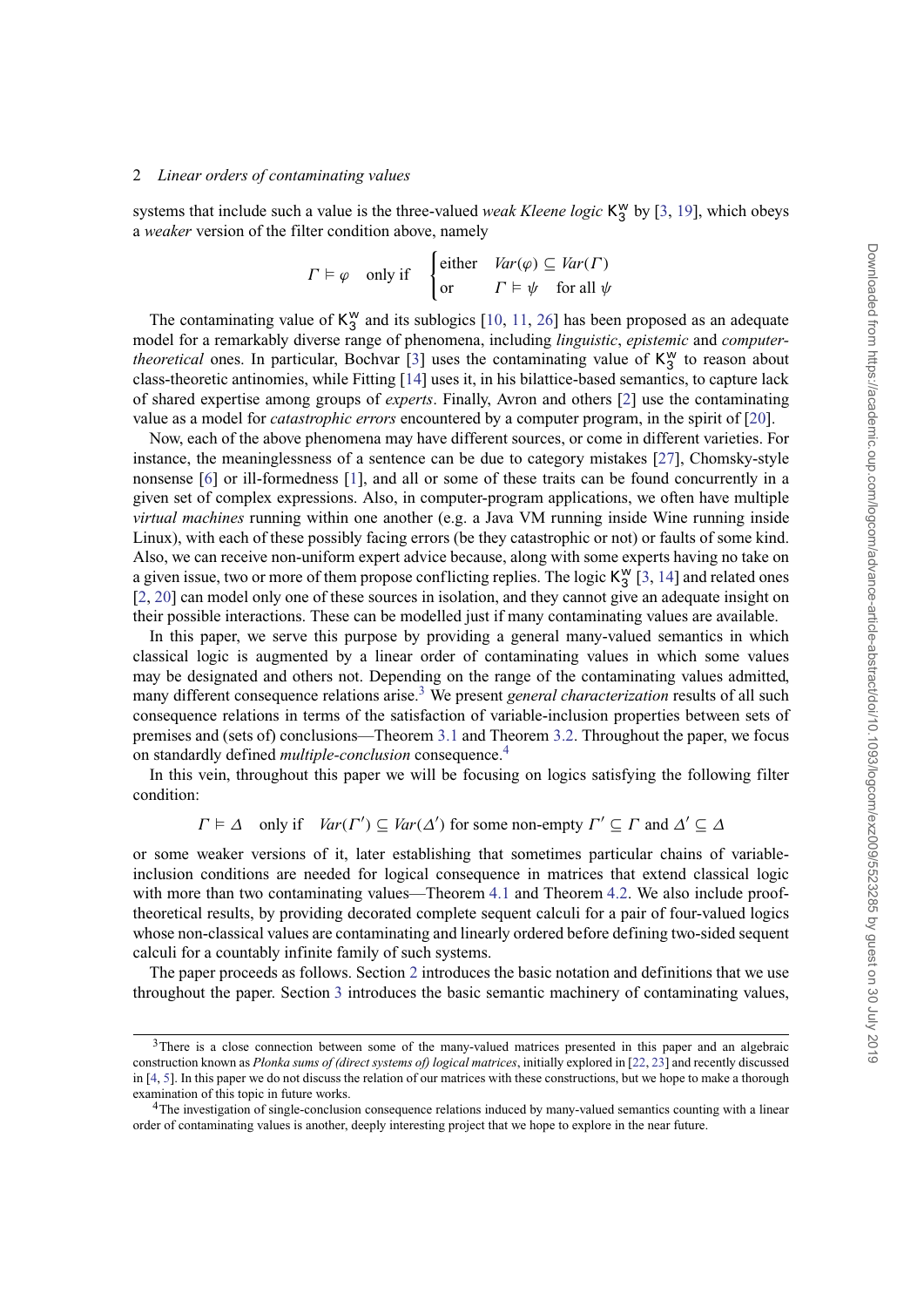which can be exemplified with the three-valued logics  $K_3^W$  [3, 19] and PWK [18], and the simplest combination of contaminating values, which gives rise to the four-valued logics  $HYB_1$  and  $HYB_2$ [28]. Theorem 3.1, Theorem 3.2 and their corollaries are presented in this section. Section 4 deploys a straightforward, general method for the construction of matrices endowed with a linear order of (finitely many) contaminating values. Theorems 4.1–4.4 are presented in this section. In Section 5, we prove that the infinitely many LOC-matrices built on the matrix for CL induce infinitely many multiple-conclusion consequence relations. Section 6 presents sound and complete sequent calculi for the logics  $HYB_1$  and  $HYB_2$  (Theorem 6.2 and Theorem 6.4, respectively) and two-sided sequent calculi for an infinite family of their subsystems (Theorem 6.5). Finally, Section 7 presents some concluding remarks.

# **2 Preliminaries**

Throughout the paper, we adopt the standard notation and basic definitions from *Abstract Algebraic Logic*, as presented e.g. in [15]. One important exception with regard to [15], however, concerns our definition of multiple-conclusion matrix consequence (see below).

Given a similarity type  $\nu$  and a countably infinitely set *X* of generators, the absolutely free algebra **Fml** over *X* is called the *formula algebra* of type ν. *Fml* denotes the universe of **Fml**. We call *propositional variables*—or *variables*, simply—the members of *X*, and we denote them by  $p, q, r, \ldots$  We call *v*-*formulae* the members of *Fml*, and we denote them by  $\phi, \psi, \theta, \ldots$  We use  $\Gamma$ ,  $\Delta$ ,  $\Psi$  ... to denote *sets of formulae*.<sup>5</sup> We omit reference to the type  $\nu$  when this does not create confusion. In this paper, if no particular remark is made, **Fml** is assumed to be a formula algebra of type  $(1, 2, 2)$ , namely, of the type containing the connectives  $\neg$ ,  $\vee$ ,  $\wedge$ .

A *logic* of type  $\nu$  is a pair  $S = \langle FmI, \vdash_S \rangle$ , where **Fml** is a formula algebra of type  $\nu$  and ⊢<sup>S</sup> ⊆ *P(Fml)* × *P(Fml)* is a substitution invariant *multiple-conclusion consequence relation*. A *v*-*matrix*—or, simply, a *matrix*—is a pair  $\mathcal{M} = \langle \mathbf{A}, \mathcal{D} \rangle$  with **A** an algebra of type *v* with universe *A* and *D* ⊂ *A*. *D* is called the *filter* of *M*. Informally, we think of the members of *A* as *truth-values*. Under this informal reading, the members of *D* are naturally thought of as *designated values*. 6

Just to make an example, classical logic CL is defined as  $\langle \mathbf{Fml}, \models_{\mathcal{M}_{\text{CL}}} \rangle$ , and  $\mathcal{M}_{\text{CL}}$  is defined as  $\langle \mathbf{B}_2, \{1\} \rangle$ , where  $\mathbf{B}_2 = \langle \{0, 1\}, \neg, \vee, \wedge \rangle$  is the well-known two-element Boolean algebra of type  $(1, 2, 2)$ . The elements 0 and 1 of its universe are informally interpreted as 'false' and 'true', respectively, with 1 being the only designated value. In this paper, we will focus especially in matrices that have  $\mathcal{M}_{\text{Cl}}$  as a submatrix, in the following sense:

# DEFINITION 2.1

A matrix  $M = \langle A, D \rangle$  is a submatrix of a matrix  $M' = \langle A', D' \rangle$  ( $M \subseteq M'$ ) if and only if **A** is a subalgebra of **A**′ and  $\mathcal{D} = \mathcal{D}' \cap A$ .

Logical matrices, in turn, can be seen to give raise to substitution invariant multiple-conclusion consequence relations, as Definition 2.3 illustrates.

<sup>5</sup>Unless specified otherwise, in this paper we consider just *finite* sets of formulae, with the exception, of course, of *Fml* itself.

 $6$ Notice that, in using these notions, we do not assume or even try to stress that we do not allow the presence of matrices whose algebraic reduct is the trivial algebra. However, as will become clear shortly, in this paper our interest is in investigating logics induced by matrices having contaminating values that, in turn, extend the two-valued matrix inducing classical logici.e. the matrix whose algebraic reduct is the two-element Boolean algebra. We would like to thank an anonymous reviewer for urging us to clarify this issue.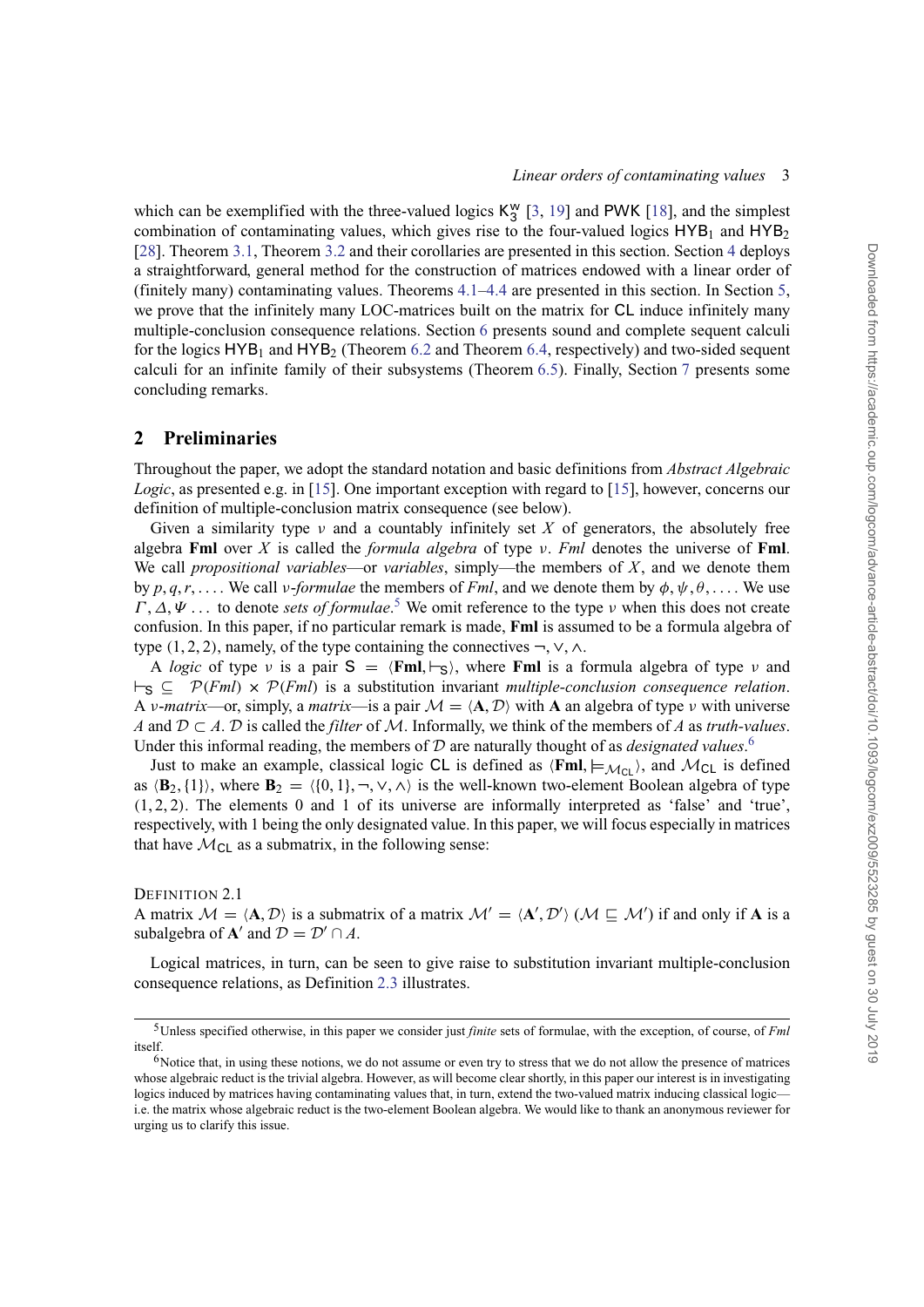#### DEFINITION 2.2

A valuation is a *homomorphism v* : **Fml** −→ **A** from a formula algebra **Fml** into an algebra **A** of the same type.

We denote by Hom**Fml**,**<sup>A</sup>** the set of valuations for **Fml** defined on **A**. When **Fml** is clear by the context and we wish to focus on the matrix rather than on the algebra, we write Hom*M*. For every  $\mathcal{M} = \langle \mathbf{A}, \mathcal{D} \rangle$ , we let  $\text{Hom}_{\mathcal{M}}(\Gamma)$  be the set  $\{v \in \text{Hom}_{\mathcal{M}} \mid v[\Gamma] \subseteq \mathcal{D}\}\$  of the *models* of  $\Gamma$  based on *M*. In this paper, we focus on *matrix consequence relations*:

## DEFINITION 2.3

Given a matrix  $M = \langle A, \mathcal{D} \rangle$ , the relation  $\models_M \subseteq \mathcal{P}(Fml) \times \mathcal{P}(Fml)$  defined as follows:

 $\Gamma \models_M \Delta \Leftrightarrow$  for every  $v \in \text{Hom}_M$ ,  $v[\Gamma] \subseteq \mathcal{D}$  implies  $v(\psi) \in \mathcal{D}$  for some  $\psi \in \Delta$ 

is a *multiple-conclusion matrix consequence* relation.

We say that  $\Delta$  is a *tautology* if and only if  $\varnothing \models_M \Delta$ , and we say that  $\Gamma$  is *unsatisfiable* if and only if  $\Gamma \models_M \emptyset$ . We write  $\phi \models_M \psi$  instead of  $\{\phi\} \models_M \{\psi\}$ , and  $\phi, \psi \models_M \gamma, \delta$  instead of  $\{\phi, \psi\} \models_M \{\gamma, \delta\}$ . We also use other notation, writing e.g.  $\Gamma, \Delta$  for  $\Gamma \cup \Delta$ , or  $\Gamma, \phi$  for  $\Gamma \cup$  $\{\phi\}$ . Finally, when  $\models_{\mathcal{M}_S}$  is the matrix consequence relation of a logic S, we refer to  $\models_{\mathcal{M}_S}$  as to  $M<sub>S</sub>$ -consequence.<sup>7</sup>

Before closing this section, it is of high importance to notice that the notion of multiple-conclusion consequence that we define here is different from the one defined in [15], which provides all the other basic notation and definitions in the present paper. In particular, Definition 2.3 above comes with the standard *disjunctive* reading of the right side of  $\models M$ , while [15, Definition 1.7] comes with a *conjunctive* reading of it—implying that *all* the formulae in the conclusion-set have to be satisfied. In fact, in [15], the author himself notices that his definition is not standard. In this paper, a particular reason to stick to the standard definition, as we did, is that the disjunctive reading of the right side of  $\models$ <sub>*M*</sub> fits the interpretation of two-sided sequents in sequent calculi, and a uniform reading seems more appropriate in view of the results on sequent calculi from Section 6.

# **3 Basic contaminating logics**

As we previously advertised, in this paper we are interested in logics with *contaminating* truthvalues, i.e. in logics induced by single logical matrices containing contaminating truth-values. Thus, in order to proceed to their study and analysis, we will distinguish two classes of such logics and, consequently, of such matrices.

The first class will comprise the basic contaminating logics, i.e. those logics induced by matrices complying with the most basic understanding of what a matrix with a contaminating logic is. The second class will comprise the logics equipped with a linear order of contaminating values, i.e. those logics induced by matrices having a plurality of linearly ordered contaminating values. In what follows, we begin our journey towards understanding basic contaminating logics by defining what an algebra with a contaminating element looks like.

 $7$ For the basic setting defined in this section, see also [15, Chapter 1].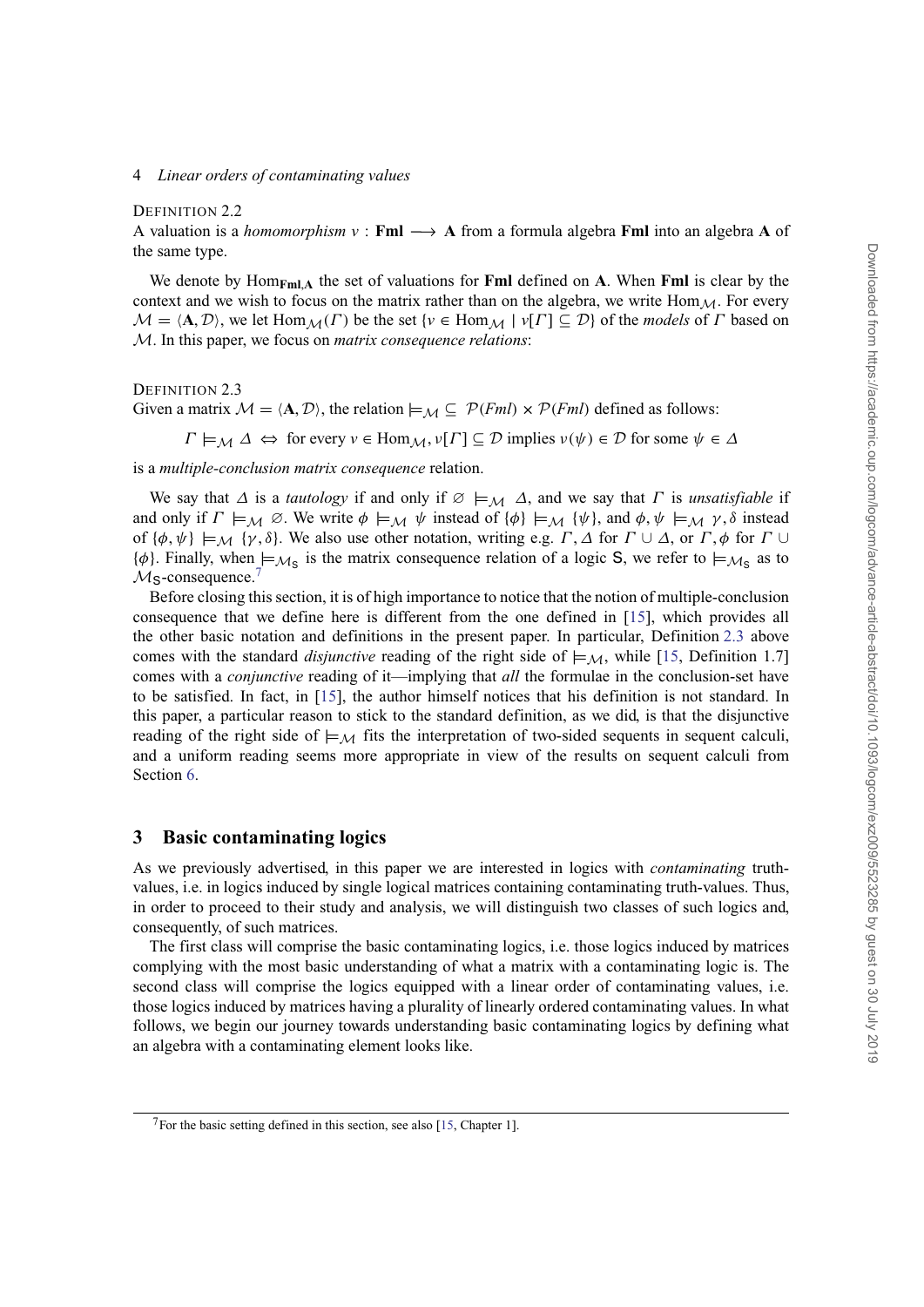TABLE 1. Operations of the WK algebra

|  |  |  | $\begin{array}{c ccccccccc}\n\multicolumn{3}{c c }{\fbox{$\sim$}} & \begin{array}{c c c c c} \multicolumn{3}{c }{\fbox{$\sim$}} & \multicolumn{3}{c }{\fbox{$\sim$}} & \multicolumn{3}{c }{\fbox{$\sim$}} & \multicolumn{3}{c }{\fbox{$\sim$}} & \multicolumn{3}{c }{\fbox{$\sim$}} & \multicolumn{3}{c }{\fbox{$\sim$}} & \multicolumn{3}{c }{\fbox{$\sim$}} & \multicolumn{3}{c }{\fbox{$\sim$}} & \multicolumn{3}{c }{\fbox{$\sim$}} & \$ |  |  |
|--|--|--|----------------------------------------------------------------------------------------------------------------------------------------------------------------------------------------------------------------------------------------------------------------------------------------------------------------------------------------------------------------------------------------------------------------------------------------------|--|--|
|  |  |  |                                                                                                                                                                                                                                                                                                                                                                                                                                              |  |  |
|  |  |  |                                                                                                                                                                                                                                                                                                                                                                                                                                              |  |  |
|  |  |  |                                                                                                                                                                                                                                                                                                                                                                                                                                              |  |  |

DEFINITION 3.1

An algebra **A** of type v has a contaminating element k if and only if there is a non-empty  $A' \subseteq A$ , with  $A' \neq \{k\}$ , such that for every *m*-ary  $g \in \nu$  and every  $\{a_1, \ldots, a_m\} \subseteq A'$ :

if  $k \in \{a_1, \ldots, a_m\}$  then  $g^{\bf A}(a_1, \ldots, a_m) = k$ .

If  $A' = A$ , we say that *k* is *absolutely contaminating*; if *A* does not satisfy Definition 3.1 relative to *k*, but some  $A' \subset A$  does, we say that *k* is *partially contaminating*. With the exception of  $K_3^w$  and PWK, defined below, all the logics in this paper include one or more partially contaminating values alongside an absolutely contaminating one. In this regard, if  $y \in A'$  and *k* contaminates the elements of  $A'$ , we write  $C(y, k)$  for '*y* is contaminated by  $k'$ .

DEFINITION 3.2 A matrix  $\mathcal{M} = \langle \mathbf{A}, \mathcal{D} \rangle$  has a contaminating value *k* if **A** has a contaminating element *k*. Otherwise, we say *M* has no contaminating value.

Our first examples of a matrix extending the two-valued matrix  $\mathcal{M}_{CL}$  with a contaminating value are the matrices inducing the three-valued logics  $K_3^w$  and PWK by [3] and [18], respectively. These are built using the so-called *weak Kleene algebra* **WK**, an algebra with an absolutely contaminating element introduced in [19]. More precisely, **WK** is the algebra of type *(*1, 2, 2*)* whose universe is {0, *n*, 1} and whose operations are given by Table 1.

It is clear from Table 1 that value *n* satisfies Definition 3.1 relative to {0, *n*, 1}. This is, in a way, the *simplest* case of contamination, where a value *n* contaminates all the values in the universe of the algebra in question.

Moving to the logics themselves, it is interesting to observe some features of the three-valued systems  $\overline{K_3^w}$  and PWK—for which sound and complete sequent calculi were provided in [9].

DEFINITION 3.3  $K_3^w = \langle \mathbf{Fml}, \models_{\mathcal{M}_{K_3^w}} \rangle$  and  $\mathsf{PWK} = \langle \mathbf{Fml}, \models_{\mathcal{M}_{\mathsf{PWK}}} \rangle$ , where:

$$
\mathcal{M}_{K_3^W} = \langle \mathbf{W} \mathbf{K}, \{1\} \rangle \qquad \mathcal{M}_{\mathsf{PWK}} = \langle \mathbf{W} \mathbf{K}, \{n, 1\} \rangle
$$

 $K_3^w$  lacks any tautology, exactly as its more famous kin  $K_3$  by [19]. By contrast, PWK shares tautologies with classical logic CL, but it fails to validate some classical inference rules (most notably, *Ex Falso Quodlibet* and *Reductio ad Absurdum*), exactly as its more famous kin LP by [25]. The presence of a contaminating value determines further failures. In particular, we have  $v(\varphi \lor \psi) = n$  in any valuation *v* such that  $v(\varphi) = 1$  and  $v(\psi) = n$ , and  $v(\varphi \land \psi) = n$  in any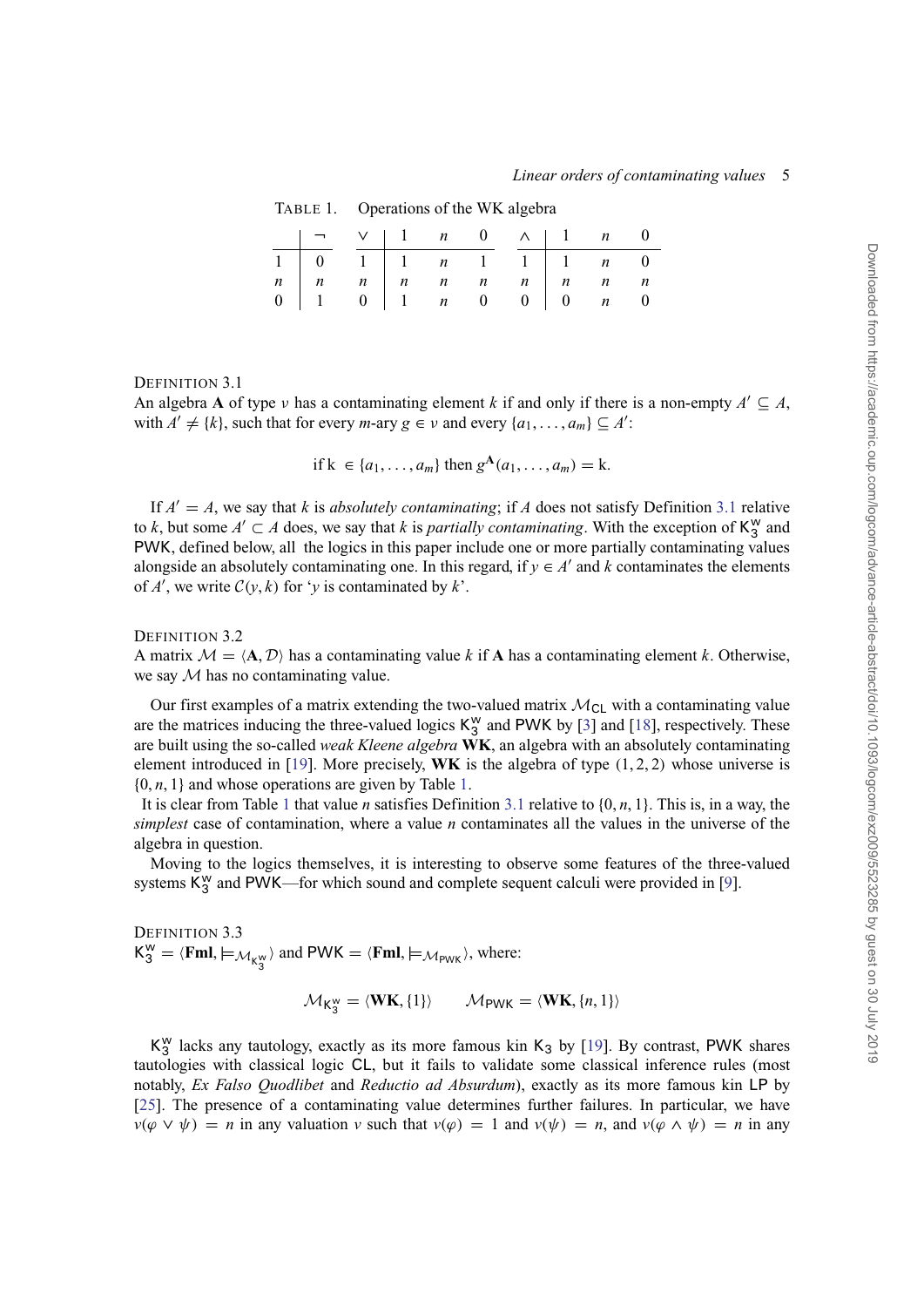TABLE 2. Operations of the HYB algebra

|  |  |  |  |  |  | $\begin{array}{ccc c}\n- & \vee & 1 & n_1 & n_2 & 0 & \wedge & 1 & n_1 & n_2 & 0\n\end{array}$                          |  |
|--|--|--|--|--|--|-------------------------------------------------------------------------------------------------------------------------|--|
|  |  |  |  |  |  | $1 \begin{array}{ c c c c c c c c } \hline 1 & 0 & 1 & 1 & n_1 & n_2 & 1 & 1 & 1 & n_1 & n_2 & 0 \\ \hline \end{array}$ |  |
|  |  |  |  |  |  | $n_1   n_1   n_1   n_1   n_1 n_2 n_1   n_1   n_1 n_2 n_1$                                                               |  |
|  |  |  |  |  |  |                                                                                                                         |  |
|  |  |  |  |  |  |                                                                                                                         |  |

valuation *v* such that  $v(\varphi) = 0$  and  $v(\psi) = n$ . Since  $\mathcal{D}_{\mathcal{M}_{K_2}} = \{1\}$  and  $\mathcal{D}_{\mathcal{M}_{PWK}} = \{n, 1\}$ , this implies

 $\varphi \not \models_{\mathcal{M}_{\mathsf{K}_3^\mathsf{W}}}$ Failure of Disjunctive Addition Failure of Conjunctive Simplification

However, notice that the following *local* versions of these properties hold

$$
\varphi \lor \psi \vDash_{\mathcal{M}_{K_3^w}} \varphi \lor \neg \varphi
$$
 Local Excluded Middle  
\n $\varphi \land \neg \varphi \vDash_{\mathcal{M}_{PWK}} \varphi \land \psi$  Local Explosion

Our second examples of a matrix extending the two-valued matrix  $\mathcal{M}_{CL}$  with a contaminating value are the matrices inducing the four-valued logics  $HYB_1$  and  $HYB_2$ , introduced in [28], themselves sublogics of  $K_3^w$  and PWK. These matrices are built on the algebra  $HYB$ , which includes two contaminating elements. More precisely, **HYB** is the algebra of type *(*1, 2, 2*)* whose universe is  $\{0, n_1, n_2, 1\}$  and whose operations are given by Table 2.

It is clear, again, by looking at Table 2, that *n*<sup>2</sup> satisfies Definition 3.1 relative to the entire universe  $\{0, n_1, n_2, 1\}$ . By contrast,  $n_1$  satisfies Definition 3.1 relative to  $\{0, n_1, 1\}$  only. As a consequence,  $n_2$ is *absolutely* contaminating, while *n*<sup>1</sup> is just *partially* contaminating.

Yet again, let us now turn to two logics induced by logical matrices built using the **HYB** algebra, the systems  $HYB_1$  and  $HYB_2$ —for which we will provide sound and complete sequent calculi in Section 6.

DEFINITION 3.4  $HYB_1 = \langle \mathbf{Fml}, \models_{\mathcal{M}_{HYB_1}} \rangle$  and  $HYB_2 = \langle \mathbf{Fml}, \models_{\mathcal{M}_{HYB_2}} \rangle$ , where:

 $M_{\text{HYB}_1} = \langle \text{HYB}, \{n_1, 1\} \rangle$   $M_{\text{HYB}_2} = \langle \text{HYB}, \{n_2, 1\} \rangle.$ 

Each of  $HYB_1$  and  $HYB_2$  shares all the failures of  $K_3^w$  and PWK. Additionally, the following distinguish the two logics  $HYB_1$  and  $HYB_2$  from  $K_3^w$  and  $\text{PWK}:$ 

$$
\varphi \lor \psi \vDash_{\mathcal{M}_{HYB_1}} \varphi \lor \neg \varphi \qquad \varphi \land \neg \varphi \nvDash_{\mathcal{M}_{HYB_1}} \varphi \land \psi
$$
  

$$
\varphi \lor \psi \nvDash_{\mathcal{M}_{HYB_2}} \varphi \lor \neg \varphi \qquad \varphi \land \neg \varphi \vDash_{\mathcal{M}_{HYB_2}} \varphi \land \psi.
$$

As for local excluded middle, any valuation *v* such that  $v(\psi) = v(\varphi \lor \psi) = n_2$  and  $v(\varphi) = n_1$ is such that  $v(\varphi \lor \psi) \in \mathcal{D}_{\mathcal{M}_{HVB_2}}$  and  $v(\varphi \lor \neg \varphi) \notin \mathcal{D}_{\mathcal{M}_{HVB_2}}$ . Also, for every valuation *v* such that  $v(\varphi \lor \psi) \in \{n_1, 1\}$ , we have  $v(\varphi \lor \neg \varphi) \in \{n_1, 1\}$ . Since  $\mathcal{D}_{\mathcal{M}_{\mathsf{HVB}_1}} = \{n_1, 1\}$ , the rule has no countermodel in  $\mathcal{M}_{HYB_1}$ . As for local explosion, any valuation *v* where  $v(\varphi \wedge \neg \varphi) = n_1$  and  $v(\psi) =$ *n*<sub>2</sub> provides a countermodel to the rule in HYB<sub>1</sub>; for every valuation *v* where  $v(\varphi) = v(\varphi \land \neg \varphi) = n_2$ ,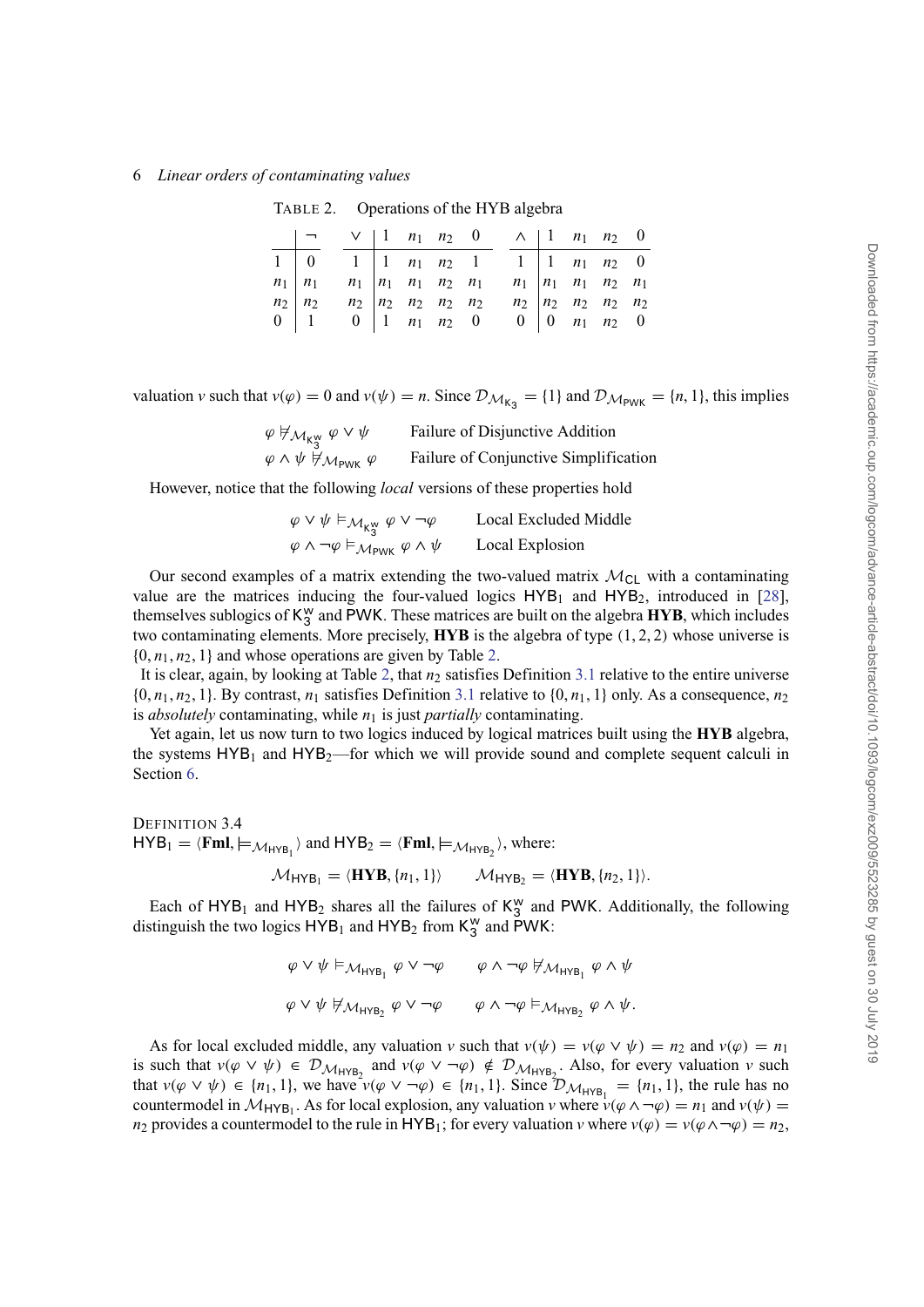we have  $v(\varphi \wedge \psi) = n_2$  by contamination. Since  $\mathcal{D}_{\mathcal{M}_{HVB_2}} = \{n_2, 1\}$ , the rule has no countermodel in  $M_{HYB_2}$ .

After analysing these examples of basic contaminating logics, it is interesting to consider the rather general idea of obtaining an extension of a given matrix *M* by adjoining it an absolutely contaminating value *n*—to later study the logic induced by this single matrix. In order to do this, we make precise what extending a given matrix *M* with an absolutely contaminating value would amount to.

# DEFINITION 3.5

Given an algebra **A** of type *ν*, let  $A[n]$  be the algebra of the same type that results from adjoining to **A** an absolutely contaminating element *n* such that  $n \notin A$ , i.e.  $\mathbf{A}[n]$  is such that for every *m*-ary  $g \in \nu$  and every  $\{a_1, \ldots, a_m\} \subseteq A \cup \{n\}$ :

$$
g^{\mathbf{A}[n]}(a_1,\ldots,a_m)=\begin{cases} n & \text{if } n \in \{a_1,\ldots,a_m\} \\ g^{\mathbf{A}}(a_1,\ldots,a_m) & \text{otherwise} \end{cases}.
$$

# DEFINITION 3.6

Given a matrix  $M = \langle A, D \rangle$ , let  $M[n] = \langle A[n], D \cup D' \rangle$ , where  $D' \subseteq \{n\}$  be the matrix with a contaminating value that results from adjoining an absolutely contaminating value *n* to *M*.

With the help of these definitions, we are now in a position to study the case of some basic logics induced by single logical matrices which have a contaminating value. To this extent, the following two theorems establish that, for every matrix *M*[*n*] extending a matrix *M* with a contaminating value, the corresponding  $\mathcal{M}[n]$ -consequence can be characterized on the ground of  $\mathcal{M}$ -consequence alone, together with certain filter conditions.

# THEOREM 3.1

Given a matrix  $\mathcal{M} = \langle \mathbf{A}, \mathcal{D} \rangle$ , let  $\mathcal{M}[b] = \langle \mathbf{A}[b], \mathcal{D} \rangle$  be the matrix with a contaminating value that results from adjoining a non-designated absolutely contaminating value *b* to *M*. Then,  $M[b]$ -consequence can be characterized as follows:

$$
\Gamma \vDash_{\mathcal{M}_{[b]}} \Delta \Leftrightarrow \text{Var}(\Delta') \subseteq \text{Var}(\Gamma) \text{ for some } \Delta' \subseteq \Delta \text{ s.t. } \Gamma \vDash_{\mathcal{M}} \Delta'.
$$

PROOF. For left-to-right, we prove this by contraposition. Assume it is not the case that  $Var(\Delta') \subseteq$ *Var(Γ)* for some  $\Delta' \subseteq \Delta$  such that  $\Gamma \models_M \Delta'$ .

If  $\Gamma \models_M \varnothing$ , then for every *M* valuation *v* we have that  $v(\Gamma) \nsubseteq \mathcal{D}$ —i.e. there are no *M* valuations under which each formula in  $\Gamma$  is designated. If this is the case, the filter condition is trivially satisfied by letting  $\Delta'$  be  $\varnothing$ . Furthermore, given the set of designated values of  $\mathcal{M}[b]$  is the same than those of *M*, in this case we would also have that  $\Gamma \models_{\mathcal{M}[b]} \varnothing$ .

If  $\Gamma \nvDash_{\mathcal{M}} \emptyset$ , i.e. if  $\Gamma$  is satisfiable in  $\mathcal{M}$ , we reason as follows. Suppose that for every  $\Delta' \subseteq \Delta$ , either  $Var(\Delta') \nsubseteq Var(\Gamma)$  or  $\Gamma \nvDash_{\mathcal{M}} \Delta'$ . We construct an  $\mathcal{M}[b]$  valuation witnessing that  $\Gamma \nvDash_{\mathcal{M}[b]} \Delta$ .

Now, by the condition assumed on  $\Delta$  we can split  $\Delta$  into two sets, the set  $\Delta^\diamond = \{ \psi \in \Delta \mid \psi \in \Delta \}$ *Var*( $\psi$ )  $\subseteq$  *Var*( $\Gamma$ )} and its complement  $\Delta$ <sup>•</sup> =  $\Delta \setminus \Delta$ <sup>°</sup>. Importantly, because *Var*( $\Delta$ <sup>•</sup>) ⊆ *Var*( $\Gamma$ ), our supposition entails that  $\Gamma \nvDash_{\mathcal{M}} \Delta^{\bullet}$ . Also, because  $\Gamma$  is by hypothesis satisfiable in  $\mathcal M$  and because  $\Gamma \nvDash_{\mathcal{M}} \Delta^{\bullet}$ , there exists an  $\mathcal M$  valuation  $\nu$  such that  $\nu[\Gamma] \subseteq \mathcal D$  and  $\nu[\Delta^{\bullet}] \cap \mathcal D = \emptyset$ .

Now, from this valuation *v*, we define an  $M[b]$  valuation  $v^*$  by the following scheme:

$$
v^*(p) = \begin{cases} v(p) & \text{if } p \in \text{Var}(\Gamma) \\ b & \text{otherwise} \end{cases}
$$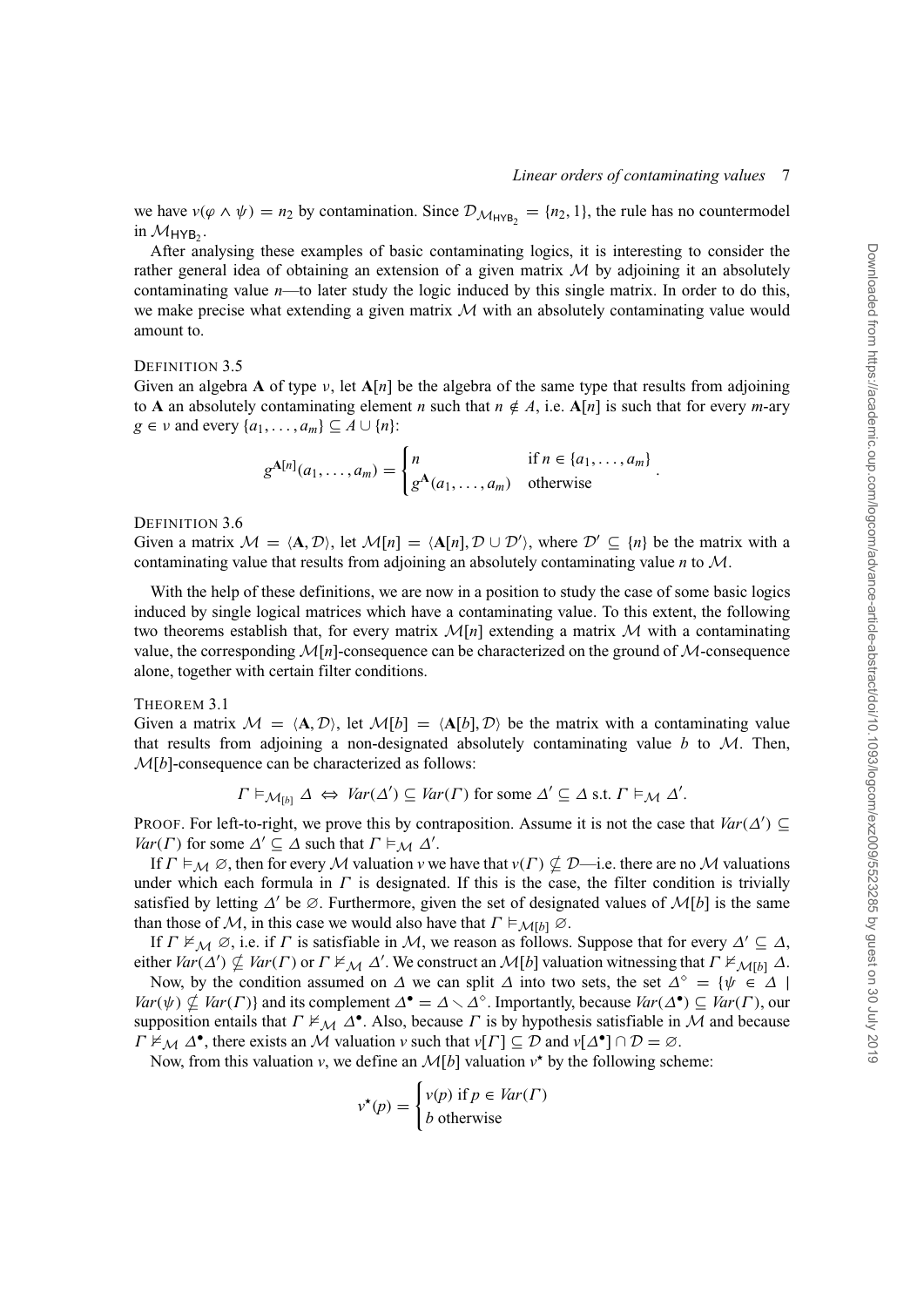Recall that  $D_{\mathcal{M}{b}} = D_{\mathcal{M}}$ , by definition. Then, because  $v^*$  agrees with *v* with respect to the propositional variables appearing in  $\Gamma$ ,  $v^*(\Gamma) \subseteq \mathcal{D}_{\mathcal{M}[b]}$ . Moreover, because  $Var(\Delta^{\bullet}) \subseteq Var(\Gamma)$ , for each  $\psi \in \Delta^{\bullet}$ ,  $v^{\star}(\psi) \notin \mathcal{D}_{\mathcal{M}[b]}$ . If  $\Delta^{\diamond} = \emptyset$ , this suffices to have a countermodel witnessing that  $\Gamma \not\models \mathcal{M}[b]$   $\Delta$ , since  $\text{Var}(\Delta) = \text{Var}(\Delta^{\bullet})$  and  $\text{Var}(\Delta^{\bullet}) \subseteq \text{Var}(\Delta)$ . If  $\Delta^{\diamond} \neq \emptyset$ , then by construction every  $\psi \in \Delta^{\diamond}$  contains a propositional variable p such that  $v^*(p) = b$ . Whence, for each  $\psi \in \Delta^{\diamond}$ ,  $v^{\star}(\psi) = b \notin \mathcal{D}_{\mathcal{M}[b]}$ . Because  $\Delta = \Delta^{\bullet} \cup \Delta^{\diamond}$ ,  $v^{\star}$  provides a countermodel witnessing that  $Γ \nvDash$ <sub>*M*[*b*]</sub> Δ.

As for right-to-left, assume there exists a  $\Delta' \subseteq \Delta$  such that  $Var(\Delta') \subseteq Var(\Gamma)$  and  $\Gamma \models_M \Delta'$ . Hence, any  $\mathcal{M}[b]$  valuation *v* for which  $v(\Gamma) \subseteq \mathcal{D}$  is—when restricted to *Var*( $\Gamma$ )—essentially an *M* valuation. This implies  $\text{Hom}_{\mathcal{M}[b]}(\Gamma) \subseteq \text{Hom}_{\mathcal{M}[b]}(\Delta')$  if and only if  $\text{Hom}_{\mathcal{M}}(\Gamma) \subseteq \text{Hom}_{\mathcal{M}}(\Delta')$ if  $\Delta' = \emptyset$ . Otherwise, the valuation maps each  $\psi \in \Delta'$  to a designated value. As *v* was selected arbitrarily, this reasoning extends to *any M*[*b*] valuation, whence  $\Gamma \models_{\mathcal{M}[b]} \Delta'$  and *a fortiori*  $\Gamma \models_{\mathcal{M}[b]} \Delta$ .  $\Gamma \vDash_{\mathcal{M}[b]} \Delta.$ 

# THEOREM 3.2

.

Given a matrix  $\mathcal{M} = \langle \mathbf{A}, \mathcal{D} \rangle$ , let  $\mathcal{M}[h] = \langle \mathbf{A}[h], \mathcal{D} \cup \{h\} \rangle$  be the matrix with a contaminating value that results from adjoining a designated absolutely contaminating value *h* to *M*. Then, *M*[*h*]-consequence can be characterized as follows:

$$
\Gamma \models_{\mathcal{M}[h]} \Delta \Leftrightarrow \text{Var}(\Gamma') \subseteq \text{Var}(\Delta) \text{ for some } \Gamma' \subseteq \Gamma \text{ s.t. } \Gamma' \models_{\mathcal{M}} \Delta
$$

PROOF. For left to right, we again prove this by contraposition. Assume that for every  $\Gamma' \subseteq \Gamma$ , either  $Var(\Gamma') \nsubseteq Var(\Delta)$  or  $\Gamma' \nvDash_{\mathcal{M}} \Delta$ . As before, we may split  $\Gamma$  into two sets:  $\Gamma^{\bullet} = \{ \psi \in \Gamma \mid \Psi \in \Gamma \mid \Psi \in \mathcal{M} \}$  $Var(\psi) \nsubseteq Var(\Delta)$ } and  $\Gamma^{\diamond} = \Gamma \setminus \Gamma^{\bullet}$ .

By construction,  $Var(\Gamma^{\circ}) \subseteq Var(\Delta)$ , whence  $\Gamma^{\circ} \nvDash_{\mathcal{M}} \Delta$ , in which case we fix an  $\mathcal M$  valuation  $\nu$ witnessing the failure of this inference. From *v*, we again define an *M*[*h*] valuation *v*∗:

$$
v^*(p) = \begin{cases} v(p) & \text{if } p \in \text{Var}(\Delta) \\ h & \text{otherwise} \end{cases}
$$

Recall that  $\mathcal{D}_{\mathcal{M}[h]} = \mathcal{D}_{\mathcal{M}} \cup \{h\}$ , by definition. Because  $v^*$  restricted to the propositional variables of Δ—and *a fortiori* to the propositional variables of Γ°—is coextensional with *v*, we know that  $v^*(\Delta) \cap \mathcal{D}_{\mathcal{M}[h]} = \emptyset$  while  $v^*(\Gamma^{\circ}) \subseteq \mathcal{D}_{\mathcal{M}[h]}$ . If  $\Gamma^{\bullet} = \emptyset$ , this suffices to have a countermodel witnessing that  $\Gamma \nvDash_{\mathcal{M}[h]} \Delta$ , since  $\text{Var}(\Gamma) = \text{Var}(\Gamma^{\circ})$  and  $\text{Var}(\Gamma^{\circ}) \subseteq \text{Var}(\Delta)$ . If  $\Gamma^{\bullet} \neq \emptyset$ , since *h* contaminates all other values, by construction we have that  $v^*(\Gamma^{\bullet}) = \{h\} \subseteq \mathcal{D}_{\mathcal{M}[h]}$ . Hence,  $v^*$  maps every formula of  $\Gamma = \Gamma^{\diamond} \cup \Gamma^{\bullet}$  to a designated value yet fails to map any  $\psi \in \Lambda$  to a designated value, i.e.  $v^*$  witnesses that  $\Gamma \nvDash_{\mathcal{M}[h]} \Delta$ .

For right to left, we assume that there is a  $\Gamma' \subseteq \Gamma$  such that  $Var(\Gamma') \subseteq Var(\Delta)$  for which  $\Gamma' \models_M \Delta$ . If  $\Gamma' = \emptyset$ , since  $A \setminus D = (A \cup \{h\}) \setminus D_{\mathcal{M}[h]}$ , and *h* contaminates every other value, then every  $\mathcal{M}[h]$ valuation that is a countermodel for every  $\psi \in \Delta$  is—when restricted to the variables in  $\Delta$ —an *M* valuation that is a countermodel to every  $\psi \in \Delta$ .

If  $\Gamma' \neq \emptyset$ , then for any *M*[*h*] valuation *v* such that  $v(\Gamma') \subseteq \mathcal{D}_{\mathcal{M}[h]}$ , if  $h \in v(\Delta)$  then there is a  $\psi \in \Delta$  such that  $v(\psi) = h$ . Otherwise—if  $h \notin v(\Delta)$ —then because all propositional variables appearing in  $\Gamma'$  appear in  $\Delta$ , also  $h \notin \nu(\Gamma')$ . Hence,  $\nu$  restricted to the propositional variables appearing in  $\Delta$  is essentially an  $\mathcal M$  valuation, and the fact that  $\Gamma' \vDash_{\mathcal M} \Delta$  ensures that *v*( $\psi$ ) ∈ *D* for some  $\psi$  ∈  $\Delta$ . Hence, in either case we conclude that  $\Gamma' \models_{\mathcal{M}[h]} \Delta$  and *a fortiori* that  $\Gamma \models_{\mathcal{M}[h]} \Delta$ .  $\Gamma \models_{\mathcal{M}[h]} \Delta.$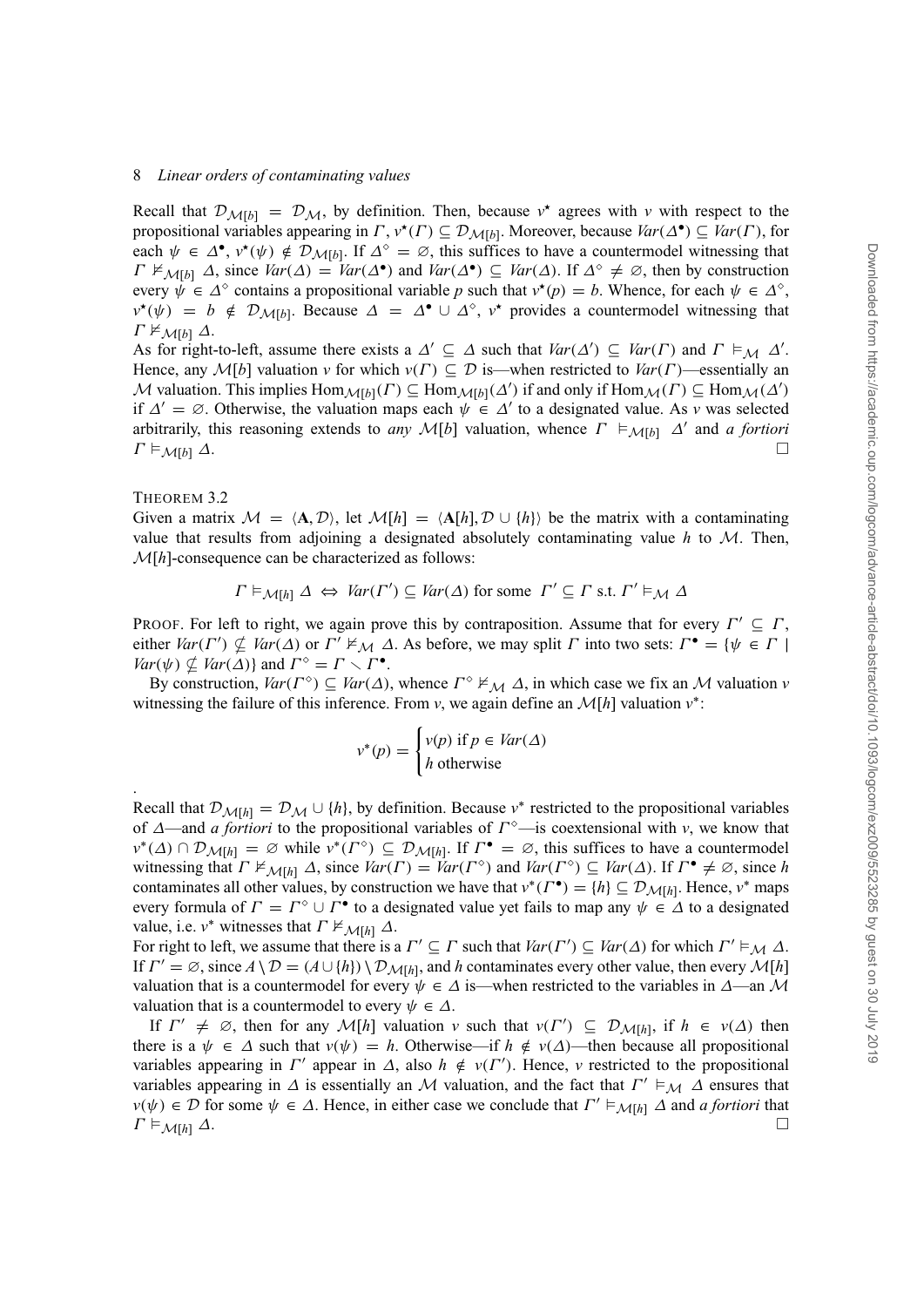.

.

Interestingly, these two theorems have immediate corollaries concerning our previous examples of logics induced by single matrices that extend the two-valued matrix for classical logic  $\mathcal{M}_{\text{Cl}}$  with contaminating values. As is easy to observe,  $\mathcal{M}_{K_3^w}$  is the matrix  $\mathcal{M}_{CL}[b]$  obtained by extending  $M_{CL}$  with a non-designated contaminating value *b*, while  $M_{PWK}$  is the matrix  $M_{CL}[h]$  obtained by extending  $M_{CL}$  with a designated contaminating value *h*. Thus, from Theorem 3.1 and Theorem 3.2 we obtain the next result.

COROLLARY 3.1

 $\mathcal{M}_{K_3^w}$ - and  $\mathcal{M}_{\text{PWK}}$ -consequence can be characterized as follows:

$$
\Gamma \vDash_{\mathcal{M}_{K_3^w}} \Delta \quad \Leftrightarrow \quad \text{Var}(\Delta') \subseteq \text{Var}(\Gamma) \text{ for some } \Delta' \subseteq \Delta \text{ s.t. } \Gamma \vDash_{\mathcal{M}_{\text{CL}}} \Delta'
$$
\n
$$
\Gamma \vDash_{\mathcal{M}_{\text{PWK}}} \Delta \quad \Leftrightarrow \quad \text{Var}(\Gamma') \subseteq \text{Var}(\Delta) \text{ for some } \Gamma' \subseteq \Gamma \text{ s.t. } \Gamma' \vDash_{\mathcal{M}_{\text{CL}}} \Delta
$$

Corollary 3.1 improves the characterization results by [7, 12]. Additionally, it offers a different look at the above failures and validities in  $K_3^w$  and PWK—especially concerning the lack of tautologies and the failure of disjunctive addition in  $K_3^w$ , as well as the identity between classical tautologies and PWK-tautologies and the failure of conjunctive simplification in PWK.

Moreover, the generality of Theorem 3.1 and Theorem 3.2 allows us to observe that  $M_{HYB}$ is the matrix  $M_{\text{PWK}}[b]$ , whereas  $M_{\text{HYB}_2}$  is the matrix  $M_{\text{K}_3^{\text{w}}}[\hbar]$ . Furthermore, this allows us to establish that  $M_{HVB_1}$  is the matrix  $M_{CL}[hb]$  obtained by extending  $M_{CL}$  first with a designated contaminating value *h*, and then with a non-designated contaminating value *b*. On the other hand,  $M_{HYB2}$  is the matrix  $M_{CL}[bh]$  obtained by inverting *h* and *b* in the extension procedure. Thus, from Corollary 3.1, Theorem 3.1 and Theorem 3.2 we obtain the next result.

# COROLLARY 3.2

 $M_{HYB_1}$ -consequence and  $M_{HYB_2}$ -consequence can be characterized as follows:

$$
\Gamma \vDash_{\mathcal{M}_{HVB_1}} \Delta \Leftrightarrow \text{Var}(\Gamma') \subseteq \text{Var}(\Delta') \subseteq \text{Var}(\Gamma)
$$
  
for some  $\Gamma' \subseteq \Gamma$ ,  $\Delta' \subseteq \Delta$  s.t.  $\Gamma' \vDash_{\mathcal{M}_{CL}} \Delta'$   

$$
\Gamma \vDash_{\mathcal{M}_{HVB_2}} \Delta \Leftrightarrow \text{Var}(\Delta') \subseteq \text{Var}(\Gamma') \subseteq \text{Var}(\Delta)
$$

for some  $\Gamma' \subseteq \Gamma$ ,  $\Delta' \subseteq \Delta$  s.t.  $\Gamma' \models_{\mathcal{M}_{\text{CL}}} \Delta'$ 

Corollary 3.2 improves the characterization results suggested by [28], and gives a different perspective on the above failures and validities in  $HYB_1$  and  $HYB_2$ —especially concerning the failure or validity of local excluded middle and local explosion, respectively.

# **4 Contaminating logics with a linear ordered of contaminating values**

In computer programs, two prominent kinds of errors may cause a system to permanently halt. On the level of *software*, we can have errors in code (such as an attempt to assign a value to an undeclared variable), which in turn may cause a process to halt. On the level of *hardware*, we can have physical errors that are caused, for instance, when an environment attempts to retrieve a value from a physical address that is corrupt. As noticed by [2], we may want to distinguish between the two kinds of errors when modelling the behaviour of a program that is encountering a fault in some of its procedures.

An application of  $K_3^w$  to errors at the level of code has been provided by [12]. More precisely, [12] represents code errors in the language C++ by means of the value *n* from  $\mathcal{M}_{K_3^w}$ . In C++,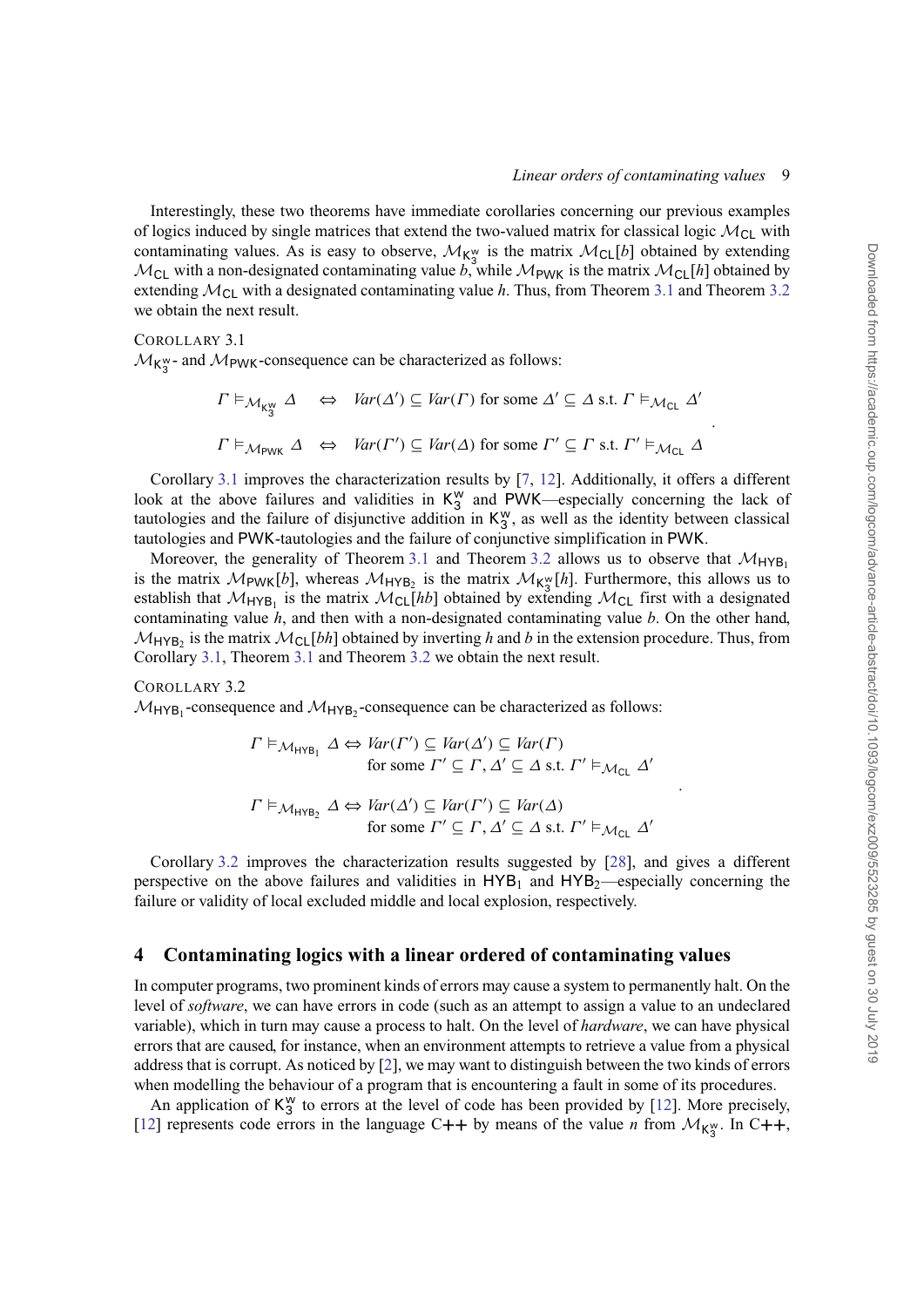*undeclared* variables are not treated as variables, and an expression in which they appear will not be computed, exactly as an ill-formed string of symbols.<sup>8</sup>

Note that these two types of errors—errors in code and errors in the physical constitution of hardware—enjoy the type of linear ordering that has been central to this paper. The triggering of the syntactic error at the local level—i.e. within the virtual machine—may cause the *environment within which the executable was run* to halt prematurely. But that this occurs within the scope of a virtual machine insulates the operating system from such local errors. On the other hand, if the *operating system* attempts to retrieve a value *on behalf of* the virtual machine from a bad address, the error that causes the operating system to fail will bring down the virtual machine alongside it.

Now, there is a distinction between the semantic features of an 'error' value's being *contaminating* and with its being *designated*. In the former case, the semantic features are forced upon us by the scenario itself. In the latter case, however, whether or not a value should be taken to be designated is a *pragmatic* decision, determined by an end user's interest. For example, Halldén, in [18], allowed that some formulae should be valid even if there are occasions in which they are meaningless. Halldén defended this by arguing that the *validity* of a formula should be judged solely on the basis of its *meaningful* instances. In a similar vein, an end user may similarly be concerned with the stability of the code itself and *not* in the stability of the physical memory. The parallel with Halldén's treatment of the contaminating value in PWK, then, suggests that one might justifiably consider this global error to be designated.

In the case of a large ontology with an integrated theorem prover, e.g. one might wish for certain theorems to be derivable, in spite of the potential for hardware errors. In this case, practical concerns make lead the ontology's developers to *discount* this type of situation from consideration when judging validity, just as Halldén *elects* to discount meaninglessness. Furthermore, when one is testing code, some tiers of errors are important to acknowledge while others are not. Simply put, whether one's code leads to a software error is part of a developer's concern; the fact that a particular piece of hardware upon which the software runs crashes due to faulty RAM is not. If we follow Halldén in taking practical concerns to determine whether a particular semantic category is designated or not, then we clearly encounter scenarios in which some contaminating values ought to be designated while others should not.

In the present era—in which development is increasingly virtualized—the line between software errors and hardware errors rapidly blurs. One might develop in a language run in a virtual machine hosted in a Docker container running on a server. Given the prevalence of these types of linearly nested development environments, one might as well be interested in situations where we have an arbitrarily deep cascade of situations featuring aspects that deserve to be modelled by contaminating values, some of which we may choose to be designated and some of which we may choose not to be.

Thus, in the next sections we extend our previous considerations to build appropriate semantic tools to model such settings. We do this by appealing to the idea of a linear order of contaminating values, such that the greater contaminating values contaminate the smaller ones and, of course, the non-contaminating values.

# *4.1 Formal definitions*

The extension procedure mentioned in the previous section allows us to generate an infinity of matrices with contaminating values extending the two-valued matrix  $\mathcal{M}_{\text{Cl}}$  that induces classical

 $8A$  syntactic object *p* is treated as a variable—or, is a *declared* variable—if the interpreter is informed that *p* is to be used in this manner.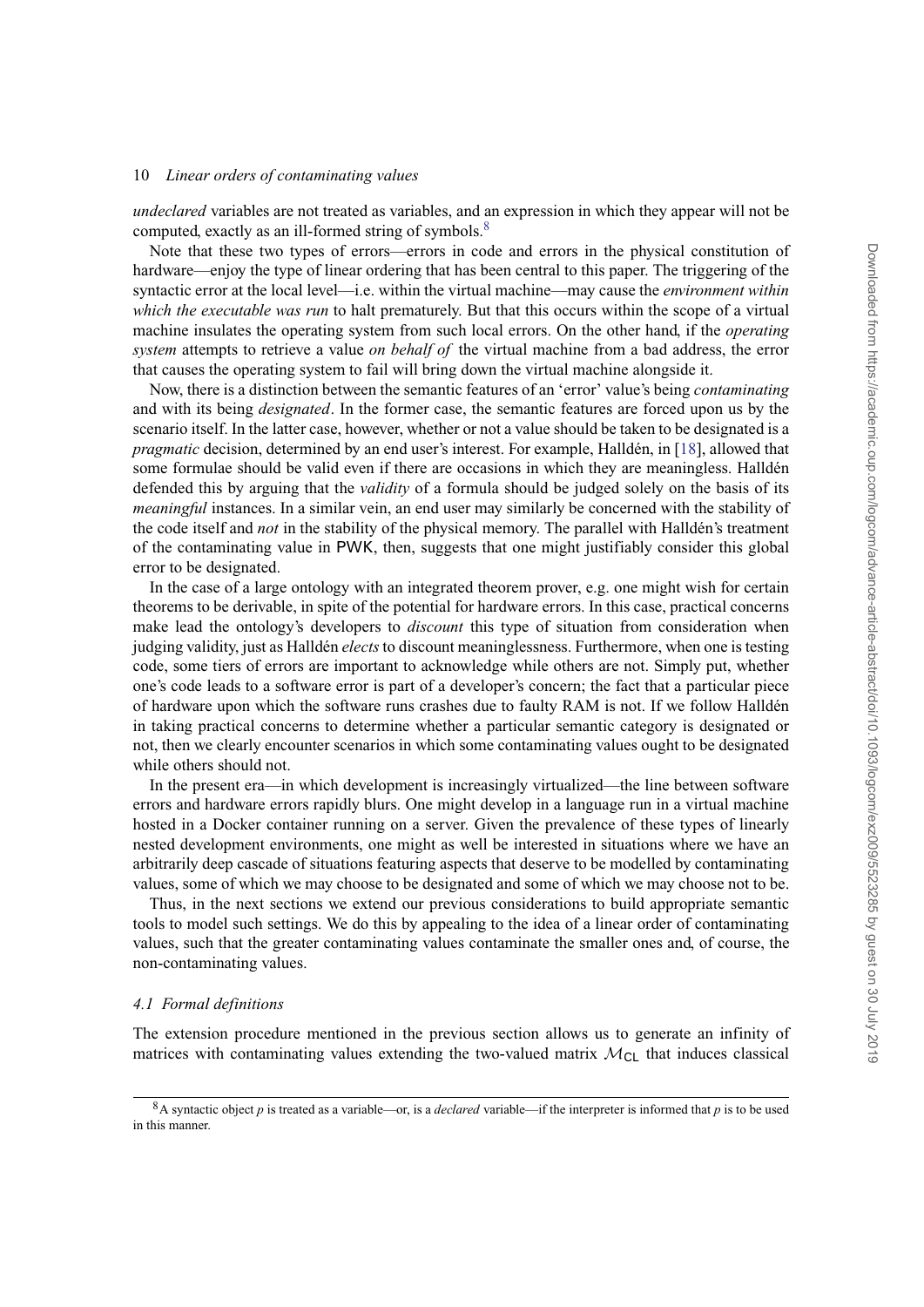logic—and, in general, extending any given matrix *M*. In particular, we focus particularly on the case of those matrices that have a *linear order* of contaminating values. To this extent, we begin this section by defining what an algebra with a linear order of contaminating values amounts to.

# DEFINITION 4.1

An algebra **A** of type v has a linear order of contaminating elements  $n_1 \, ... \, n_k$  (with  $1, ..., k \in \omega$ ) if and only if each  $n_i \in \{n_1, \ldots, n_k\}$  is an absolutely contaminating element in the subalgebra  ${\bf A}[n_1 \dots n_i]$  of the same type, whose universe is  $A \setminus \{n_i \mid i > j \ge 1\}.$ 

# DEFINITION 4.2

A matrix  $M = \langle A, D \rangle$  has a linear order of contaminating values  $n_1 \dots n_k$  if A has a linear order of contaminating elements  $n_1 \nldots n_k$ . If this is the case, we say that M is a LOC-matrix.

It is indeed easy to check that, given an algebra with a set of contaminating elements  $\{n_1, \ldots, n_k\}$ complying with the definition above, then the following holds for every  $n_i$ ,  $n_j$ ,  $n_m \in \{n_1, \ldots, n_k\}$ :

- 1. If  $C(n_i, n_i)$  and  $C(n_i, n_i)$ , then  $n_i = n_i$
- 2. If  $C(n_i, n_i)$  and  $C(n_i, n_m)$ , then  $C(n_i, n_m)$
- 3.  $C(n_i, n_j)$  or  $C(n_i, n_i)$ .

The properties above correspond, respectively, to the *antisymmetry*, *transitivity* and *totality* of the relation *C*, whence by definition *C* turns to be a linear order on  $\{n_1, \ldots, n_k\}$ . Given this, we believe that talk of a linear order of contaminating elements of an algebra or—alternatively—of a *linear order of contaminating values* of a matrix is justified.

Notice that for some LOC-matrices, the linear order of the contaminating values can be described in terms of some independent orderings induced by the underlying algebra.<sup>9</sup> In particular, given the matrix  $M_{CL}$ , consider the LOC-matrix  $M_{CL}[n_1, \ldots, n_k]$  whose underlying algebra is  $\mathbf{B}_2[n_1,\ldots,n_k] = \langle \{0,1,n_1,\ldots,n_k\},\neg,\vee,\wedge \rangle$ , where  $\mathbf{B}_2$  is the previously referred two-element Boolean algebra. Then, we can define

$$
a \leq_{\vee} c \Leftrightarrow a \vee c = c \qquad a \leq_{\wedge} c \Leftrightarrow a \wedge c = a.
$$

In this regard, it is easy to see that both  $\leq \vee$  and  $\leq \wedge$  linearly order {0, 1, *n*<sub>1</sub>, ..., *n*<sub>*k*</sub>}. Indeed, we have  $0 \lt_{\vee} 1 \lt_{\vee} n_1 \lt_{\vee} \cdots \lt_{\vee} n_{k-1} \lt_{\vee} n_k$  and  $n_k \lt_{\wedge} n_{k-1} \lt_{\vee} \ldots n_1 \lt_{\wedge} 0 \lt_{\wedge} 1$ . Furthermore, we can observe that with the help of  $\leq_V$  and  $\leq_\wedge$  it is possible to provide an alternative definition of the contaminating relation, in the following terms:

$$
C(a, c) \Leftrightarrow a \leq_\vee c \text{ and } c \leq_\wedge a.
$$

This alternative definition allows us to interpret '*a* is contaminated by *c*' as '*a* is lesser than *c* according to order  $\leq_{\vee}$  and greater than *c* according to order  $\leq_{\wedge}$ '.

This highlights an interesting connection between LOC-matrices and a family of algebraic structures known as *involutive bisemilattices*. These are algebras  $\mathbf{A} = \langle A, \vee, \wedge, \neg \rangle$  such that (i)  $\langle A, \vee \rangle$  and  $\langle A, \wedge \rangle$  are *semilattices*, and (ii)  $\neg \neg a = a, a \wedge c = \neg (\neg a \vee \neg c), a \wedge (\neg a \vee \neg c)$ *c*) = *a*  $\wedge$  *c*.<sup>10</sup> More concretely, given a LOC-matrix  $\mathcal{M}[n_1, \ldots, n_k]$  whose underlying algebra

<sup>&</sup>lt;sup>9</sup>We thank an anonymous reviewer for noticing this fact.

 $10$ We refer the reader to [4, 23] for a detailed treatment of involutive bisemilattices.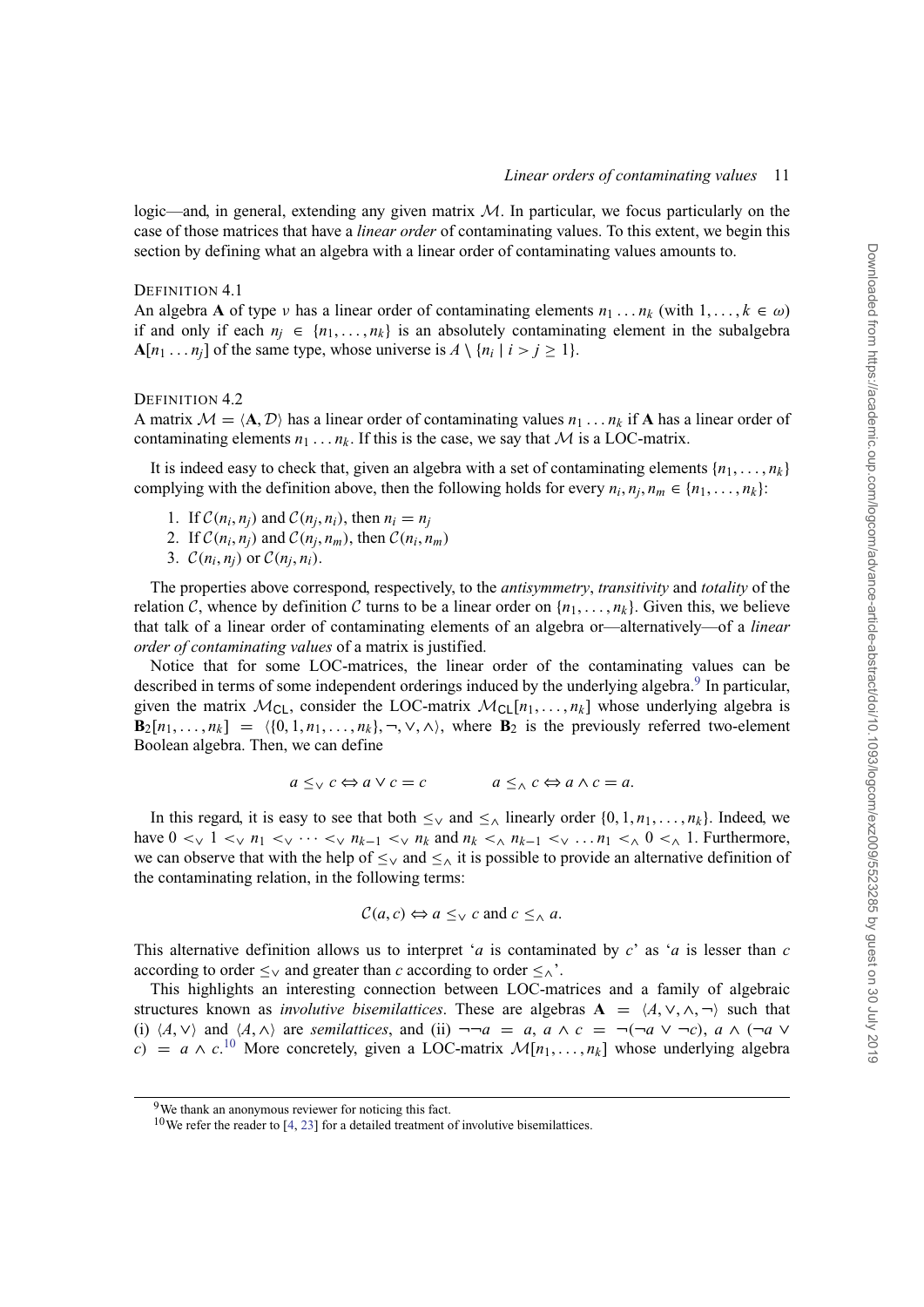${\bf A}[n_1,\ldots,n_k]$  is an involutive bisemilattice  $\langle A\cup\{n_1,\ldots,n_k\},\vee,\wedge,\neg\rangle$ , as is the case with any LOC-matrix extending  $\mathcal{M}_{\text{Cl}}$ , then the contamination order of  $\mathcal{M}[n_1, \ldots, n_k]$  can be described as in the previous paragraph—using  $\leq_V$  and  $\leq_{\wedge}$ . Furthermore, involutive bisemilattices can be represented in terms of *Płonka sums of (direct systems of) algebras* (cf. [22, 23]). This is, in fact, of special interest for us given that some—but perhaps not all—LOC-matrices whose algebra reduct is an involutive bisemilattice can be represented in terms of *Płonka sums of (direct systems of) logical matrices*, which are themselves based on Płonka sums of their underlying algebras (cf. [4, 5, 22, 23]).

Having made these remarks, we now focus on the analysis of the extensions of  $M_{\text{Cl}}$ —and, in general, of any given matrix *M*—obtained by adjoining to it a linear order of contaminating values  $n_1 \ldots n_k$ , to later study the logic induced by this single matrix. In order to do this, in what follows we make precise what extending a given matrix *M* with such a linear order of contaminating values amounts to.

# DEFINITION 4.3

Given an algebra **A** of type  $v$ , let  $A[n_1 \ldots n_k]$  be the algebra of the same type that results from adjoining to **A** a linear order of contaminating elements  $n_1 \, \ldots \, n_k$  such that  $A \cap \{n_1 \ldots n_k\} = \emptyset$ , i.e.  ${\bf A}[n_1 \dots n_k]$  is such that each  $n_j \in \{n_1, \dots, n_k\}$  is an absolutely contaminating element in the algebra  ${\bf A}[n_1 \dots n_j]$ , whose universe is  $A \cup \{n_i \mid 1 \le i \le j\}.$ 

Alternatively,  $A[n_1 \ldots n_k]$  can be seen as the result of adjoining an absolutely contaminating value to the algebra  $\mathbf{A}[n_1 \dots n_{k-1}]$ . Whence

$$
\mathbf{A}[n_1 \ldots n_k] = \mathbf{A}[n_1 \ldots n_{k-1}][n_k] = \mathbf{A}[n_1 \ldots n_{k-2}][n_{k-1}][n_k] = \cdots = \mathbf{A}[n_1] \ldots [n_k].
$$

DEFINITION 4.4

Given a matrix  $M = \langle A, D \rangle$ , let  $M[n_1 \dots n_k] = \langle A[n_1 \dots n_k], D \cup D' \rangle$ , where  $D' \subseteq \{n_1, \dots, n_k\}$ be the LOC-matrix that results from adjoining a linear order of contaminating values  $n_1 \ldots n_k$ to *M*.

We reprise the convention from the previous section and use *b* to denote a *non-designated* contaminating value and *h* to denote a *designated* contaminating value. In this vein, we can think of any LOC-matrix  $\mathcal{M}[n_1 \dots n_k]$  as a matrix having alternations of the value *b* and the value *h*, i.e. by replacing each undesignated contaminating value in  $n_1 \ldots n_k$  for *b*, and each designated contaminating value in  $n_1 \ldots n_k$  for *h*. Thus, for instance the LOC-matrix  $\mathcal{M}[n_1, n_2, n_3]$  where *n*<sup>1</sup> and *n*<sup>2</sup> are undesignated would become the matrix *M*[*bbh*], whereas the the LOC-matrix  $M[n_1, n_2, n_3, n_4]$  where  $n_2$  and  $n_4$  are designated would become the matrix  $M[bhbh]$ .

In fact, to be precise enough, in these cases we should differentiate each instance of a nondesignated and a designated contaminating value by enumerating each of these in parallel and consecutively. That is, for instance, by referring to the LOC-matrix *M*[*bbh*] in more precise terms as the matrix  $M[b_1b_2h_1]$ , and similarly by referring to the LOC-matrix  $M[bhbh]$  as the matrix  $M[b_1h_1b_2h_2]$ . For the sake of simplicity, however, we will try to keep the simpler notation referring e.g. to  $M[h_1b_1b_2b_3h_2b_4]$  as  $M[hbbbh]$ , and so on and so forth, hoping that the reader bears in mind the ultimate meaning of this nomenclature.

Finally, with regard to LOC-matrices we will say that *M*[*... b*] has a contaminating undesignated value 'on top' of its linear order of contaminating values, while the  $\mathcal{M}[\ldots, h]$  has a contaminating designated value 'on top' of its linear order of contaminating values.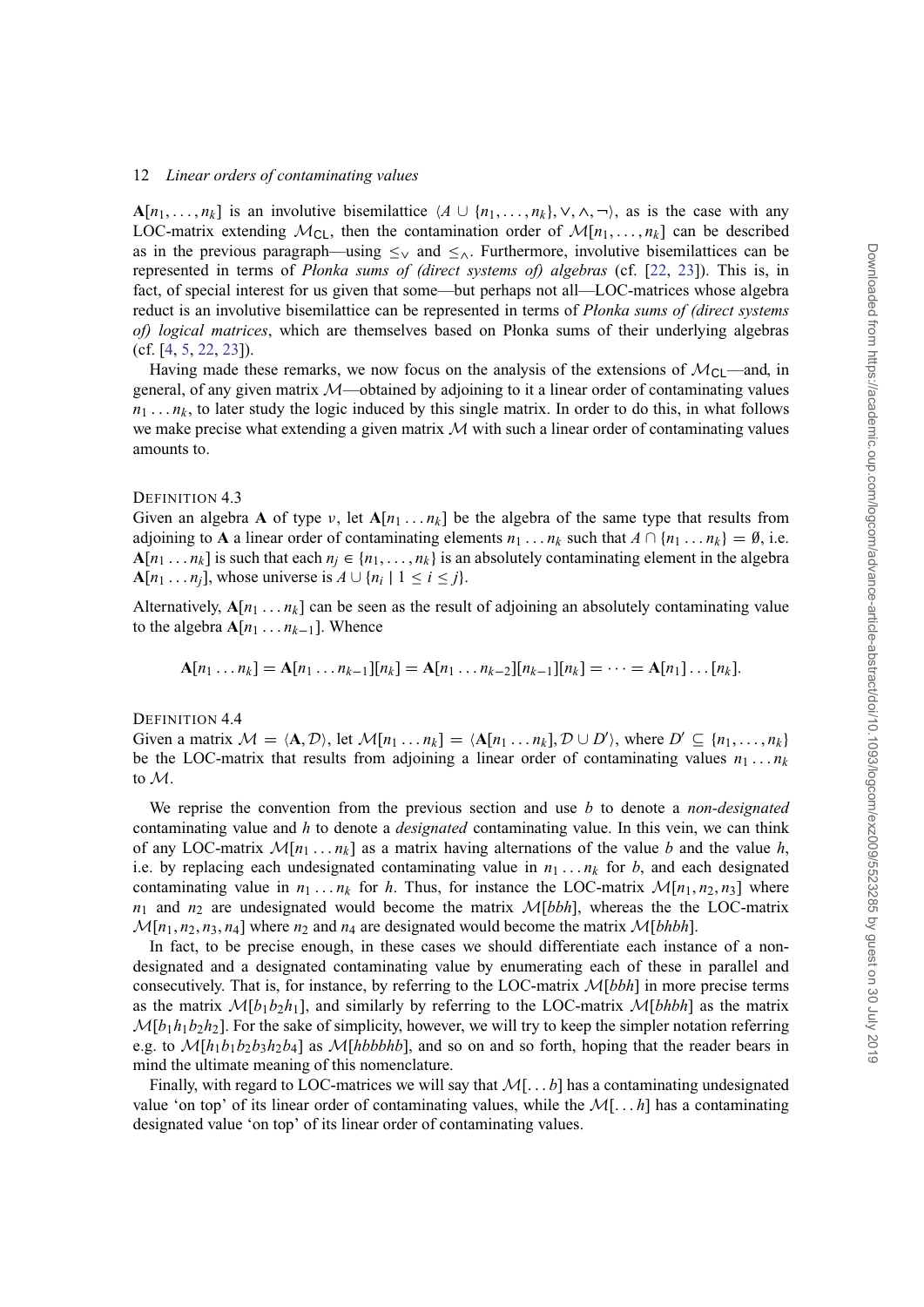# *4.2 Characterization results*

In this section, for any given LOC-matrix  $M_{CL}[n_1 \dots n_k]$  extending  $M_{CL}$  we provide a characterization result for the notion of  $M_{CL}[n_1 \ldots n_k]$ -consequence. It should be remarked, nevertheless, that our characterization results have full generality and do not depend on the fact that  $\mathcal{M}_{CL}$  is the matrix that gets extended with a linear order of contaminating values—the results will hold without loss of generality for any given matrix *M*. Moreover, these results will be of particular interest when we discuss the completeness results for the sequent calculi associated to these systems.

For the purpose of proving our characterization results, let us begin by noticing that for each LOC-matrix with a linear order of contaminating values we can consider a *simplified* linear order of such contaminating values. To do this, we replace every *b*-block (i.e. every consecutive block of contaminating undesignated values of any length) and every *h*-block (i.e. every consecutive block of contaminating designated values of any length) with a single appearance of a non-designated, or a designated contaminating value—respectively. In this regard, the following result about LOCmatrices and simplified LOC-matrices is a corollary of Theorem 3.1 and Theorem 3.2:

#### COROLLARY 4.1

Given a matrix  $M = \langle A, \mathcal{D} \rangle$ , let  $\mathcal{M}[n]$  be the extension of M with a contaminating value *n*, and let  $M[nn']$  be the extension of  $M[n]$  with a contaminating value *n'*, such that either  $\{n, n'\} \subseteq \mathcal{D}_{M[m']}$ or  $\{n, n'\} \cap \mathcal{D}_{\mathcal{M}[nn']} = \emptyset$ . Then,  $\mathcal{M}[nn']$ -consequence can be characterized as follows:

$$
\Gamma \vDash_{\mathcal{M}[nn']} \Delta \Leftrightarrow \Gamma \vDash_{\mathcal{M}[n]} \Delta.
$$

Thus, Corollary 4.1 tells us that instead of working with a given LOC-matrix we can work with the corresponding simplified LOC-matrix, without loss of generality.

Let us notice that this does not mean that one can mix *designated* values and *non-designated* ones, inducing the same logic, but rather than one will induce the same logic by collapsing blocks of designated contaminating values and blocks of non-designated contaminating values, into single appearances thereof. To illustrate this, the reader is encouraged to straightforwardly check that what holds of, e.g. a matrix*M*[*bhb*] will hold without loss of generality e.g. of the matrices*M*[*bbbhhhhb*] and *M*[*bhbbb*].

Furthermore, given our previous equivalence result concerning LOC-matrices and simplified LOC-matrices, let us refer to the cardinality *m* of the simplified linear order of contaminating values of a given LOC-matrix *M*, as its number of *alternations*. We will, correspondingly, state *m* as 2*n*+1 if it is odd, and as 2*n* if it is even.

In Section 5, we will se that the infinitely many LOC-matrices based on  $M_{CL}$  induce infinitely many distinct multiple-conclusion relations.

Before moving on, we prove one further logical property that will be useful in the sequel.

## LEMMA 4.1

Let  $M[hb...hb]$  be a classical matrix M endowed with a linear order  $hb...hb$  of contaminating values, and let  $M[bh \dots bh]$  be the matrix resulting from  $M[hb \dots hb]$  by replacing each *h* with a *b* and vice versa. The consequence relations  $\models$ <sub>*M*[*hb...hb*] and  $\models$ *M*[*bh...bh*] are *dual*, that is</sub>

$$
\Gamma \vDash_{\mathcal{M}[hb...hb]} \Delta \Leftrightarrow \Delta \supset \vDash_{\mathcal{M}[bh...bh]} \Gamma \supset
$$

where, for every  $\Gamma \subseteq Fml$ ,  $\Gamma^{-} = {\neg \varphi \in Fml \mid \varphi \in \Gamma}$ .

PROOF. Take a matrix  $\mathcal{M}_{[n_1,n_2,...,n_k]}$  where  $\mathcal{M}$  is the matrix of classical logic,  $[n_1,n_2,...,n_k]$  is a sequence of contaminating values and *(i)* for every  $n_i$ ,  $n_i$  is designated if and only if  $n_{i+1}$  is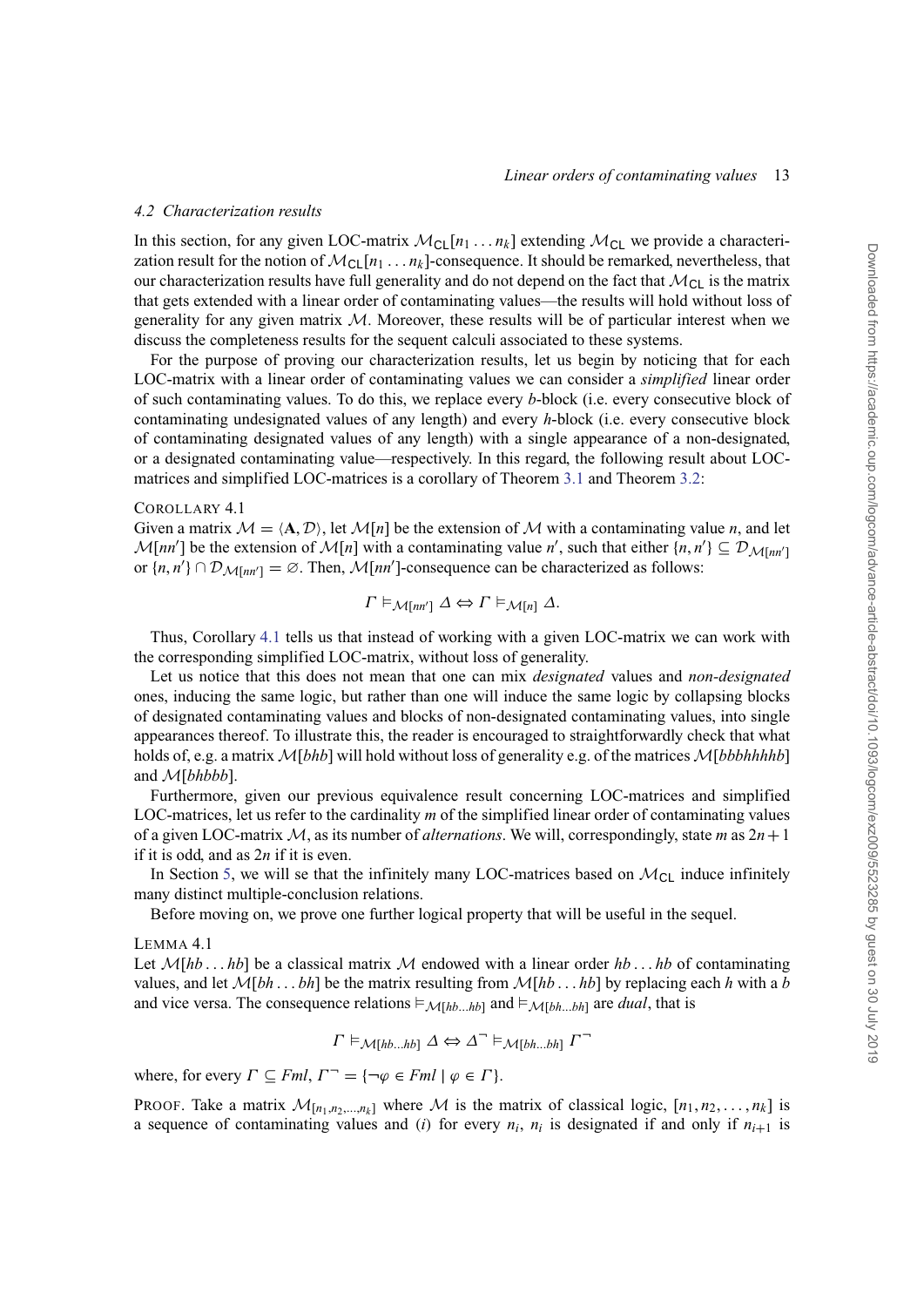non-designated, *(ii)*  $n_1$  is designated and  $n_k$  is non-designated. Take now matrix  $\mathcal{M}'_{[n_1,n_2,...,n_k]}$ , which is like  $\mathcal{M}_{[n_1,n_2,...,n_k]}$  except that *(ii)* is replaced by *(ii')*:  $n_1$  is non-designated, and  $n_k$  is designated. We prove that

$$
\Gamma \vDash_{\mathcal{M}[n_1,n_2,...,n_k]} \Delta \Leftrightarrow \Delta \supset \vDash_{\mathcal{M}/[n_1,n_2,...,n_k]} \Gamma \supset
$$

Suppose that  $\Gamma \models_{\mathcal{M}[n_1,n_2,...,n_k]} \Delta$ . This means that, for all valuations  $v \in \text{Hom}_{\mathcal{M}[n_1,n_2,...,n_k]}$ , if  $v(\psi) = \{0, n_i\}$  for every  $\psi \in \Lambda$  and some non-designated  $n_i$ , then  $v(\varphi) = \{0, n_i\}$  for some  $\varphi \in \Gamma$ . We have  $\text{Hom}_{\mathcal{M}[n_1,n_2,...,n_k]} = \text{Hom}_{\mathcal{M}[n_1,n_2,...,n_k]}$  by construction of the two matrices, whence the above transfers to  $\mathcal{M}{\cdot}$ [ $n_1, n_2, \ldots, n_k$ ]. From this and the fact that a contaminating value will be designated in the matrix  $\mathcal{M}/[n_1, n_2, \ldots, n_k]$  if and only if it is non-designated in  $\mathcal{M}[n_1, n_2, \ldots, n_k]$ , we have that, for every  $v \in \text{Hom}_{\mathcal{M}/[n_1,n_2,...,n_k]}$ , if  $v(\neg \psi) = \{1,n_i\}$  for every  $\psi \in \Delta$  and  $\mathcal{M}$ <sup>[</sup> $n_1, n_2, \ldots, n_k$ ]-designated  $n_i$ , then  $v(\neg\varphi) = \{1, n_i\}$  for some  $\varphi \in \Gamma$ . As a consequence we have that  $\Delta^ \models$ <sub>*M*</sub> $(n_1, n_2, ..., n_k)$   $\Gamma^-$ . The other direction of the equivalence is proved with the same procedure. Given the definitions of  $M[n_1, n_2, \ldots, n_k]$  and  $M_{\ell}[n_1, n_2, \ldots, n_k]$  and our convention on *h*s and *bs*, it is clear that the former is a matrix  $M[hb \dots h b]$  where  $[bh \dots h b]$  has cardinality *k*, and the latter is a matrix  $M[hb \rightarrow bh]$  where  $[hb \rightarrow bh]$  has cardinality *k*. This proves Lemma 4.1 the latter is a matrix  $\mathcal{M}[bh \dots bh]$  where  $[bh \dots bh]$  has cardinality *k*. This proves Lemma 4.1.

Having proven Lemma 4.1, let us move to the main results of this section.

#### DEFINITION 4.5

Given a non-empty  $\Gamma \subseteq Fml$ , we say that  $\Gamma_0, \ldots, \Gamma_n \in \mathcal{P}(\Gamma)$  is a *decreasing chain* of subsets of  $\Gamma$ if and only if  $\Gamma_0 \supseteq \Gamma_1 \supseteq \cdots \supseteq \Gamma_n$ .

## THEOREM 4.1

Given a matrix  $M$ , let  $M$ [...b] be a LOC-matrix extending M with a linear order of contaminating values that has an odd number of alternations  $2n + 1$  (where  $n \geq 1$ ), and a non-designated contaminating value *b* 'on top'. Then, *M*[*... b*]-consequence can be characterized as follows:

$$
\Gamma \vDash_{\mathcal{M}[...b]} \Delta \iff \text{Var}(\Delta_n) \subseteq \text{Var}(\Gamma_{n-1}) \subseteq \text{Var}(\Delta_{n-1}) \subseteq \cdots \subseteq \text{Var}(\Gamma_0) \subseteq \text{Var}(\Delta_0) \subseteq \text{Var}(\Gamma)
$$
  
for some  $\Gamma_0, \ldots, \Gamma_{n-1} \in \mathcal{P}(\Gamma)$  and  $\Delta_0, \ldots, \Delta_n \in \mathcal{P}(\Delta)$  s.t.  $\Gamma_{n-1} \vDash_{\mathcal{M}} \Delta_n$ 

where  $\Gamma_0, \ldots, \Gamma_{n-1}$  and  $\Delta_0, \ldots, \Delta_n$  are *decreasing chains*.

PROOF. We prove this claim by induction on the number of alternations.

Base case:  $n = 1$ . In such a case, we have  $2(1) + 1 = 3$  alternations, i.e. we can assume without loss of generality that we are dealing with the simplified LOC-matrix *M*[*bhb*].

By Theorem 3.1 we are guaranteed to infer that  $\Gamma \models_{\mathcal{M}[bhb]} \Delta$  is equivalent to there being a  $\Delta_0 \in \mathcal{P}(\Delta)$  such that  $\Gamma \models_{\mathcal{M}[bh]} \Delta_0$  and, of course,  $\Delta_0 \subseteq \Delta$ , and more importantly  $Var(\Delta_0) \subseteq$ *Var*(*Γ*). In addition, by Theorem 3.2 the fact that  $\Gamma \models_{\mathcal{M}[bh]} \Delta_0$  is guaranteed to be equivalent to there being a  $\Gamma_0 \in \mathcal{P}(\Gamma)$  such that  $\Gamma_0 \models_{\mathcal{M}{b}} \Delta_0$  and, of course,  $\Gamma_0 \subseteq \Gamma$ , and more importantly  $Var(\Gamma_0) \subseteq Var(\Delta_0)$ . Finally, again by Theorem 3.1 the fact that  $\Gamma_0 \models_{\mathcal{M}[b]} \Delta_0$  is guaranteed to be equivalent to there being a  $\Delta_1 \in \mathcal{P}(\Delta_0)$  such that  $\Gamma_0 \models_{\mathcal{M}} \Delta_1$  and, of course,  $\Delta_1 \subseteq \Delta_0$ , and more  $$ 

All these facts together guarantee the equivalence of  $\Gamma \models_{\mathcal{M}[bhb]} \Delta$  with there being sets  $\Gamma_0 \in$ *P*(*Γ*) and  $\Delta_0$ ,  $\Delta_1$  ∈ *P*( $\Delta$ ) such that  $\Gamma_0$   $\models_{\mathcal{M}} \Delta_1$ , where  $\Delta_1$  ⊆  $\Delta_0$ , and  $Var(\Delta_1)$  ⊆  $Var(\Gamma_0)$  ⊆  $Var(\Delta_0)$  ⊂  $Var(\Gamma)$ .

Inductive step: *n* > 1. We assume that  $M[\dots b]$  is a simplified LOC-matrix with  $2(n - 1) + 1$ alternations, and a non-designated value on top. Given this, we consider the LOC-matrix*M*[*... bhb*], i.e. a simplified LOC-matrix with  $2n + 1$  alternations, and a non-designated value on top.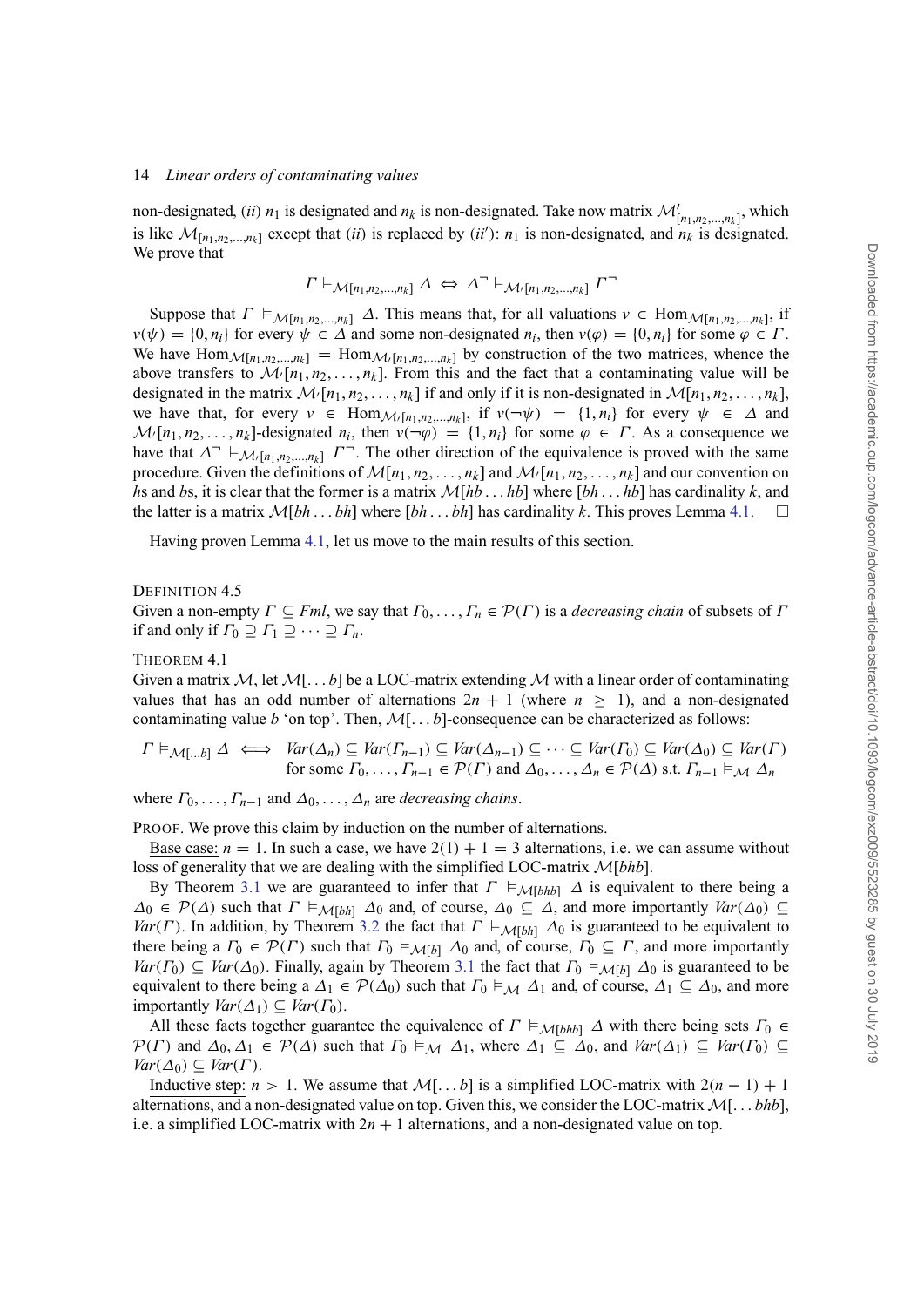By Theorem 3.1 we are guaranteed to infer that  $\Gamma \models_{\mathcal{M}[\dots, bhb]} \Delta$  is equivalent to there being a  $\Delta_0 \in \mathcal{P}(\Delta)$  such that  $\Gamma \models_{\mathcal{M}[\dots bh]} \Delta_0$ , and more importantly  $\text{Var}(\Delta_0) \subseteq \text{Var}(\Gamma)$ . Moreover, by Theorem 3.2 that  $\Gamma \models_{\mathcal{M}[\dots,bh]} \Delta_0$  implies that there is a  $\Gamma_0 \in \mathcal{P}(\Gamma)$  such that  $\Gamma_0 \models_{\mathcal{M}[\dots,b]} \Delta_0$ , for which  $Var(\Gamma_0) \subseteq Var(\Delta_0)$ . Furthermore, by the inductive hypothesis, that  $\Gamma_0 \models_{\mathcal{M}[\dots,b]} \Delta_0$  is equivalent to there being  $\Gamma_1, \ldots, \Gamma_{n-1} \in \mathcal{P}(\Gamma_0)$  and  $\Delta_1, \ldots, \Delta_n \in \mathcal{P}(\Delta_0)$  such that  $\Gamma_{n-1} \vDash_{\mathcal{M}} \Delta_n$ , where  $\Gamma_1, \Gamma_2, \ldots, \Gamma_{n-1}$  and  $\Delta_1, \Delta_2, \ldots, \Delta_n$  are decreasing chains, and more importantly  $\text{Var}(\Delta_n) \subseteq$ *Var(* $\Gamma_{n-1}$ ) ⊆ *Var*( $\Delta_{n-1}$ ) ⊆ ··· ⊆ *Var*( $\Gamma_1$ ) ⊆ *Var*( $\Delta_1$ ) ⊆ *Var*( $\Gamma_0$ ).

Finally, all these facts together imply our desired result, i.e. that  $\Gamma \models_{\mathcal{M}[\dots, bhb]} \Delta$  is equivalent to there being  $\Gamma_0, \ldots, \Gamma_{n-1} \in \mathcal{P}(\Gamma)$  and  $\Delta_0, \ldots, \Delta_n \in \mathcal{P}(\Delta)$  such that  $\Gamma_{n-1} \models_{\mathcal{M}} \Delta_n$ , where  $\Gamma_0, \Gamma_1, \ldots, \Gamma_{n-1}$  and  $\Delta_0, \Delta_1, \ldots, \Delta_n$  are decreasing chains, and more importantly  $Var(\Delta_n) \subseteq Var(\Gamma_{\alpha}) \subseteq Var(\Delta_n) \subseteq Var(\Gamma_0) \subseteq Var(\Delta_0) \subseteq Var(\Gamma)$ *Var*( $\Gamma_{n-1}$ ) ⊆ *Var*( $\Delta_{n-1}$ ) ⊆ ··· ⊆ *Var*( $\Gamma_0$ ) ⊆ *Var*( $\Delta_0$ ) ⊆ *Var*( $\Gamma$ ).

## THEOREM 4.2

Given a matrix  $M$ , let  $M[\ldots h]$  be a LOC-matrix extending  $M$  with a linear order of contaminating values that has an odd number of alternations  $2n + 1$  (where  $n \ge 1$ ), and a designated contaminating value *h* 'on top'. Then, *M*[*... h*]-consequence can be characterized as follows:

$$
\Gamma \vDash_{\mathcal{M}[...h]} \Delta \iff \text{Var}(\Gamma_n) \subseteq \text{Var}(\Delta_{n-1}) \subseteq \text{Var}(\Gamma_{n-1}) \subseteq \cdots \subseteq \text{Var}(\Delta_0) \subseteq \text{Var}(\Gamma_0) \subseteq \text{Var}(\Delta)
$$
  
for some  $\Gamma_0, \ldots, \Gamma_n \in \mathcal{P}(\Gamma)$  and  $\Delta_0, \ldots, \Delta_{n-1} \in \mathcal{P}(\Delta)$  s.t.  $\Gamma_n \vDash_{\mathcal{M}} \Delta_{n-1}$ 

where  $\Gamma_0, \ldots, \Gamma_n$  and  $\Delta_0, \ldots, \Delta_{n-1}$  are *decreasing chains*.

**PROOF.** Similar to the proof of Theorem 4.1.

# THEOREM 4.3

Given a matrix *M*, let *M*[*... b*] be a LOC-matrix extending *M* with a linear order of contaminating values that has an even number of alternations  $2n (n \geq 1)$ , and a non-designated contaminating value *b* 'on top'. Then, *M*[*... b*]-consequence can be characterized as follows:

$$
\Gamma \vDash_{\mathcal{M}[\dots b]} \Delta \iff \text{Var}(\Gamma_{n-1}) \subseteq \text{Var}(\Delta_{n-1}) \subseteq \text{Var}(\Gamma_{n-2}) \subseteq \dots \subseteq \text{Var}(\Gamma_0) \subseteq \text{Var}(\Delta_0) \subseteq \text{Var}(\Gamma)
$$
  
for some  $\Gamma_0, \dots, \Gamma_n \in \mathcal{P}(\Gamma)$  and  $\Delta_0, \dots, \Delta_n \in \mathcal{P}(\Delta)$  s.t.  $\Gamma_{n-1} \vDash_{\mathcal{M}} \Delta_{n-1}$ 

where  $\Gamma_0, \ldots, \Gamma_{n-1}$  and  $\Delta_0, \ldots, \Delta_{n-1}$  are *decreasing chains*.

**PROOF.** Similar to the proof of Theorem 4.4.

#### THEOREM 4.4

Given a matrix  $M$ , let  $M$ [...*h*] be a LOC-matrix extending M with a linear order of contaminating values that has an even number of alternations  $2n$  (where  $n \geq 1$ ), and a designated contaminating value *h* 'on top'. Then, *M*[*... h*]-consequence can be characterized as follows:

$$
\Gamma \models_{\mathcal{M}[\dots h]} \Delta \iff \text{Var}(\Delta_{n-1}) \subseteq \text{Var}(\Gamma_{n-1}) \subseteq \text{Var}(\Delta_{n-2}) \subseteq \dots \subseteq \text{Var}(\Delta_0) \subseteq \text{Var}(\Gamma_0) \subseteq \text{Var}(\Delta)
$$
  
for some  $\Gamma_0, \dots, \Gamma_n \in \mathcal{P}(\Gamma)$  and  $\Delta_0, \dots, \Delta_n \in \mathcal{P}(\Delta)$  s.t.  $\Gamma_{n-1} \models_{\mathcal{M}} \Delta_{n-1}$ 

where  $\Gamma_0, \ldots, \Gamma_{n-1}$  and  $\Delta_0, \ldots, \Delta_{n-1}$  are *decreasing chains*.

PROOF. We prove this claim by induction on the number of alternations.

Base case:  $n = 1$ . In such a case, we have  $2(1) = 2$  alternations, i.e. we can assume without loss of generality that we are dealing with the simplified LOC-matrix *M*[*bh*].

By Theorem 3.2 we are guaranteed to infer that  $\Gamma \models_{\mathcal{M}[bh]} \Delta$  is equivalent to there being a  $\Gamma_0 \in$ *P*(*Γ*) such that  $\Gamma_0 \models_{\mathcal{M}[b]} \Delta$ , and more importantly  $\text{Var}(\Gamma_0) \subseteq \text{Var}(\Delta)$ . In addition, by Theorem 3.1 the fact that  $\Gamma_0 \models_{\mathcal{M}[b]} \Delta$  is guaranteed to be equivalent to there being a  $\Delta_0 \in \mathcal{P}(\Delta)$  such that  $\Gamma_0 \models_{\mathcal{M}[b]} \Delta_0$ , and more importantly  $\text{Var}(\Delta_0) \subseteq \text{Var}(\Gamma_0)$ .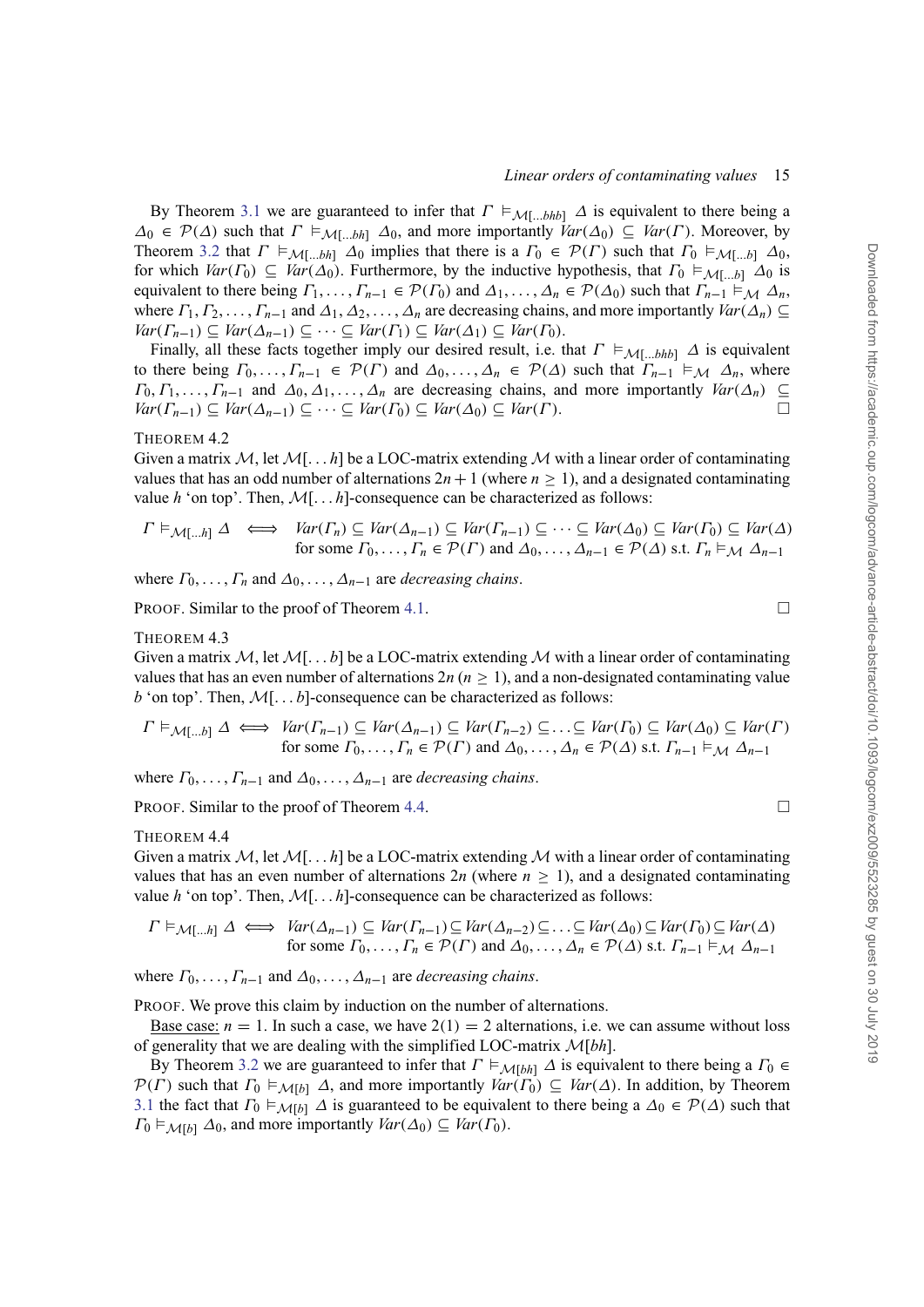All these facts together guarantee the equivalence of  $\Gamma \models_{\mathcal{M}[b,h]} \Delta$  with there being sets  $\Gamma_0 \in \mathcal{P}(\Gamma)$ and  $\Delta_0 \in \mathcal{P}(\Delta)$  such that  $\Gamma_0 \models_M \Delta_0$ , where  $Var(\Delta_0) \subseteq Var(\Gamma_0) \subseteq Var(\Delta)$ .

Inductive step:  $n > 1$ . We assume that  $\mathcal{M}[\ldots, h]$  is a simplified LOC-matrix with  $2(n - 1)$ alternations, and a designated value on top. Given this, we consider the LOC-matrix *M*[*... hbh*], i.e. a simplified LOC-matrix with 2*n* alternations, and a designated value on top.

By Theorem 3.2 we are guaranteed to infer that  $\Gamma \models_{\mathcal{M}[\dots hbh]} \Delta$  is equivalent to there being a  $\Gamma_0 \in \mathcal{P}(\Gamma)$  such that  $\Gamma_0 \models_{\mathcal{M}[\dots h b]} \Delta$ , and more importantly  $\text{Var}(\Gamma_0) \subseteq \text{Var}(\Delta)$ . Moreover, by Theorem 3.1 that  $\Gamma_0 \models_{\mathcal{M}[\cdot,\cdot,h]} \Delta$  implies that there is a  $\Delta_0 \in \mathcal{P}(\Delta)$  such that  $\Gamma_0 \models_{\mathcal{M}[\cdot,\cdot,h]} \Delta_0$ , and *Var*( $\Delta_0$ )  $\subseteq$  *Var*( $\Gamma_0$ ). Furthermore, by the inductive hypothesis, that  $\Gamma_0 \models_{\mathcal{M}[\dots,h]} \Delta_0$  is equivalent to there being  $\Gamma_1, \ldots, \Gamma_{n-1} \in \mathcal{P}(\Gamma_0)$  and  $\Delta_1, \ldots, \Delta_{n-2} \in \mathcal{P}(\Delta_0)$  such that  $\Gamma_{n-1} \vDash_{\mathcal{M}} \Delta_{n-1}$ , where  $\Gamma_1, \Gamma_2, \ldots, \Gamma_{n-1}$  and  $\Delta_1, \Delta_2, \ldots, \Delta_{n-1}$  are decreasing chains, and more importantly  $\text{Var}(\Delta_{n-1}) \subseteq$ *Var(* $\Gamma_{n-1}$ ) ⊆ *Var*( $\Delta_{n-2}$ ) ⊆ ··· ⊆ *Var*( $\Delta_1$ ) ⊆ *Var*( $\Gamma_1$ ) ⊆ *Var*( $\Delta_0$ ).

Finally, all these facts together imply our desired result, i.e. that  $\Gamma \models_{\mathcal{M}[\dots hbh]} \Delta$  is equivalent to there being  $\Gamma_0, \ldots, \Gamma_{n-1} \in \mathcal{P}(\Gamma)$  and  $\Delta_0, \ldots, \Delta_{n-1} \in \mathcal{P}(\Delta)$  such that  $\Gamma_{n-1} \models_M \Delta_{n-1}$ , where  $\Gamma_0, \Gamma_1, \ldots, \Gamma_{n-1}$  and  $\Delta_0, \Delta_1, \ldots, \Delta_{n-1}$  are decreasing chains, and more importantly  $\text{Var}(\Delta_{n-1}) \subseteq \text{Var}(\Gamma_{n-1}) \subseteq \text{Var}(\Delta_{n-1}) \subseteq \text{Var}(\Delta_{n-1}) \subseteq \text{Var}(\Delta_{n-1}) \subseteq \text{Var}(\Delta_{n-1}) \subseteq \text{Var}(\Delta_{n-1}) \subseteq \text{Var}(\Delta_{n-1}) \subseteq \text{Var}(\Delta_{n-1})$ *Var(* $\Gamma_{n-1}$ ) ⊆ *Var* $(\Delta_{n-2})$  ⊆ ··· ⊆ *Var* $(\Delta_0)$  ⊆ *Var(* $\Gamma_0$ ) ⊆ *Var* $(\Delta)$ .

# **5 Infinitely many multiple-conclusion consequence relations**

Section 3 makes it clear that  $K_3^w$ , PWK, HYB<sub>1</sub> and HYB<sub>2</sub> are *distinct* logics. Thus, we know that the infinitely many LOC-matrices that are definable from  $M_{CL}$  induce *at least* four multipleconclusion consequence relations. In this section, we prove that such matrices actually induce *infinitely many multiple-conclusion consequence relations*. This just follows from Proposition 5.3 below. Additionally, we provide further results, which contribute to have a clear insight on the relations among the multiple-conclusion consequence relations that are induced by the infinitely many LOC-matrices  $M_{CL}[n_1, \ldots, n_k]$  that have *k* alternations for  $k \ge 2$ .

First, we consider the case where the number of alternations *k* in a matrix is  $k = 2n$  for  $n \ge 1$ . This case will suffice to show that there are infinitely many multiple-conclusion relations based of LOC-matrices. Then we go to the case where  $k = 2n + 1$  for  $n \ge 1$ . This case will help us understand the relations between the infinitely many multiple-conclusion consequence relations in terms of inclusion and distinctness. In what follows, we will often mention the following:

OBSERVATION 5.1

Let  $M[n_1, \ldots, n_k]$  and  $M[n_1, \ldots, n_m]$  be LOC-matrices, with  $m \geq k$  and  $k, m$  alternations, respectively. Then,  $\langle \text{Fml}, \vDash_{\mathcal{M}_{\text{Cl}}[n_1, \ldots, n_m]} \rangle$  is a *sublogic* of  $\langle \text{Fml}, \vDash_{\mathcal{M}[n_1, \ldots, n_k]} \rangle$ . That is:

If  $\Gamma \models_{\mathcal{M}[n_1,\dots,n_m]} \psi$ , then  $\Gamma \models_{\mathcal{M}[n_1,\dots,n_k]} \psi$ 

PROOF. Suppose that  $n_i \in \mathcal{D}_{\mathcal{M}[n_1,...,n_m]}$  iff  $n_i \in \mathcal{D}_{\mathcal{M}[n_1,...,n_k]}$ . Then, every  $v \in \mathcal{M}[n_1,...,n_k]$  is such that  $v \in \mathcal{M}[n_1, \ldots, n_k]$ . Hence, if  $\Gamma \models_{\mathcal{M}[n_1, \ldots, n_m]} \psi$ , then  $\Gamma \models_{\mathcal{M}[n_1, \ldots, n_k]} \psi$ . Suppose that  $n_i \in \mathcal{D}_{\mathcal{M}[n_1,...,n_m]}$  iff  $n_i \notin \mathcal{D}_{\mathcal{M}[n_1,...,n_k]}$ . Take the set  $\mathcal{G}_{k,m}$  of the *k* most contaminating values in  $\mathcal{M}[n_1,\ldots,n_m]$ . It is easy to see that, (\*) for every  $n_j \in \mathcal{G}_{k,m}$ ,  $n_j \in \mathcal{D}_{\mathcal{M}[n_1,\ldots,n_m]}$  iff  $n_{j-(m-k)} \in$  $\mathcal{D}_{\mathcal{M}[n_1,...,n_k]}$ , and  $n_i \notin \mathcal{D}_{\mathcal{M}[n_1,...,n_m]}$  otherwise. Define now a function  $f : A_{\mathcal{M}[n_1,...,n_k]} \to \{0,1\}$  $\mathcal{G}_{k,m}$  such that  $f(0) = 0, f(1) = 1$ , and  $f(n_i) = f(n_{i+(k-m)})$ , and that. For every valuation  $v \in$  $\mathcal{M}[n_1,\ldots,n_k]$ , we can build a valuation  $v' \in \mathcal{M}[n_1,\ldots,n_m]$  such that  $(i)$   $v'(p) \in \{0,1\} \cup \mathcal{G}_k$ , and (*ii*)  $v'(p) = v(p)$  if  $v(p) \in \{0, 1\}$ , and (*iii*)  $v'(p) = f(v(p))$ . Given the definition of f and (\*), we have that  $v'(\phi) \in \mathcal{D}_{\mathcal{M}[n_1,\dots,n_m]} \cap \mathcal{G}_{k,m}$  iff  $v(\phi) \in \mathcal{D}_{\mathcal{M}[n_1,\dots,n_k]}$ , and  $v'(\phi) \in (A \setminus \mathcal{D}_{\mathcal{M}[n_1,\dots,n_m]}) \cap \mathcal{G}_{k,m}$ iff  $v(\phi) \notin \mathcal{D}_{\mathcal{M}[n_1,...,n_k]}$ . Hence, every  $v \in \text{Hom}_{\mathcal{M}[n_1,...,n_k]}$  can be redefined as a special valuation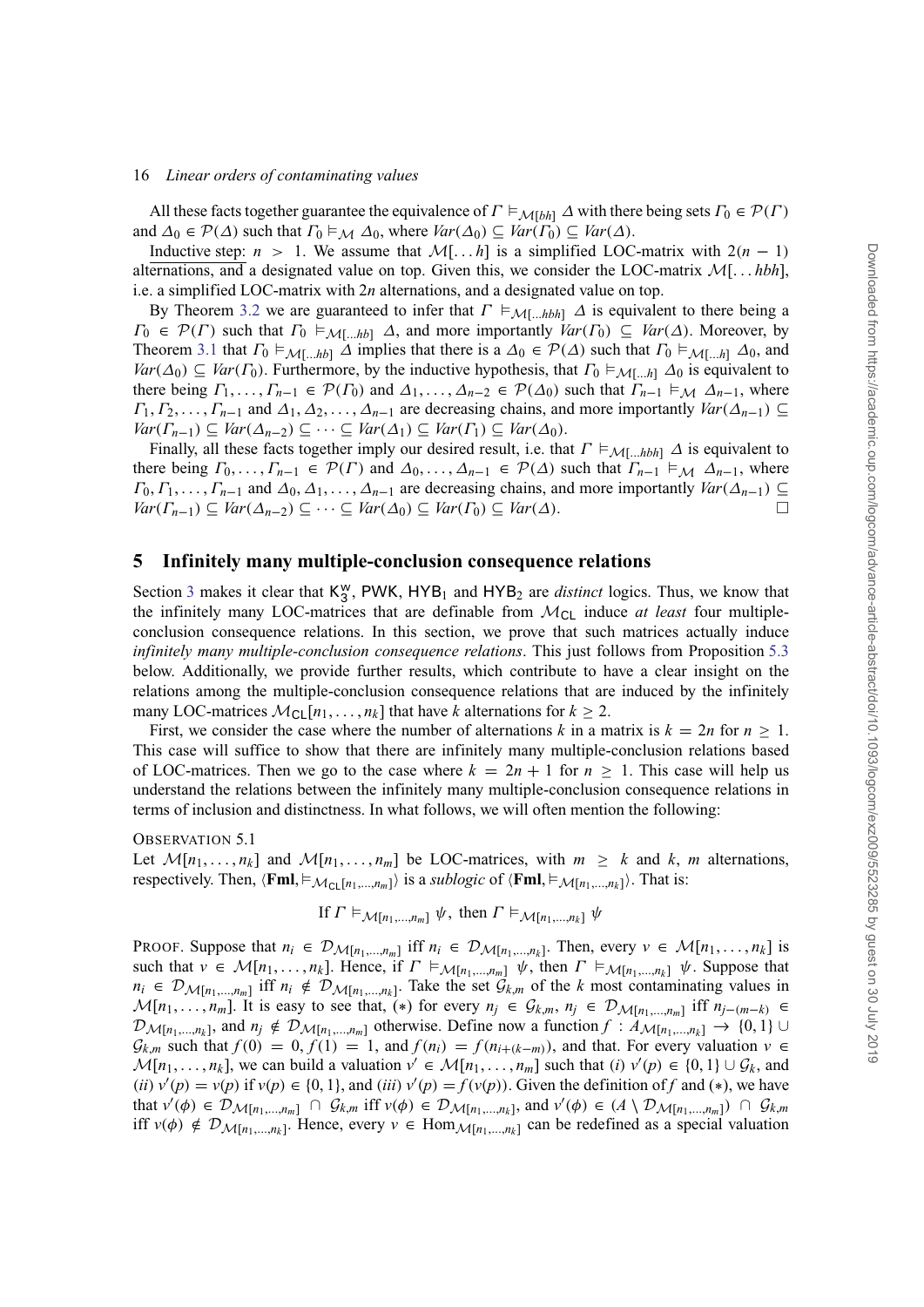$\nu \in \text{Hom}_{\mathcal{M}[n_1,...,n_m]}$ . As a consequence, Hence, if  $\Gamma \models_{\mathcal{M}[n_1,...,n_m]} \psi$ , then  $\Gamma \models_{\mathcal{M}[n_1,...,n_k]} \psi$ . Since the two cases discussed exhaust all the possible cases, we have the statement proven.  $\Box$ 

# *5.1 The case where*  $k = 2n$  *for*  $n \ge 1$

We need some preliminary constructions first. Given a natural number  $k \ge 2$  such that  $k = 2n$  or  $k = 2n + 1$  for some natural number *n*, we consider formulas of the form  $p_1 \wedge (p_1 \vee \cdots \vee p_i)$  for  $1 \le i \le k$ , and we set the following abbreviations:

$$
\zeta_1 = p_1 \wedge (p_1 \wedge p_2)
$$
\n
$$
\zeta_2 = \begin{cases}\np_1 \wedge (p_1 \vee \cdots \vee p_4) & \text{if } 4 \le k \text{ for } k = 2n \\
& \text{or } 4 < k \text{ for } k = 2n + 1\n\end{cases}
$$
\n
$$
\zeta_2 = \begin{cases}\np_1 \wedge (p_1 \vee \cdots \vee p_4) & \text{if } 4 \le k \text{ for } k = 2n \\
& \text{or } 4 < k \text{ for } k = 2n + 1\n\end{cases}
$$
\n
$$
\zeta_3 = \begin{cases}\np_1 \wedge (p_1 \vee \cdots \vee p_k) & \text{if } k = 2n + 1 \\
p_1 \wedge (p_1 \vee \cdots \vee p_k) & \text{if } k = 2n + 1 \\
& \text{undefined}\n\end{cases}
$$
\n
$$
\zeta_5 = \begin{cases}\np_1 \wedge (p_1 \vee \cdots \vee p_{k-2}) & \text{if } k = 2n + 1 \\
p_1 \wedge (p_1 \vee \cdots \vee p_{k-3}) & \text{if } k = 2n + 1 \\
& \text{undefined}\n\end{cases}
$$
\n
$$
\zeta_{n-1} = \begin{cases}\np_1 \wedge (p_1 \vee \cdots \vee p_{k-3}) & \text{if } k = 2n + 1 \\
p_1 \wedge (p_1 \vee \cdots \vee p_{k-1}) & \text{if } k = 2n + 1 \\
& \text{undefined}\n\end{cases}
$$
\n
$$
\zeta_{n-2} = \begin{cases}\np_1 \wedge (p_1 \vee \cdots \vee p_{k-1}) & \text{if } k = 2n + 1 \\
p_1 \wedge (p_1 \vee \cdots \vee p_k) & \text{if } k = 2n + 1 \\
p_1 \wedge (p_1 \vee \cdots \vee p_k) & \text{if } k = 2n + 1\n\end{cases}
$$

For the time being, we focus on cases where  $k = 2n$  for some natural  $n \ge 1$ , since this is relevant for Proposition 5.2 and Proposition 5.3 below. The following are two particular examples of the construction, with  $k = 4$ , and  $k = 6$ :

| $k = 4, n = 2$                                                                                                                                                                                                                                  | $k = 6, n = 3$                                                                                                                                                                                                                                                                                                                                                                          |
|-------------------------------------------------------------------------------------------------------------------------------------------------------------------------------------------------------------------------------------------------|-----------------------------------------------------------------------------------------------------------------------------------------------------------------------------------------------------------------------------------------------------------------------------------------------------------------------------------------------------------------------------------------|
| $\zeta_1 = p_1 \wedge (p_1 \wedge p_2)$<br>$\theta_1 = p_1 \wedge (p_1 \vee p_2 \vee p_3)$<br>$\zeta_2 = \zeta_n = p_1 \wedge (p_1 \vee \cdots \vee p_4)$<br>$\theta_i$ undefined for every $j \geq 2$<br>$\zeta_m$ undefined for every $m > 2$ | $\zeta_1 = p_1 \wedge (p_1 \wedge p_2)$<br>$\theta_1 = p_1 \wedge (p_1 \vee p_2 \vee p_3)$<br>$\zeta_2 = \zeta_{n-1} = p_1 \wedge (p_1 \vee \cdots \vee p_4)$<br>$\theta_2 = \theta_{n-1} = p_1 \wedge (p_1 \vee \cdots \vee p_5)$<br>$\zeta_3 = \zeta_n = p_1 \wedge (p_1 \vee \cdots \vee p_6)$<br>$\theta_i$ undefined for every $j \geq 3$<br>$\zeta_m$ undefined for every $j > 3$ |
|                                                                                                                                                                                                                                                 |                                                                                                                                                                                                                                                                                                                                                                                         |

Notice that, for every  $k = 2n$  with  $n \ge 1$ , the sequence  $\zeta_1, \ldots, \theta_{n-1}, \zeta_n$  has length  $k - 1$ . PROPOSITION 5.1 Let  $M_{CL}[n_1, \ldots, n_k]$  be a LOC-matrix with  $k = 2n$  alternations for some natural  $n \ge 1$ . Then:

If 
$$
n_k \notin \mathcal{D}_{\mathcal{M}_{\text{CL}}}[n_1,\ldots,n_k]
$$
,   
 If  $n_k \in \mathcal{D}_{\mathcal{M}_{\text{CL}}}[n_1,\ldots,n_k]$ ,   
  $(\star)$   $\xi_1,\ldots,\xi_n \models_{\mathcal{M}_{\text{CL}}[n_1,\ldots,n_k]} p_1 \lor \neg p_1, \theta_1,\ldots,\theta_{n-1}$   
  $p_1 \land \neg p_1, \theta_1,\ldots,\theta_{n-1} \models_{\mathcal{M}_{\text{CL}}[n_1,\ldots,n_k]} \zeta_1,\ldots,\zeta_n$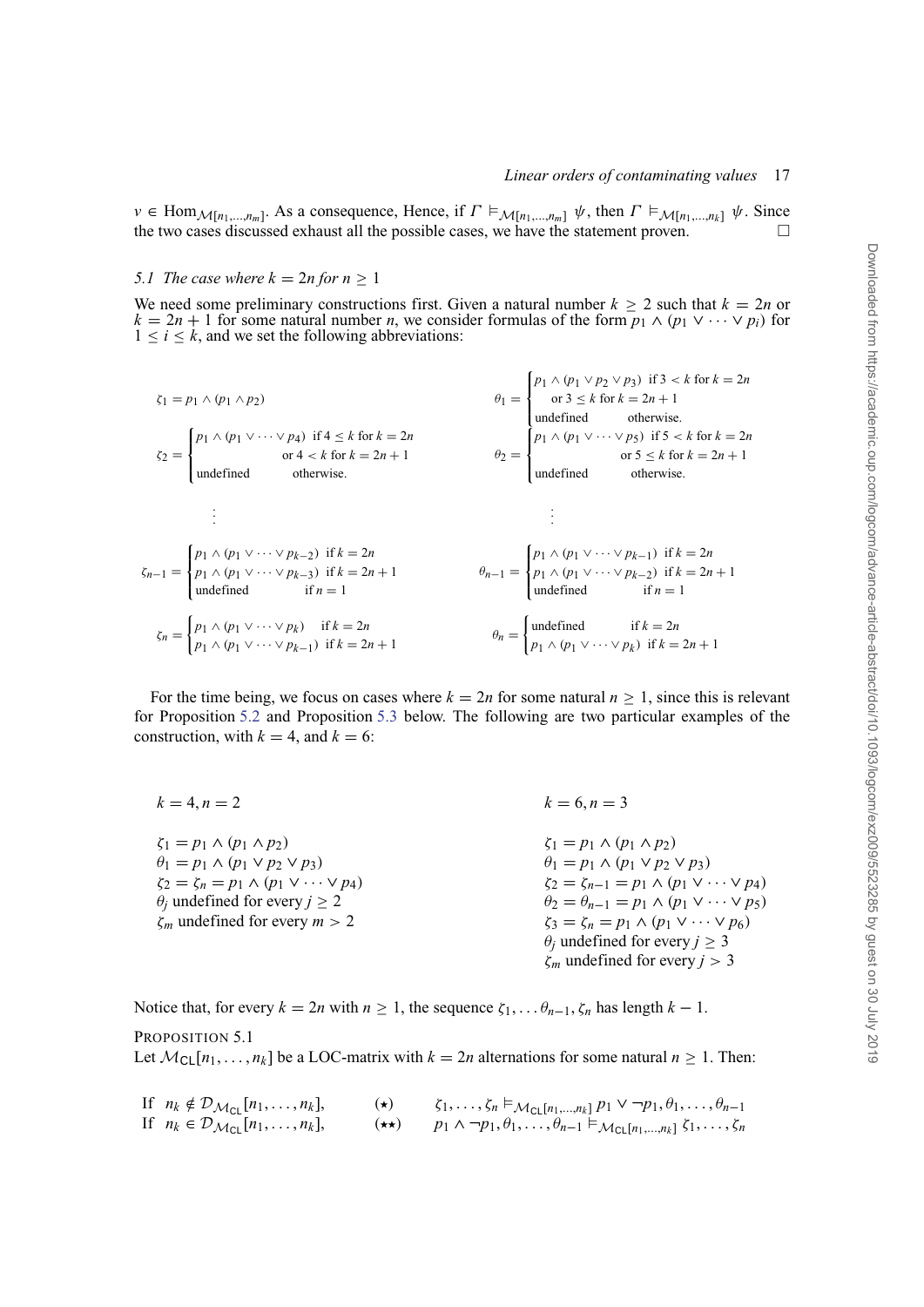PROOF. We first prove that, if  $n_k \notin \mathcal{M}_{CL}[n_1, \ldots, n_k]$ , then  $(\star)$  is the case. Consider the following construction:

 $\Gamma_{n-1} = \varnothing$  $\Delta_{n-1} = \{p_1 \vee \neg p_1\}$  $\Gamma_{n-2} = {\zeta_1} = {p_1 \wedge (p_1 \vee p_2)}$  defined and relevant only if  $n \ge 2$ .<br>  $\Delta_{n-2} = \Delta_{n-2} = {\theta_1} = {p_1 \wedge (p_1 \vee p_2 \vee p_3)}$  defined and relevant only if  $n \ge 2$ .  $\Delta_{n-2} = \Delta_{n-2} = {\theta_1} = {p_1 \wedge (p_1 \vee p_2 \vee p_3)}$ 

$$
\Delta_0 = \{\theta_{n-1}\} = \{p_1 \wedge (p_1 \vee \cdots \vee p_{k-1})\}
$$
  

$$
\Gamma = \bigcup_{0 \le i \le n-1} \Gamma_i \cup \{\zeta_n\}
$$

. . .

Clearly,  $\Gamma_0, \ldots, \Gamma_{n-1}$  and  $\Delta_0, \ldots, \Delta_{n-1}$  are decreasing chains such that:

1.  $\Gamma_{n-1} \models_{\mathcal{M}_{\text{Cl}}} \Delta_{n-1};$ 2.  $Var(\Gamma_{n-1}) \subseteq Var(\Delta_{n-1}) \subseteq Var(\Gamma_{n-2}) \subseteq \cdots \subseteq Var(\Gamma_0) \subseteq Var(\Delta_0) \subseteq Var(\Gamma).$ 

From 1–2 and Theorem 4.3,  $(\star)$  follows.

The proof that  $(\star \star)$  is the case if  $n_k \in \mathcal{D}_{\mathcal{M}_{CL}[n_1,...,n_k]}$  goes along the very same lines, with the relevant construction being:  $\Delta_{n-1} = \emptyset$ ,  $\Gamma_{n-1} = \{p_1 \land \neg p_1\}$ ,  $\Delta_{n-2} = \{\zeta_1\} = \{p_1 \land (p_1 \lor p_2)\}$ ,  $\Gamma_{n-2} = \{\theta_1\} = \{p_1 \wedge (p_1 \vee p_2 \vee p_3)\}, \ldots, \Gamma_0 = \{\theta_{n-1}\} = \{p_1 \wedge (p_1 \vee \cdots \vee p_{k-1})\}, \Delta = \bigcup_{0 \le i \le n-1} \Delta_i \cup \Delta_j$  $\{\zeta_n\}$ —with each  $\Delta_{n-i}$  and  $\Gamma_{n-i}$  being defined and relevant only if  $n \geq i$ . It is easy to check that the construction satisfies conditions (1)  $\Gamma_{n-1} \models_{\mathcal{M}_{CL}} \Delta_{n-1}$ ; and (2)  $\text{Var}(\Delta_{n-1}) \subseteq \text{Var}(\Gamma_{n-1}) \subseteq$ *Var* $(\Delta_{n-2})$  ⊆  $\cdots$  ⊆ *Var* $(\Delta_0)$  ⊆ *Var* $(\Gamma_0)$  ⊆ *Var* $(\Delta)$  that Theorem 4.4 sets for every *M*CL[*n*<sub>1</sub>, ..., *n<sub>k</sub>*] that is relevant for the proposition that is relevant for the proposition.

We distinguish infinitely many instances of ( $\star$ ) and ( $\star\star$ ), depending on the value of  $k = 2n$ . For every  $k = 2n$ , we call  $(\star k)$  and  $(\star \star k)$  its particular instances of  $(\star)$  and  $(\star \star)$ , respectively. We list some examples here:

| (*2) $p_1 \wedge (p_1 \vee p_2) \models_{\mathcal{M}_{CL}[hb]} p_1 \vee \neg p_1$ | $(k = 2)$ |  |
|-----------------------------------------------------------------------------------|-----------|--|
|                                                                                   |           |  |

$$
(*) \qquad p_1 \wedge (p_1 \vee p_2), p_1 \wedge (p_1 \vee \cdots \vee p_4) \models_{\mathcal{M}_{\mathsf{CL}}[hbhb]} p_1 \vee \neg p_1, p_1 \wedge (p_1 \vee p_2 \vee p_3) \quad (k = 4)
$$

 $(★6)$  *p*<sub>1</sub> ∧  $(p_1 \vee p_2), p_1 \wedge (p_1 \vee \cdots \vee p_4), p_1 \wedge (p_1 \vee \cdots \vee p_6) \models \mathcal{M}_{CL}[hhhh]$  $p_1 \vee \neg p_1, p_1 \wedge (p_1 \vee p_2 \vee p_3), p_1 \wedge (p_1 \vee \cdots \vee p_5)$  (*k* = 6)

$$
(\star \star 2) \quad p_1 \wedge \neg p_1 \models_{\mathcal{M}_{\text{CL}}[bh]} p_1 \wedge (p_1 \vee p_2) \tag{k = 2}
$$

$$
(\star \star 4) \quad p_1 \wedge \neg p_1, p_1 \wedge (p_1 \vee p_2 \vee p_3) \models_{\mathcal{M}_{\text{CL}}[bhbh]} p_1 \wedge (p_1 \vee p_2), p_1 \wedge (p_1 \vee \cdots \vee p_4) \quad (k = 4)
$$

 $(\star \star 6)$  *p*<sub>1</sub> ∧  $\neg p_1$ , *p*<sub>1</sub> ∧  $(p_1 \vee p_2 \vee p_3)$ , *p*<sub>1</sub> ∧  $(p_1 \vee \cdots \vee p_5) \models \mathcal{M}_{CL}[bhbhb]$  $p_1 \wedge (p_1 \vee p_2), p_1 \wedge (p_1 \vee \cdots \vee p_4), p_1 \wedge (p_1 \vee \cdots \vee p_6)$  (*k* = 6)

PROPOSITION 5.2

Let  $M_{CL}[n_1, \ldots, n_k]$  be a LOC-matrix with *k* alternations,  $k = 2n$  for some  $n \ge 1$ , and let  $\mathcal{M}_{\text{CL}}^{*}[n_1, \ldots, n_k]$  be the LOC-matrix such that  $n_i \in \mathcal{D}_{\mathcal{M}_{\text{CL}}^{*}[n_1, \ldots, n_k]}$  iff  $n_i \notin \mathcal{D}_{\mathcal{M}_{\text{CL}}[n_1, \ldots, n_k]}$  for  $1 \leq i \leq k$ . Then

If 
$$
n_k \notin \mathcal{D}_{\mathcal{M}_{\text{CL}}}[n_1,\ldots,n_k],
$$
  
\n $\zeta_1,\ldots,\zeta_n \not\vdash \mathcal{M}_{\text{CL}}^*[n_1,\ldots,n_k] \quad p_1 \vee \neg p_1, \theta_1,\ldots,\theta_{n-1}$   
\nIf  $n_k \in \mathcal{D}_{\mathcal{M}_{\text{CL}}}[n_1,\ldots,n_k],$   
\n $p_1 \wedge \neg p_1, \theta_1,\ldots,\theta_{n-1} \not\vdash \mathcal{M}_{\text{CL}}^*[n_1,\ldots,n_k] \quad \zeta_1,\ldots,\zeta_n$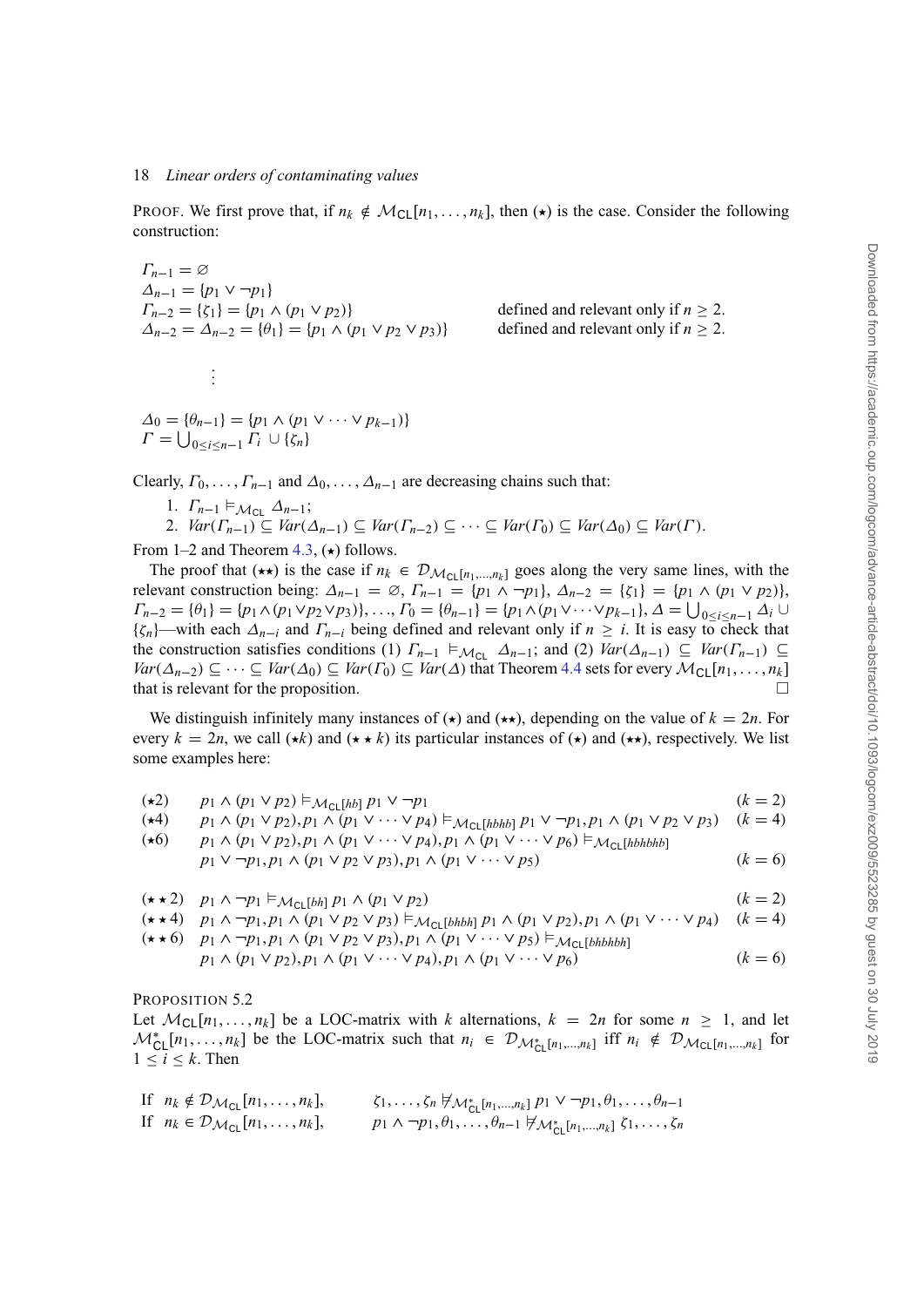PROOF. We first prove that, if  $n_k \notin \mathcal{D}_{\mathcal{M}_{CL}[n_1, ..., n_k]}$ , then  $(\star k)$  is not valid w.r.t.  $\mathcal{M}_{CL}[n_1, ..., n_k]$ . For every  $\mathcal{M}_{CL}[n_1,\ldots,n_k]$ , if  $k=2n$  for some  $n\geq 1$  and  $n_k \notin \mathcal{D}_{\mathcal{M}_{CL}[n_1,\ldots,n_k]}$ , then  $n_i \in \mathcal{D}_{\mathcal{M}_{CL}[n_1,\ldots,n_k]}$  if *i* is odd, and  $n_i \notin \mathcal{D}_{\mathcal{M}_{CL}[n_1,...,n_k]}$  if *i* is even. Given the constraint imposed on  $\mathcal{D}_{\mathcal{M}_{CL}^{*}[n_1,...,n_k]}$ , we have that  $n_i \in \mathcal{D}_{\mathcal{M}_{CL}^*[n_1,\ldots,n_k]}$  if i is even, and  $n_i \notin \mathcal{D}_{\mathcal{M}_{CL}^*[n_1,\ldots,n_k]}$  if i is odd. Take now variables  $p_1,\ldots,p_k$ and a valuation  $v \in \text{Hom}_{\mathcal{M}_{CL}^*[n_1, ..., n_k]}$  such that  $v(p_i) = n_i$ . This implies that  $(i)$   $v(p_i) \in \mathcal{D}_{\mathcal{M}_{CL}^*[n_1, ..., n_k]}$ if *i* is even, and  $v(p_i) \notin \mathcal{D}_{\mathcal{M}_{\mathbb{C}}^*[\![n_1,...,n_k]\!]}$  if *i* is odd. Notice that, from the constraints imposed on *v*, we have *(ii)* for every  $j, i \in \{1, k\}$ , if  $j > i$ , then  $v(p_i)$  is more contaminating than  $v(p_i)$ . By construction of  $\zeta_i$ s and  $\theta_i$ s, we have that (*iii*)  $Var(\zeta_i) = Var(\theta_{i-1}) \cup \{p_{2i}\}\$ , and (*iv*)  $2i > j$  for every  $p_i \in Var(\theta_{i-1})$ . (*iii*), (*i*) and  $v(p_i) = n_i$  together imply  $v(p_{2i}) = n_{2i}$ , and hence  $v(p_{2i}) \in \mathcal{D}_{\mathcal{M}_{CL}[n_1,...,n_k]}$ . (*iv*) and (*ii*) together imply that  $v(\zeta_i) = v(p_{2i})$ . Hence, we have  $v(\zeta_i) \in \mathcal{D}_{\mathcal{M}_{CL}^*[n_1, ..., n_k]}$ . Since choice of *i* is arbitrary, we have  $v(\zeta_j) \in \mathcal{D}_{\mathcal{M}_{\mathcal{L}}^*[\underline{n}_1,\dots,\underline{n}_k]}$  for every  $j \in \{1,\dots,n\}$ . By construction of  $\zeta_i$ s and  $\theta_i$ s, we have that (v)  $Var(\theta_i) = Var(\zeta_i) \cup \{p_{2i+1}\}\$ , and (vi)  $2i + 1 > j$  for every  $p_i \in Var(\zeta_i)$ . (v), (i) and  $v(p_i) = n_i$  together imply  $v(p_{2i+1}) = n_{2i+1}$ , and hence  $v(p_{2i+1}) \notin \mathcal{D}_{\mathcal{M}_{CL}^*[n_1, ..., n_k]}$ . (*vi*) and (*ii*) together imply that  $v(\theta_i) = v(p_{2i+1})$ . Hence, we have  $v(\theta_i) \notin \mathcal{D}_{\mathcal{M}_{\text{CL}}^*[n_1,...,n_k]}$ . Since choice of *i* is arbitrary, we have  $v(\theta_j) \notin \mathcal{D}_{\mathcal{M}_{CL}[n_1, ..., n_k]}$  for every  $j \in \{1, ..., n\}$ . Additionally, since  $v(p_1) \notin \mathcal{D}_{\mathcal{M}_{CL}^*[n_1,\dots,n_k]}$ , we have  $v(p_1 \vee \neg p_1)$ . Together with the fact that  $v(\zeta_j) \in \mathcal{D}_{\mathcal{M}_{CL}^*[n_1,\dots,n_k]}$  for every  $j \in \{1, \ldots, n\}$ , this implies that *v* satisfies all the premises from  $(\star k)$ , while dissatisfying all the conclusions.

We now prove that, if  $n_k \in \mathcal{D}_{\mathcal{M}_{CL}[n_1, ..., n_k]}$ , then  $(\star \star k)$  is not valid w.r.t.  $\mathcal{M}_{CL}^*[n_1, ..., n_k]$ . for every  $\mathcal{M}_{\text{CL}}[n_1,\ldots,n_k]$ , if  $k=2n$  for some  $n\geq 1$  and  $n_k \in \mathcal{D}_{\mathcal{M}_{\text{CL}}[n_1,\ldots,n_k]}$ , then  $n_i \in \mathcal{D}_{\mathcal{M}_{\text{CL}}[n_1,\ldots,n_k]}$  if i is even, and  $n_i \notin \mathcal{D}_{\mathcal{M}_{CL}[n_1,...,n_k]}$  if *i* is odd. Given the constraint above on  $\mathcal{D}_{\mathcal{M}_{CL}[n_1,...,n_k]}$ , we have that  $n_i \in \mathcal{D}_{\mathcal{M}_{CL}^*[n_1,\dots,n_k]}$  if i is odd, and  $n_i \notin \mathcal{D}_{\mathcal{M}_{CL}^*[n_1,\dots,n_k]}$  if i is even. Take now variables  $p_1,\dots,p_k$  and a valuation  $v \in \text{Hom}_{\mathcal{M}_{CL}^*[n_1,\dots,n_k]}$  such that  $v(p_i) = n_i$ . This implies that  $(i)$   $v(p_i) \in \mathcal{D}_{\mathcal{M}_{CL}^*[n_1,\dots,n_k]}$ if *i* is odd, and  $v(p_i) \notin \mathcal{D}_{\mathcal{M}_{CL}[n_1,...,n_k]}$  if *i* is even, to the effect that *v* provides a counterexample to  $(\star \star k)$ .

Just to get a concrete example of this: take  $M_{CL}[hb]$ , with  $M_{CL}^{*}[hb] = M_{CL}[bh]$ . We have *p*<sub>1</sub> ∧ (*p*<sub>1</sub> ∨ *p*<sub>2</sub>)  $\forall$   $M_{\text{CL}}[bh]$  *p*<sub>1</sub> ∨ ¬*p*<sub>1</sub>, and any valuation *v* ∈ Hom<sub>*M*CL[*bh*]</sub> provides a counterexample if  $v(p_1) = n_1 = b$ , and  $v(p_2) = n_2 = h$ . In a similar way,  $p_1 \wedge \neg p_1 \not\vdash_{\mathcal{M}_C[\lbrace hb \rbrace} p_1 \wedge (p_1 \vee p_2)$ . Any valuation  $v \in \text{Hom}_{\mathcal{M}_{CL}[bh]}$  provides a counterexample if  $v(p_1) = n_1 = h$ , and  $v(p_2) = n_2 = b$ .

PROPOSITION 5.3 Let  $M_{CL}[n_1, \ldots, n_k]$  be a LOC-matrix with *k* alternations,  $k = 2n$  for some  $n \ge 1$ , and  $n_k \notin$  $D_{\mathcal{M}_{\text{Cl}}[n_1,...,n_k]}$ . Then, for every number of alternations  $m > k$ , we have

- 1.  $\zeta_1, \ldots, \zeta_n \not \vdash \mathcal{M}_{CL}[n_1, \ldots, n_m]} p_1 \vee \neg p_1, \theta_1, \ldots, \theta_{n-1}$  if  $n_k \notin \mathcal{D}_{\mathcal{M}_{CL}[n_1, \ldots, n_k]}$
- 2.  $p_1 \wedge \neg p_1, \theta_1, \ldots, \theta_{n-1} \not\vdash_{\mathcal{M}_{CL}[n_1, \ldots, n_m]} \zeta_1, \ldots, \zeta_n \text{ if } n_k \in \mathcal{D}_{\mathcal{M}_{CL}[n_1, \ldots, n_k]}.$

PROOF. We prove that  $1-2$  hold if  $m = k+1$  in the relevant cases, by building suitable countermodels to  $(\star k)$  and  $(\star \star k)$ . We then generalize the result to every natural  $m > k$ . We have two cases: *Case 1:*  $n_k \notin \mathcal{D}_{\mathcal{M}_{CL}[n_1, ..., n_k]}$ . We distinguish two subcases:

*Case 1a:*  $n_i \in \mathcal{D}_{\mathcal{M}_{CL}[n_1, \ldots, n_m]}$  iff  $n_i \in \mathcal{D}_{\mathcal{M}_{CL}[n_1, \ldots, n_k]}$  for  $1 \leq i \leq k$ . This implies that, if  $M_{CL}[n_1, \ldots, n_k]$  is, say,  $M_{CL}[hbhb]$ , then  $M_{CL}[n_1, \ldots, n_m]$  is  $M_{CL}[hbhbh]$ . For every  $\mathcal{M}_{CL}[n_1,\ldots,n_k]$ , if  $k = 2n$  for some  $n \ge 1$  and  $n_k \notin \mathcal{D}_{\mathcal{M}_{CL}[n_1,\ldots,n_k]}$ , then  $n_i \in \mathcal{D}_{\mathcal{M}_{CL}[n_1,\ldots,n_k]}$ if *i* is odd, and  $n_i \notin \mathcal{D}_{\mathcal{M}_{CL}[n_1, ..., n_k]}$  if *i* is even. Given the constraint imposed on  $\mathcal{D}_{\mathcal{M}_{CL}[n_1, ..., n_m]}$ by this case, the same applies to  $M_{\text{CL}}[n_1, \ldots, n_m]$ . Take now variables  $p_1, \ldots, p_k$  and a valuation  $v \in \text{Hom}_{\mathcal{M}_{CL}[n_1,...,n_m]}$  such that  $v(p_i) = n_{i+1}$ . This implies that (i)  $v(p_i) \in \mathcal{D}_{\mathcal{M}_{CL}[n_1,...,n_m]}$  if i is even, and  $v(p_i) \notin \mathcal{D}_{\mathcal{M}_{CL}[n_1,...,n_m]}$  if *i* is odd. Notice that *(ii)–(vi)* from the proof of Proposition 5.2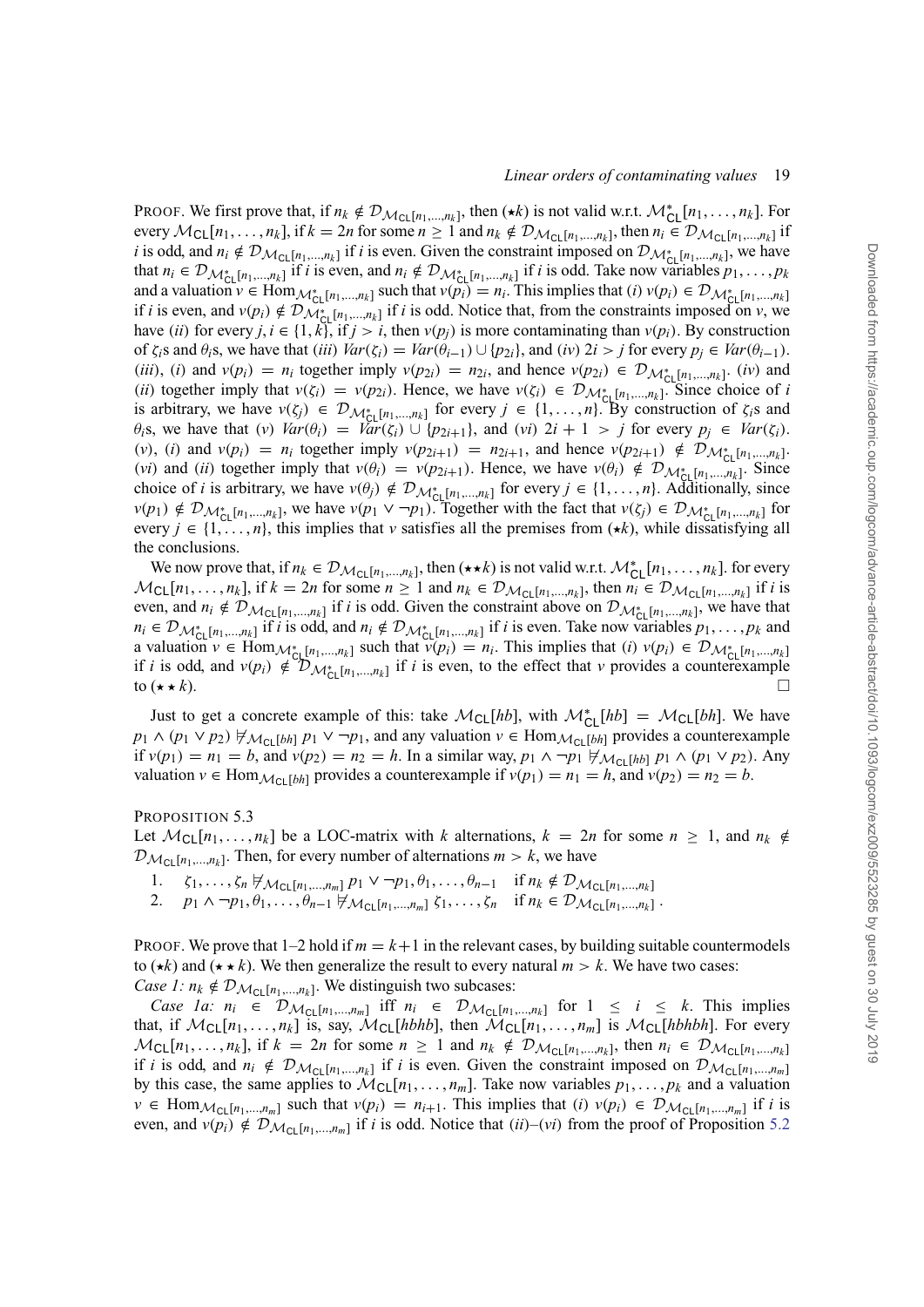also apply here. From this and  $v(p_i) = n_{i+1}$ , we have  $v(p_{2i}) = n_{2i+1}$ ,  $v(p_{2i+1}) = n_{2i+2}$ , and hence  $v(\zeta_i) \in \mathcal{D}_{\mathcal{M}_{CL}^*[n_1,\dots,n_m]}$  and  $v(\theta_i) \notin \mathcal{D}_{\mathcal{M}_{CL}[n_1,\dots,n_m]}$ . Since choice of *i* is arbitrary, we have  $v(\zeta_j) \in \mathcal{D}_{\mathcal{M}_{CL}[n_1,...,n_m]}$  and  $v(\theta_j) \notin \mathcal{D}_{\mathcal{M}_{CL}[n_1,...,n_m]}$  for every  $j \in \{1,...,n\}$ . Since, additionally, we have  $v(p_1 \vee \neg p_1)$  by construction, we have that *v* satisfies all the premises from  $(\star k)$ , while dissatisfying all the conclusions. This proves the statement for this case.

*Case 1b:*  $n_i \in \mathcal{D}_{\mathcal{M}_{CL}[n_1, ..., n_m]}$  iff  $n_i \notin \mathcal{D}_{\mathcal{M}_{CL}[n_1, ..., n_k]}$  for  $1 \leq i \leq k$ —which implies that, if  $M_{CL}[n_1, \ldots, n_k]$  is, say,  $M_{CL}[hbhb]$ , then  $M_{CL}[n_1, \ldots, n_m]$  is  $M_{CL}[bhbhb]$ . This case follows from Proposition 5.2 and Observation 5.1.

*Case 2:*  $n_k \in \mathcal{D}_{\mathcal{M}_{CL}[n_1,...,n_k]}$ . We distinguish two subcases:

*Case 2a:*  $n_i \in \mathcal{D}_{\mathcal{M}_{CL}[n_1, ..., n_m]}$  iff  $n_i \in \mathcal{D}_{\mathcal{M}_{CL}[n_1, ..., n_k]}$  for  $1 \leq i \leq k$ . This implies that, if  $M_{CL}[n_1, \ldots, n_k]$  is, say,  $M_{CL}[bhbh]$ , then  $M_{CL}[n_1, \ldots, n_m]$  is  $M_{CL}[bhbhb]$ . For every  $\mathcal{M}_{CL}[n_1, ..., n_k]$ , if  $k = 2n$  for some  $n \ge 1$  and  $n_k \in \mathcal{D}_{\mathcal{M}_{CL}[n_1, ..., n_k]}$ , then  $n_i \in \mathcal{D}_{\mathcal{M}_{CL}[n_1, ..., n_k]}$  if *i* is even, and  $n_i \notin \mathcal{D}_{\mathcal{M}_{CL}[n_1,...,n_k]}$  if *i* is odd. Given the constraint above on  $\mathcal{D}_{\mathcal{M}_{CL}[n_1,...,n_m]}$ , the same applies to  $M_{\text{CL}}[n_1, \ldots, n_m]$ . Take now variables  $p_1, \ldots, p_k$  and a valuation  $v \in \text{Hom}_{M_{\text{CL}}[n_1, \ldots, n_m]}$ such that  $v(p_i) = n_{i+1}$ . The same construction from Case 1a provides a counterexample. This proves the statement for this subcase.

*Case 2b:*  $n_i \in \mathcal{D}_{\mathcal{M}_{CL}[n_1,...,n_m]}$  iff  $n_i \notin \mathcal{D}_{\mathcal{M}_{CL}[n_1,...,n_k]}$  for  $1 \leq i \leq k$ —which implies that, if  $M_{\text{CL}}[n_1, \ldots, n_k]$  is, say,  $M_{\text{CL}}[hbhb]$ , then  $M_{\text{CL}}[n_1, \ldots, n_m]$  is  $M_{\text{CL}}[bhbbb]$ . This case follows from Proposition 5.2 and Observation 5.1.

The cases above prove the statement for  $m = k + 1$ . From this and Observation 5.1, the statement leads for every  $m > k$ holds for every  $m > k$ .

Propositions 5.1–5.3 together prove that each multiple-conclusion consequence relation induced by a LOC-matrix with *k* alternations for  $k = 2n$  (for some  $n \ge 1$ ) is *distinct* from every multipleconclusion consequence relation induced by a LOC-matrix with  $m > k$  alternations. This in turn implies that there are infinitely many multiple-conclusion consequence relations based on LOCmatrices.

#### *5.2 The case where*  $k = 2n + 1$  *for*  $n > 1$

We go now to the case where  $k = 2n + 1$  for some natural  $n \ge 1$ . Remember that, in this case,  $\zeta_2 = p_1 \wedge (p_1 \vee \cdots \vee p_4)$  if  $4 < k$ , and undefined otherwise,  $\theta_2 = p_1 \wedge (p_1 \vee \cdots \vee p_5)$  if  $5 \leq k$ , and undefined otherwise, and so on. Also,  $\zeta_n = p_1 \wedge (p_1 \vee \cdots \vee p_{k-1})$  and  $\theta_n = p_1 \wedge (p_1 \vee \cdots \vee p_k)$ . The following are two particular examples of the construction, with  $k = 3$ , and  $k = 5$ :

> $k = 3, n = 1$   $k = 5, n = 2$  $\zeta_1 = p_1 \wedge (p_1 \wedge p_2)$ <br>  $\theta_1 = p_1 \wedge (p_1 \vee p_2 \vee p_3)$ <br>  $\theta_1 = p_1 \wedge (p_1 \vee p_2 \vee p_3)$  $\theta_1 = p_1 \wedge (p_1 \vee p_2 \vee p_3)$ <br>  $\zeta_i$  undefined for every  $j \ge 2$ <br>  $\zeta_2 = \zeta_n = p_1 \wedge (p_1 \vee \cdots)$  $\zeta_j$  undefined for every  $j \ge 2$   $\zeta_2 = \zeta_n = p_1 \wedge (p_1 \vee \cdots \vee p_4)$ <br>  $\theta_m$  undefined for every  $j \ge 2$   $\theta_2 = \theta_n = p_1 \wedge (p_1 \vee \cdots \vee p_5)$  $\theta_2 = \theta_n = p_1 \wedge (p_1 \vee \cdots \vee p_5)$  $\zeta$ *j* undefined for every *j*  $\geq$  3

PROPOSITION 5.4 Let  $M_{CL}[n_1, \ldots, n_k]$  be a LOC-matrix with  $k = 2n + 1$  alternations for some natural  $n \ge 1$ . Then

 $\theta_m$  undefined for every  $j \geq 3$ 

If 
$$
n_k \notin \mathcal{D}_{\mathcal{M}_{\text{CL}}}[n_1,\ldots,n_k]
$$
,   
 (o)  $p_1 \wedge \neg p_1, \theta_1,\ldots,\theta_n \models_{\mathcal{M}_{\text{CL}}[n_1,\ldots,n_k]} \zeta_1,\ldots,\zeta_n$   
If  $n_k \in \mathcal{D}_{\mathcal{M}_{\text{CL}}}[n_1,\ldots,n_k]$ ,   
 (oo)  $\zeta_1,\ldots,\zeta_n \models_{\mathcal{M}_{\text{CL}}[n_1,\ldots,n_k]} p_1 \vee \neg p_1, \theta_1,\ldots,\theta_n$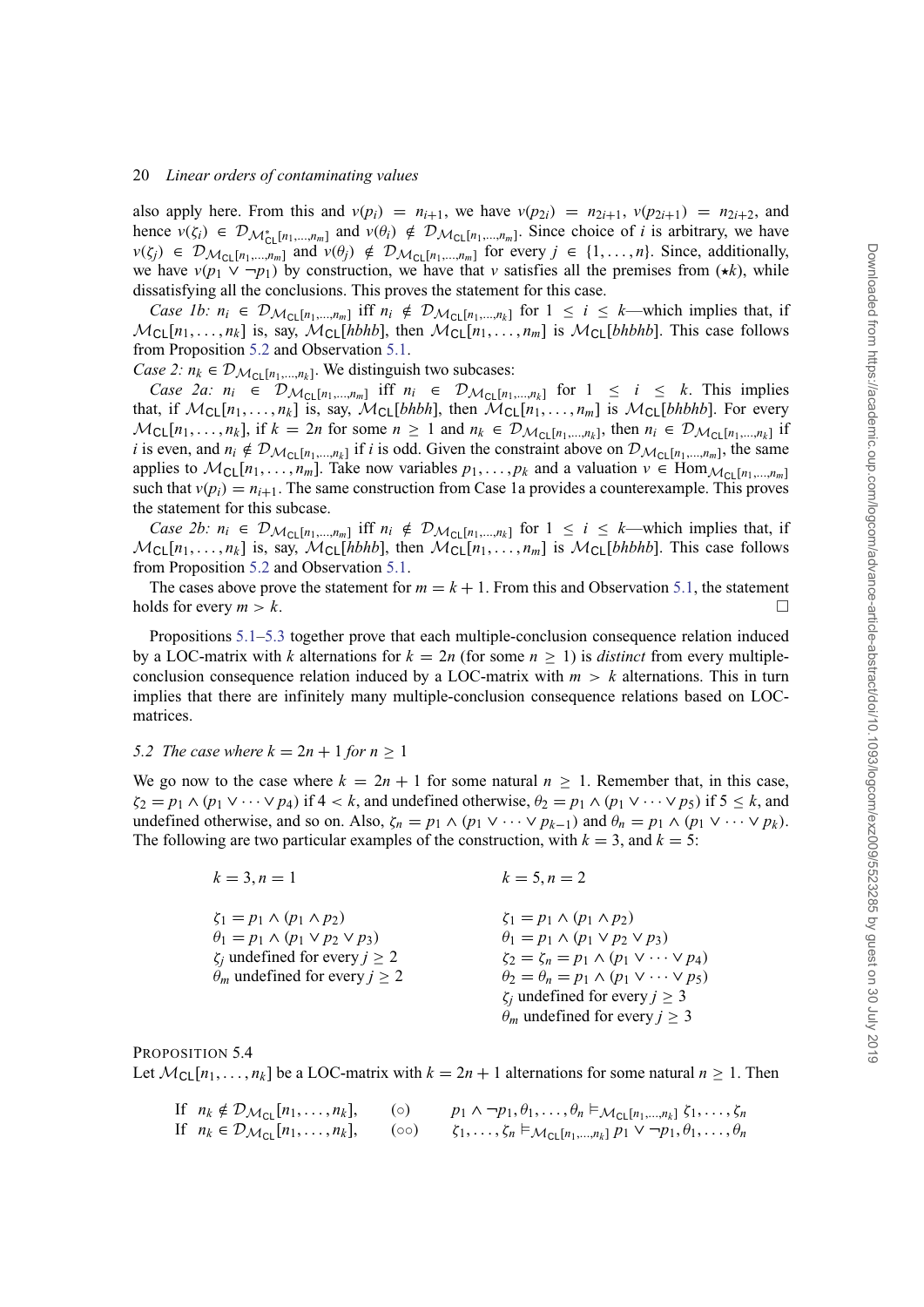PROOF. We first prove that, if  $n_k \notin \mathcal{D}_{\mathcal{M}_{CL}[n_1,...,n_k]}$ , (⊙) is the case. Consider the following construction:  $\Delta_n = \emptyset$ ,  $\Gamma_{n-1} = \{p_1 \wedge \neg p_1\}$ ,  $\Delta_{n-1} = \{\zeta_1\} = \{p_1 \wedge (p_1 \vee p_2)\}$ ,  $\Gamma_{n-2} = \{\theta_1\} =$  $\{p_1 \wedge (p_1 \vee p_2 \vee p_3)\}, \ldots, \Delta_0 = \{\zeta_n\} = \{p_1 \wedge (p_1 \vee \cdots \vee p_{k-1})\}, \Gamma = \bigcup_{0 \le i \le (k/2)-1} \Gamma_i \cup \{\theta_n\}$ with each  $\Delta_{n-i}$  and  $\Gamma_{n-i}$  being defined and relevant only if  $n \geq i$ . The construction satisfies the conditions that Theorem 4.1 sets for every  $M_{CL}[n_1, \ldots, n_k]$  that is relevant for the proposition.

The proof that ( $\circ \circ$ ) is the case for  $n_k \in \mathcal{D}_{\mathcal{M}_{CL}[n_1,...,n_k]}$  goes along the very same lines, with the relevant construction being:  $\Gamma_n = \emptyset$ ,  $\Delta_{n-1} = \{p_1 \vee \neg p_1\}$ ,  $\Gamma_{n-1} = \{\zeta_1\} = \{p_1 \wedge (p_1 \vee p_2)\}$ ,  $\Delta_{n-2} =$  ${\theta_1} = {p_1 \wedge (p_1 \vee p_2 \vee p_3)}, \dots, T_0 = {\zeta_n} = {p_1 \wedge (p_1 \vee \cdots \vee p_{k-1})}, \Delta = \bigcup_{0 \le i \le (k/2)-1} \Delta_i \cup {\theta_n}$ with each  $\Delta_{n-i}$  and  $\Gamma_{n-i}$  being defined and relevant only if  $n \geq i$ . It is easy to check that the construction satisfies the conditions set by Theorem 4.2, which is the relevant theorem here construction satisfies the conditions set by Theorem 4.2, which is the relevant theorem here.

We distinguish infinitely many instances of (◦) and (◦◦), depending on the value of  $k = 2n + 1$ , and we follow the notational convention that we set when dealing with instances of  $(\star)$  and  $(\star \star)$ . We list a pair of examples here:

$$
\text{(o3)} \qquad p_1 \wedge \neg p_1, p_1 \wedge (p_1 \vee p_2 \vee p_3), \models_{\mathcal{M}_{\text{CL}}[bhb]} p_1 \wedge (p_1 \vee p_2) \qquad \qquad (k=3)
$$

(◦5)  $p_1 \land \neg p_1, p_1 \land (p_1 \lor p_2 \lor p_3), p_1 \land (p_1 \lor \cdots \lor p_5) \models \mathcal{M}_{CL}[bhbhb]}$   $(k=5)$  $\vdash$ M<sub>CL</sub>[*bhbhb*]  $p_1 \wedge (p_1 \vee p_2), p_1 \wedge (p_1 \vee \cdots \vee p_4)$ 

$$
\begin{array}{ll}\n(\circ \circ 3) & p_1 \wedge (p_1 \vee p_2) \models_{\mathcal{M}_{\text{CL}}[hbh]} p_1 \vee \neg p_1, p_1 \wedge (p_1 \vee p_2 \vee p_3) & (k=3) \\
(\circ \circ 5) & p_1 \wedge (p_1 \vee p_2), p_1 \wedge (p_1 \vee \dots \vee p_4) \models_{\mathcal{M}_{\text{CL}}[hbhbh]} \\
& \models_{\mathcal{M}_{\text{CL}}[hbhbh]} p_1 \vee \neg p_1, p_1 \wedge (p_1 \vee p_2 \vee p_3), p_1 \wedge (p_1 \vee \dots \vee p_5)\n\end{array}
$$

# PROPOSITION 5.5

Let  $M_{CL}[n_1, \ldots, n_k]$  be a LOC-matrix with *k* alternations,  $k = 2n + 1$  for some  $n \ge 1$ , and let  $\mathcal{M}_{\text{CL}}^{*}[n_1,\ldots,n_k]$  be the LOC-matrix such that  $n_i \in \mathcal{D}_{\mathcal{M}_{\text{CL}}^{*}[n_1,\ldots,n_k]}$  iff  $n_i \notin \mathcal{D}_{\mathcal{M}_{\text{CL}}[n_1,\ldots,n_k]}$  for  $1 \leq$  $i \leq k$ . Then:

| If $n_k \notin \mathcal{D}_{\mathcal{M}_{\text{CL}}}[n_1,\ldots,n_k],$ | $p_1 \wedge \neg p_1, \theta_1, \ldots, \theta_n \not\vdash_{\mathcal{M}_{\text{Cl}}^*[n_1, \ldots, n_k]} \zeta_1, \ldots, \zeta_n$ |
|------------------------------------------------------------------------|-------------------------------------------------------------------------------------------------------------------------------------|
| If $n_k \in \mathcal{D}_{\mathcal{M}_{\text{CL}}}[n_1,\ldots,n_k],$    | $\zeta_1,\ldots,\zeta_n \not\vdash \mathcal{M}_{\text{CL}}^*[n_1,\ldots,n_k]$ $p_1 \vee \neg p_1,\theta_1,\ldots,\theta_n$          |

PROOF. Suppose that  $n_k \notin \mathcal{D}_{\mathcal{M}_{CL}[n_1,...,n_k]}$ . For every  $\mathcal{M}_{CL}[n_1,...,n_k]$ , if  $k = 2n + 1$  for some  $n \geq 1$ and  $n_k \notin \mathcal{D}_{\mathcal{M}_{CL}[n_1,...,n_k]}$ , then  $n_i \in \mathcal{D}_{\mathcal{M}_{CL}[n_1,...,n_k]}$  if i is even, and  $n_i \notin \mathcal{D}_{\mathcal{M}_{CL}[n_1,...,n_k]}$  if i is odd. Given the constraint imposed on  $\mathcal{D}_{\mathcal{M}_{CL}^*[n_1, \ldots, n_k]}$ , we have that  $n_i \in \mathcal{D}_{\mathcal{M}_{CL}^*[n_1, \ldots, n_k]}$  if *i* is odd, and  $n_i \notin \mathcal{D}_{\mathcal{M}_{CL}^*[n_1, \ldots, n_k]}$  if *i* is even. Take now variables  $p_1, \ldots, p_k$ . Any valuation  $v \in \text{Hom}_{\mathcal{M}_{CL}^*[n_1, \ldots, n_k]}$ such that  $\widetilde{v}(p_i) = n_i$  provides a counterexample to ( $\circ k$ ).

Suppose that  $n_k \in \mathcal{D}_{\mathcal{M}_{CL}[n_1,...,n_k]}$ . Again, for every  $\mathcal{M}_{CL}[n_1,...,n_k]$ , if  $k = 2n+1$  for some  $n \geq 1$ and  $n_k \in \mathcal{D}_{\mathcal{M}_{CL}[n_1,...,n_k]}$ , then  $n_i \in \mathcal{D}_{\mathcal{M}_{CL}[n_1,...,n_k]}$  if i is odd, and  $n_i \notin \mathcal{D}_{\mathcal{M}_{CL}[n_1,...,n_k]}$  if i is even. Given the constraint above on  $\mathcal{D}_{\mathcal{M}_{CL}^{*}[n_1, ..., n_k]}$ , we have that  $n_i \in \mathcal{D}_{\mathcal{M}_{CL}^{*}[n_1, ..., n_k]}$  if *i* is odd, and  $n_i \notin \mathcal{D}_{CL}^{*}[n_1, ..., n_k]}$  $\mathcal{D}_{\mathcal{M}_{CL}^*}[n_1,...,n_k]$  if *i* is even. Take now variables  $p_1,...,p_k$ . Again, any valuation  $v \in \text{Hom}_{\mathcal{M}_{CL}^*}[n_1,...,n_k]}$ such that  $v(p_i) = n_i$  provides a counterexample to  $(\star \star k)$ .

Just to get a concrete example of this: take  $M_{CL}[hhh]$ , with  $M_{CL}^{*}[hhh] = M_{CL}[hhh]$ . We have *p*<sub>1</sub> ∧ ¬*p*<sub>1</sub>, *p*<sub>1</sub> ∧ (*p*<sub>1</sub> ∨ *p*<sub>2</sub> ∨ *p*<sub>3</sub>)  $\forall$  *M*<sub>CL</sub>[*hbh*] *p*<sub>1</sub> ∧ (*p*<sub>1</sub> ∨ *p*<sub>2</sub>), and any valuation *v* ∈ Hom<sub>*M*CL[*bh*] provides</sub> a counterexample if  $v(p_1) = n_1 = h_1$ ,  $v(p_2) = n_2 = b_1$ ,  $v(p_3) = n_3 = h_2$ . In a similar way, *p*<sub>1</sub> ∧ (*p*<sub>1</sub> ∨ *p*<sub>2</sub>)  $\forall$   $M_{\text{CL}[bhb]}$  *p*<sub>1</sub> ∨ ¬*p*<sub>1</sub>, *p*<sub>1</sub> ∧ (*p*<sub>1</sub> ∨ *p*<sub>2</sub> ∨ *p*<sub>3</sub>). Any valuation *v* ∈ Hom<sub>*M*<sub>CL</sub>[*bhb*] provides</sub> a counterexample if  $v(p_1) = n_1 = b_1$ ,  $v(p_2) = n_2 = h_1$  and  $v(p_3) = n_3 = h_2$ .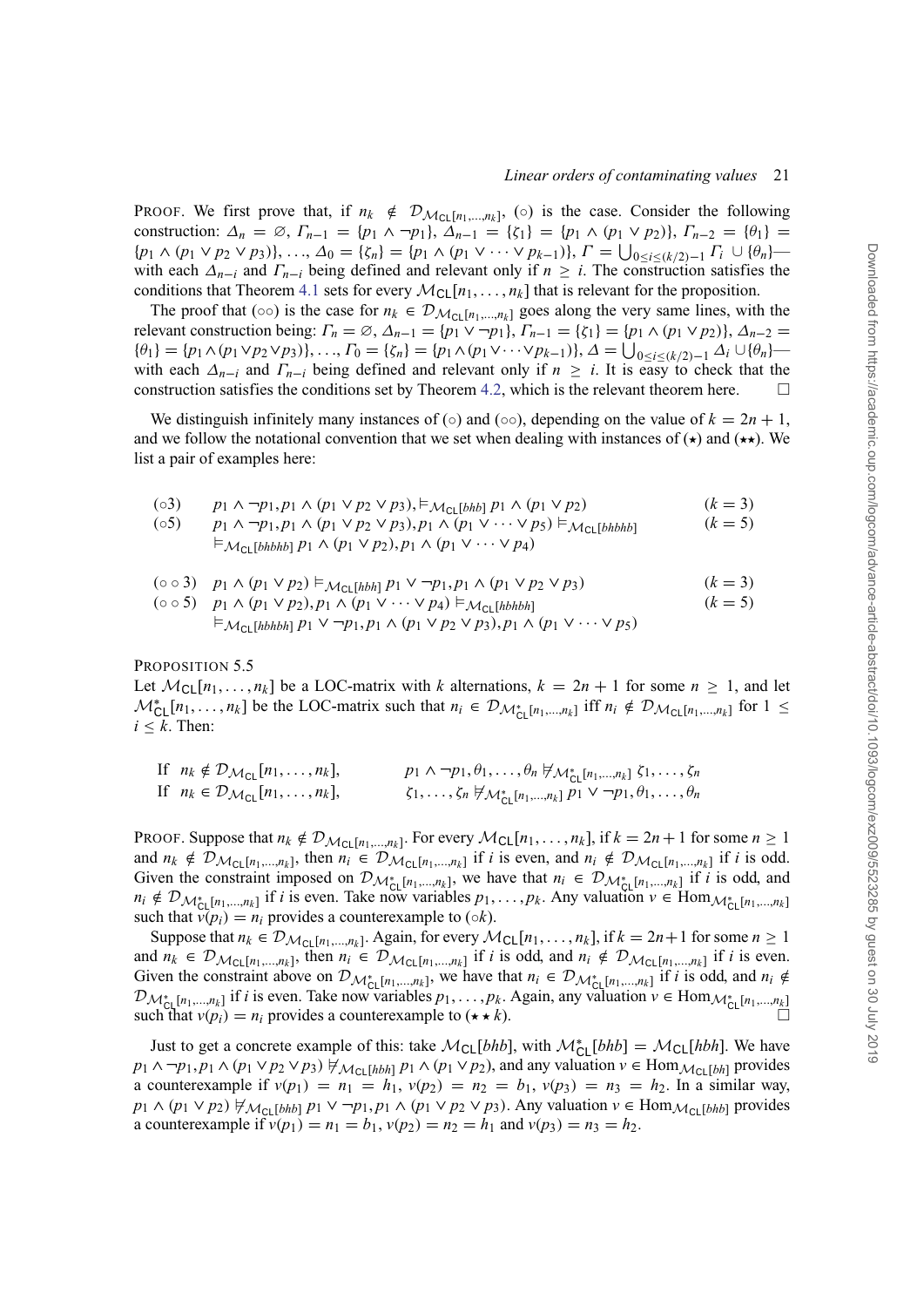

FIGURE 1 Diagram of the infinitely many multiple-conclusion consequence relations induced by LOC-matrices based on  $M_{\text{Cl}}$ 

PROPOSITION 5.6

Let  $M_{CL}[n_1, \ldots, n_k]$  be a LOC-matrix with *k* alternations,  $k = 2n + 1$  for some  $n \ge 1$ . Then, for every number of alternations  $m > k$ :

- 1.  $p_1 \wedge \neg p_1, \theta_1, \ldots, \theta_n \not\vdash_{\mathcal{M}_{CL}[n_1, \ldots, n_m]} \zeta_1, \ldots, \zeta_n \text{ if } n_k \notin \mathcal{D}_{\mathcal{M}_{CL}[n_1, \ldots, n_k]}$
- 2.  $\zeta_1, \ldots, \zeta_n \not\vdash \mathcal{M}_{\text{CL}}[n_1, \ldots, n_m]} p_1 \vee \neg p_1, \theta_1, \ldots, \theta_n \text{ if } n_k \in \mathcal{D}_{\mathcal{M}_{\text{CL}}[n_1, \ldots, n_k]}.$

PROOF. Again, we first prove the statement for  $m = k + 1$ . As for Proposition 5.3, we have two cases:

*Case 1:*  $n_k \notin \mathcal{D}_{\mathcal{M}_{\text{CL}}[n_1, \ldots, n_k]}$ . We distinguish two subcases:

*Case 1a:*  $n_i \in \mathcal{D}_{\mathcal{M}_{CL}}[n_1, \ldots, n_m]$  iff  $n_i \in \mathcal{D}_{\mathcal{M}_{CL}}[n_1, \ldots, n_k]$  for  $1 \leq i \leq k$ . This goes exactly as Case 1a from Proposition 5.3, to the effect that  $(\circ k)$  does not hold w.r.t  $\mathcal{M}_{CL}[n_1, \ldots, n_m]$ consequence for  $m = k + 1$ , if the latter meets the conditions of the present Case 1a.

*Case 1b:*  $n_i \in \mathcal{D}_{\mathcal{M}_{CL}}[n_1, \ldots, n_m]$  iff  $n_i \in \mathcal{D}_{\mathcal{M}_{CL}}[n_1, \ldots, n_k]$  for  $1 \leq i \leq k$ . This goes exactly as Case 1b from Proposition 5.3, to the effect that  $(\circ k)$  does not hold w.r.t  $\mathcal{M}_{CL}[n_1, \ldots, n_m]$ consequence for  $m = k + 1$ , if the latter meets the conditions of the present Case 1b. *Case 2:*  $n_k \in \mathcal{D}_{\mathcal{M}_{\text{CL}}[n_1, \ldots, n_k]}$ . We distinguish two subcases:

*Case 2a:*  $n_i \in \mathcal{D}_{\mathcal{M}_{\text{Cl}}}[n_1, \ldots, n_m]$  iff  $n_i \in \mathcal{D}_{\mathcal{M}_{\text{Cl}}}[n_1, \ldots, n_k]$  for  $1 \leq i \leq k$ . This goes exactly as Case 2a from Proposition 5.3, to the effect that ( $\circ \circ k$ ) does not hold w.r.t  $\mathcal{M}_{CL}[n_1, \ldots, n_m]$ consequence for  $m = k + 1$ , if the latter meets the conditions of the present Case 2a.

*Case 2b:*  $n_i \in \mathcal{D}_{\mathcal{M}_{CL}}[n_1, \ldots, n_m]$  iff  $n_i \in \mathcal{D}_{\mathcal{M}_{CL}}[n_1, \ldots, n_k]$  for  $1 \leq i \leq k$ . This goes exactly as Case 2a from Proposition 5.3, to the effect that ( $\circ \circ k$ ) does not hold w.r.t  $\mathcal{M}_{CL}[n_1, \ldots, n_m]$ consequence for  $m = k + 1$ , if the latter meets the conditions of the present Case 2b.

The case above prove the statement for  $m = k + 1$ . From this and Observation 5.1, we have that at statement holds for every  $m > k$ . that statement holds for every  $m > k$ .

Propositions 5.4–5.6 together prove that each multiple-conclusion consequence relation induced by a LOC-matrix with *k* alternations for  $k = 2n+1$  (for some  $n \ge 1$ ) is *distinct* from every multipleconclusion consequence relation induced by a LOC-matrix with  $m > k$  alternations. Together with Section 3 and Propositions 5.1–5.3, this determines the relations illustrated by Figure 1:

# **6 Proof theory for contaminating logics**

In this section, we present sequent calculi for the logics  $HYB_1$  and  $HYB_2$ , thus extending similar results from [9] for  $K_3^w$  and PWK. More precisely, we provide sound and complete calculi of *annotated* sequents for the two four-valued logics from Section 3. An *annotated* sequent is an object of the form  $\Gamma, \llbracket \Gamma' \rrbracket \Rightarrow \Delta, \llbracket \Delta' \rrbracket$  where  $\Gamma, \Gamma', \Delta, \Delta'$  are sets of formulae of the language. In annotated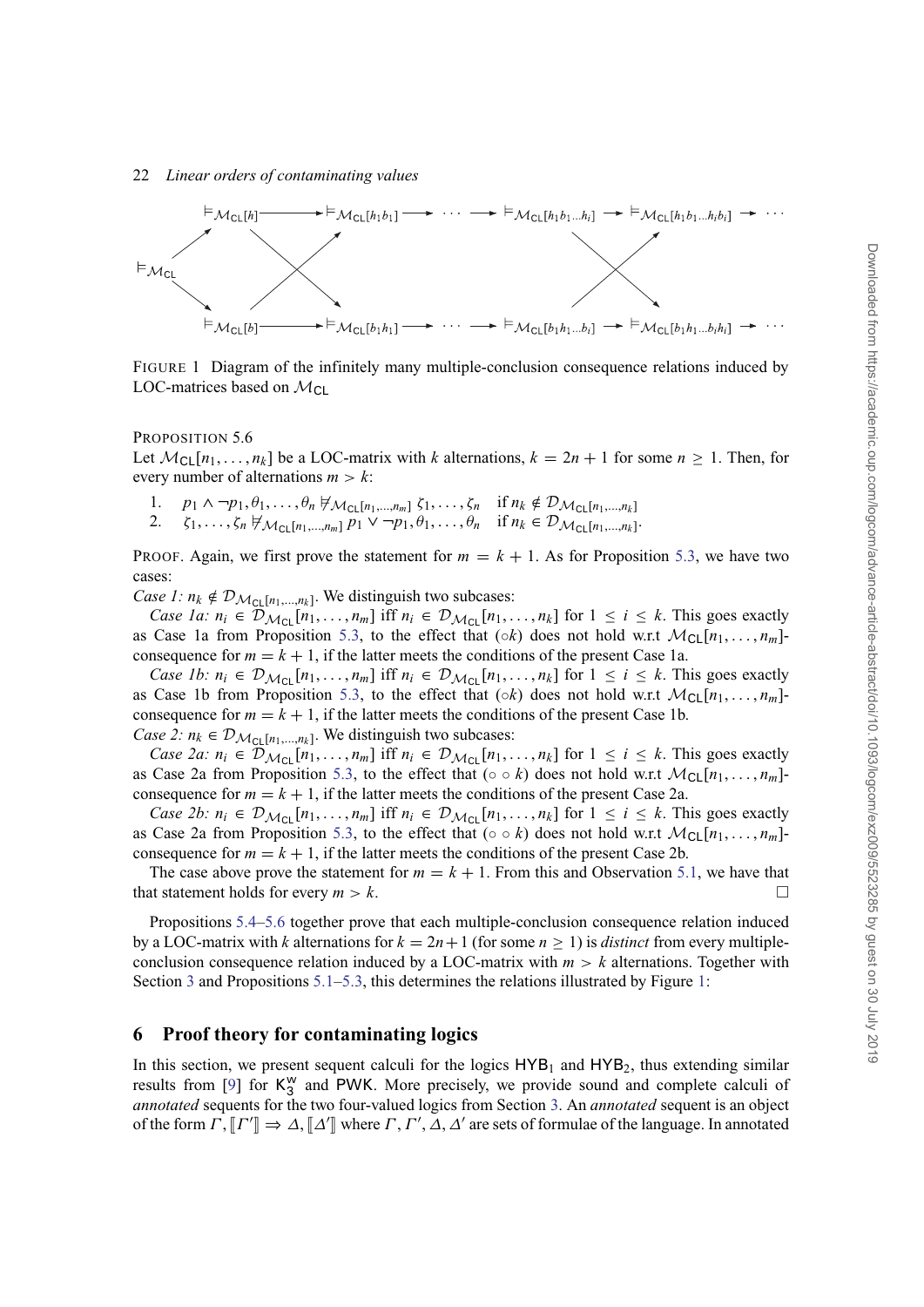sequent calculi, additional rules are provided in order to capture the interaction among formulae within squared brackets and outside square brackets, and the interaction of formulae within square brackets and formulae outside the brackets.

As in [9], each of our calculi places *restrictions* on several rules—more precisely, the rules need some variable inclusion condition to be satisfied in order to be applicable. We will detail the corresponding provisos when needed.

One further peculiarity of the calculi that follow should be acknowledged and discussed. Our calculi for HYB<sub>1</sub> and HYB<sub>2</sub> are *decorated* insofar as we employ a bracketing device in each of the antecedent and succedent to track variable-inclusion properties. On the surface, one might interpret this as an instance of a four-sided sequent calculus. If this were the case, it would be disappointing for several reasons. On the one hand, many-sided sequents are far less intuitive and natural than two-sided sequents (or one-sided sequents, for that matter). On the other, there exist tools such as MUltseq (described, e.g. in [16]) that can construct sound and complete many-sided sequent calculi for any finitely-valued logic.

We do not believe that this is a reasonable concern, however. Whereas the standard reading of a many-sided sequent is one in which each 'side' plays the role of a distinct truth-value, which might be considered an inauthentic smuggling of semantics into the proof theory, it is not clear that a similar alignment exists in our calculi for  $HYB_1$  and  $HYB_2$ . The motivation for our bracketing device is not semantic, but rather, syntactic in nature, which seems to offend our own proof theoretic sensibilities far less. In any case, should the reader remain unconvinced, the general method for authentically *twosided* sequent calculi that will be presented later—in Section 6.2—counts the consequence relations for  $HYB_1$  and  $HYB_2$  as special cases.

# *6.1 Sequent calculi for HYB*<sup>1</sup> *and HYB*<sup>2</sup>

Both systems include the following three rules, where for every  $\Gamma \subseteq Fml$ ,  $\Gamma^*$  is any modification of Γ by permuting elements, absorbing redundancies or duplicating formulae:

$$
\overline{\varnothing, [p] \Rightarrow \varnothing, [p]}
$$
 [Axiom]

$$
\frac{\Gamma, [\![\Xi]\!] \Rightarrow \Delta, [\![\Theta]\!]}{\Gamma^*, [\![\Xi^*]\!] \Rightarrow \Delta^*, [\![\Theta^*]\!]}
$$
 [Structural]

$$
\frac{\Gamma, [\![\Gamma']\!] \Rightarrow \Delta, [\![\Delta']\!] }{\Gamma, \Xi, [\![\Gamma']\!] \Rightarrow \Delta, \Theta, [\![\Delta']\!]}
$$
 [Weak]

[Axiom] secures the validity of those classical axioms in which a propositional variable is within the scope of a square bracket in each sequent. [Structural] grants standard structural rules, but Weakening, *within any of the four slots*. [Weak] differs from the Weakening for non-annotated calculi in that we can only allow Weakening *outside* the scope of the bracket. The following 'push' rules below meet the need to shift formulae from outside the scope of a square bracket to within its scope. It is with these rules that variable-inclusion restrictions come into play:

$$
\frac{\Gamma, \varphi, [\![\Gamma']\!] \Rightarrow \Delta, [\![\Delta']\!] }{\Gamma, [\![\Gamma', \varphi]\!] \Rightarrow \Delta, [\![\Delta']\!] } \quad \text{[PushL]} \qquad \frac{\Gamma, [\![\Gamma']\!] \Rightarrow \Delta, \psi, [\![\Delta']\!] }{\Gamma, [\![\Gamma']\!] \Rightarrow \Delta, [\![\Delta', \psi]\!] } \quad \text{[PushR]}
$$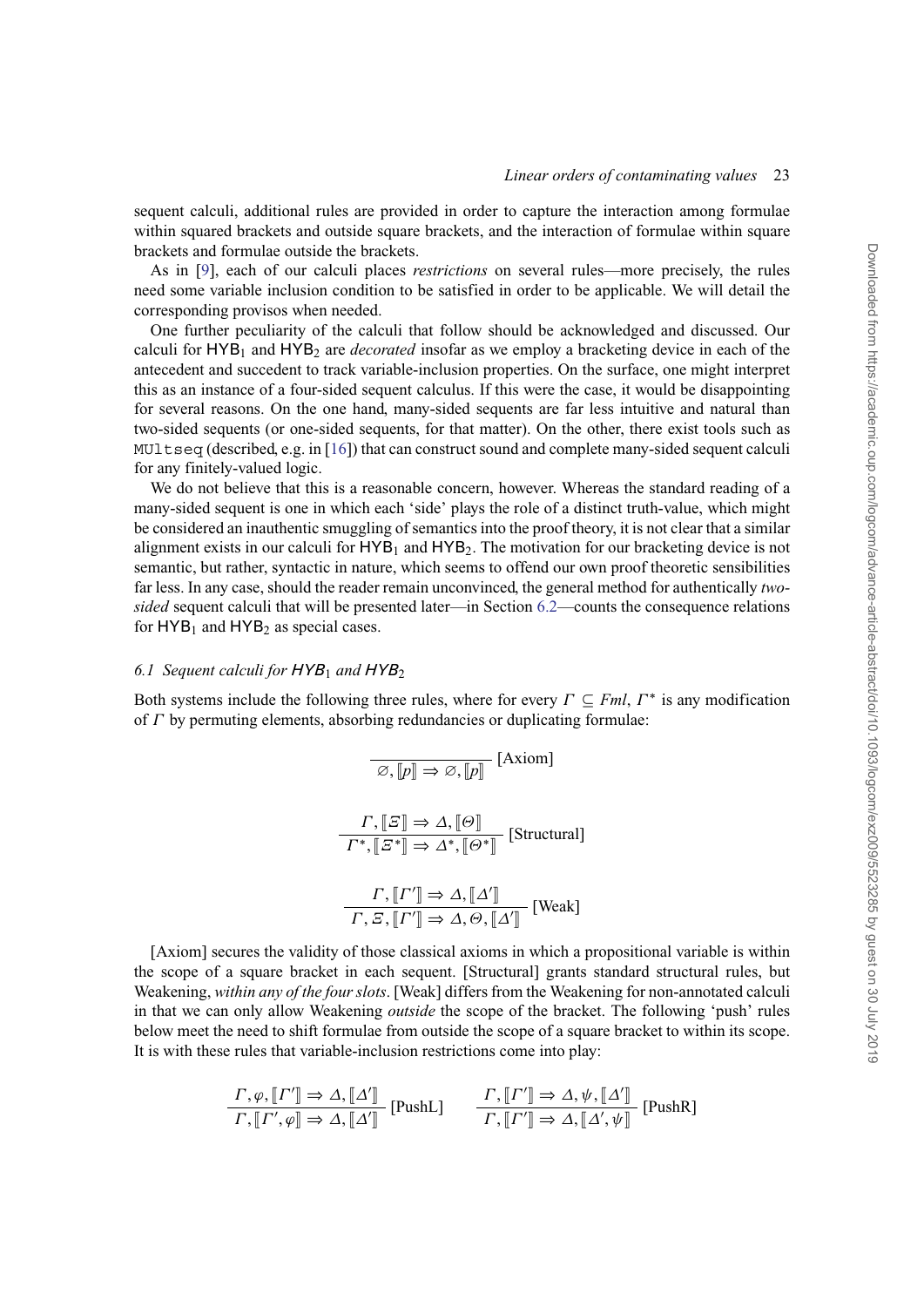In the HYB<sub>1</sub> calculus, [PushL] requires the restriction  $Var(\varphi) \subseteq Var(\Delta')$  and [PushR] requires  $Var(\psi) \subseteq Var(\Gamma \cup \Gamma')$ . In the HYB<sub>2</sub> calculus, the two rules require  $Var(\varphi) \subseteq Var(\Delta \cup \Delta')$  and  $Var(\psi) \subseteq Var(\Gamma')$ , respectively.

Negation rules come with a pair of right rules and a pair of left rules, since we need to distinguish the case where we are introducing the sign within the scope of a square bracket from that where we are introducing the sign without such a scope:

$$
\frac{\Gamma, [\![\Gamma', \varphi]\!] \Rightarrow \Delta, [\![\Delta']\!]}{\Gamma, [\![\Gamma']\!] \Rightarrow \Delta, [\![\Delta', \neg \varphi]\!]} [\neg R_1] \qquad \frac{\Gamma, \varphi, [\![\Gamma']\!] \Rightarrow \Delta, [\![\Delta']\!]}{\Gamma, [\![\Gamma']\!] \Rightarrow \Delta, \neg \varphi, [\![\Delta']\!]} [\neg R_2]
$$

In the HYB<sub>1</sub> calculus,  $[\neg R_1]$  and  $[\neg R_2]$  require  $Var(\varphi) \subseteq Var(\Gamma \cup \Gamma')$ ; in the HYB<sub>2</sub> calculus,  $[\neg R_1]$ requires that  $Var(\varphi) \subseteq Var(\Gamma')$ , and  $[\neg R_1]$  has no proviso. As for the left rules:

$$
\frac{\Gamma, [\![\Gamma']\!] \Rightarrow \Delta, [\![\Delta', \psi]\!] }{\Gamma, [\![\Gamma', \neg \psi]\!] \Rightarrow \Delta, [\![\Delta']\!] } [\neg L_1] \qquad \frac{\Gamma, [\![\Gamma']\!] \Rightarrow \Delta, \psi, [\![\Delta']\!] }{\Gamma, \neg \psi, [\![\Gamma']\!] \Rightarrow \Delta, [\![\Delta']\!] } [\neg L_2]
$$

where  $[\neg L_1]$  requires that  $Var(\psi) \subseteq Var(\Delta')$  and  $[\neg L_2]$  has no proviso. Additionally, we consider a couple of rules for conjunction:

$$
\frac{\Gamma, [\![\Gamma', \varphi, \psi]\!] \Rightarrow \Delta, [\![\Delta']\!] }{\Gamma, [\![\Gamma', \varphi \wedge \psi]\!] \Rightarrow \Delta, [\![\Delta']\!] } \quad [\![\wedge L_1]\!] \quad \frac{\Gamma, \varphi, \psi, [\![\Gamma']\!] \Rightarrow \Delta, [\![\Delta']\!] }{\Gamma, \varphi \wedge \psi, [\![\Gamma']\!] \Rightarrow \Delta, [\![\Delta']\!] } \quad [\wedge L_2]
$$

Rules  $[\triangle L_1]$  and  $[\triangle L_2]$  require no provisos in either HYB<sub>1</sub> or HYB<sub>2</sub>. However, the following mixed rule requires a variable-inclusion restriction:

$$
\frac{\Gamma, \varphi, [\![\Gamma', \psi]\!] \Rightarrow \Delta, [\![\Delta']\!] }{\Gamma, [\![\Gamma', \varphi \wedge \psi]\!] \Rightarrow \Delta, [\![\Delta']\!] } [\wedge \mathcal{L}^*]
$$

In HYB<sub>1</sub>, the rule is admissible provided that  $Var(\varphi) \subseteq Var(\Delta')$ , while in HYB<sub>2</sub>,  $Var(\varphi) \subseteq Var(\Delta \cup$ ∆′ *)* is required. For the right rules, we consider the case in which both conjuncts are outside of the scope of  $\llbracket - \rrbracket$  and the case in which both are within its scope. Note, again, that we can appeal to [PushR] in order to cover mixed cases.

$$
\frac{\Gamma, [\![\Gamma']\!] \Rightarrow \Delta, [\![\Delta', \varphi]\!] \qquad \Gamma, [\![\Gamma']\!] \Rightarrow \Delta, [\![\Delta', \psi]\!] \qquad \qquad [\wedge R_1] \qquad \qquad \Gamma, [\![\Gamma']\!] \Rightarrow \Delta, [\![\Delta', \varphi \wedge \psi]\!] \qquad \qquad [\wedge R_1]
$$

$$
\frac{\Gamma, [\![\Gamma']\!] \Rightarrow \Delta, \varphi, [\![\Delta']\!] \qquad \Gamma, [\![\Gamma']\!] \Rightarrow \Delta, \psi, [\![\Delta']\!] \qquad \qquad [\wedge R_2]
$$

$$
\Gamma, [\![\Gamma']\!] \Rightarrow \Delta, \varphi \wedge \psi, [\![\Delta']\!] \qquad \qquad [\wedge R_2]
$$

Again, neither  $[AR_1]$  nor  $[AR_2]$  requires a proviso in the two logics, but one could define an admissible rule that requires that  $Var(\varphi) \subseteq Var(\Gamma \cup \Gamma')$  in  $HYB_1$  and  $Var(\varphi) \subseteq Var(\Gamma')$  in  $HYB_2$ :

$$
\frac{\Gamma, [\![\Gamma']\!] \Rightarrow \Delta, \varphi, [\![\Delta']\!] \qquad \Gamma, [\![\Gamma']\!] \Rightarrow \Delta, [\![\Delta', \psi]\!]}{\Gamma, [\![\Gamma']\!] \Rightarrow \Delta, [\![\Delta', \varphi \wedge \psi]\!]} [\wedge \mathsf{R}^*]
$$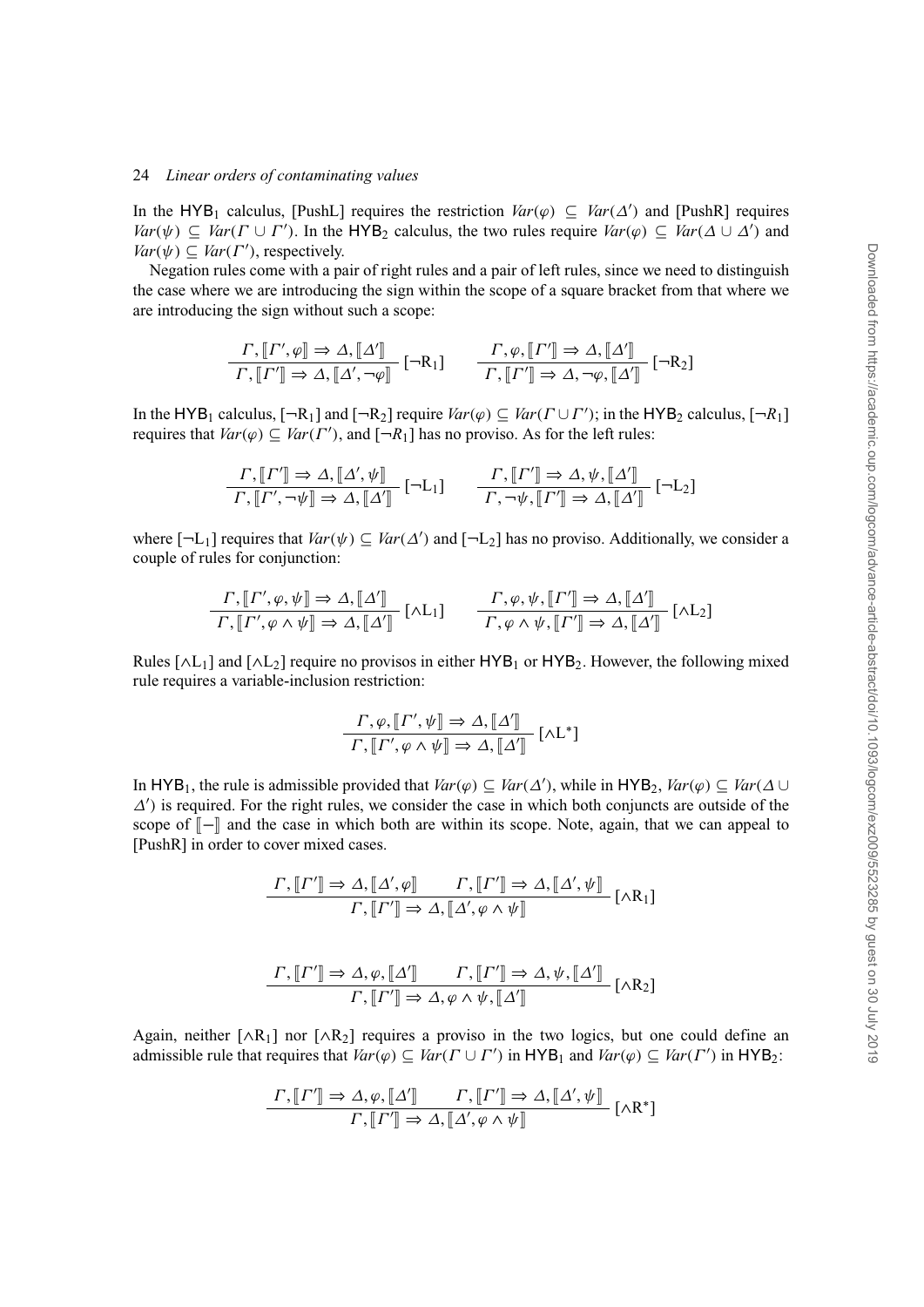Finally, we consider also the rules for disjunction:

$$
\frac{\Gamma, [\![\Gamma', \varphi]\!] \Rightarrow \Delta, [\![\Delta']\!] \qquad \Gamma, [\![\Gamma', \psi]\!] \Rightarrow \Delta, [\![\Delta']\!] \qquad [\vee L_1]
$$
\n
$$
\Gamma, [\![\Gamma', \varphi \vee \psi]\!] \Rightarrow \Delta, [\![\Delta']\!] \qquad [\vee L_1]
$$
\n
$$
\frac{\Gamma, \varphi, [\![\Gamma']\!] \Rightarrow \Delta, [\![\Delta']\!] \qquad \Gamma, \psi, [\![\Gamma']\!] \Rightarrow \Delta, [\![\Delta']\!] \qquad [\vee L_2]
$$
\n
$$
\Gamma, \varphi \vee \psi, [\![\Gamma']\!] \Rightarrow \Delta, [\![\Delta']\!] \qquad [\vee L_2]
$$

Neither [∨L<sub>1</sub>] nor [∨L<sub>2</sub>] requires provisos. Again, for the right rules, we consider the case in which both disjuncts are outside of the scope of  $\llbracket - \rrbracket$  and the case in which both are within its scope. Note, again, that we can appeal to [PushR] in order to cover mixed cases.

$$
\frac{\Gamma, [\![\Gamma']\!] \Rightarrow \Delta, [\![\Delta', \varphi, \psi]\!] }{\Gamma, [\![\Gamma']\!] \Rightarrow \Delta, [\![\Delta', \varphi \vee \psi]\!] } \quad [\forall R_1] \qquad \frac{\Gamma, [\![\Gamma']\!] \Rightarrow \Delta, \varphi, \psi, [\![\Delta']\!] }{\Gamma, [\![\Gamma']\!] \Rightarrow \Delta, \varphi \vee \psi, [\![\Delta']\!] } \quad [\forall R_2]
$$

Now we state *soundness* and *completeness* of  $HYB_1$  and  $HYB_2$  with respect to  $MCL[hb]$  and  $M_{CL}[bh]$ , respectively.

THEOREM 6.1

(Soundness of  $HYB_1$ ). If  $\Gamma$ ,  $\llbracket \Gamma \rrbracket \Rightarrow \Delta$ ,  $\llbracket \Delta' \rrbracket$  is provable in HYB<sub>1</sub>, then  $\Gamma \cup \Gamma' \models_{\mathcal{M}_{CL}[hb]} \Delta \cup \Delta'$ .

PROOF. Any initial sequent  $\emptyset$ ,  $[p] \Rightarrow \emptyset$ ,  $[p]$  has the form  $\Gamma$ ,  $\Gamma' \Rightarrow \Delta$ ,  $\Delta'$  in which  $\Gamma$  and  $\Delta$  are empty and  $\Gamma' = \Delta' = \{p\}$ . In this case, the sequent enjoys the property that:<sup>11</sup>

> 1.  $Var(\Gamma') \subseteq Var(\Delta') \subseteq Var(\Gamma \cup \Gamma')$ 2.  $\Gamma' \subseteq \Gamma \cup \Gamma'$  and  $\Delta' \subseteq \Delta \cup \Delta'$ 3. The sequent  $\Gamma' \Rightarrow \Delta'$  is derivable in **LK**.

It can be easily checked that that this property is preserved under each of the foregoing rules. The case of the exchange and contraction rules, and weakening (outside the scope of the square brackets), can be noted to preserve this property, since they correspond to properties that are valid in every Tarskian logic and  $HYB_1$  is a Tarskian logic, as every matrix logic is—see [29]. We notice that this property is preserved by the other rules as follows. Moreover, this can also be checked to apply straightforwardly to the 'push' rules and the operational rules (in- and outside the square brackets). Hence, any derivable sequent enjoys the above tripartite property.

Now, we know that  $\mathcal{Z} \models_{\mathcal{M}_{CL}[hb]} \Theta$  if and only if there exists a  $\mathcal{Z}' \subseteq \mathcal{Z}$  and a  $\Theta' \subseteq \Theta$  such that  $Var(\mathcal{E}') \subseteq Var(\Theta') \subseteq Var(\mathcal{E})$  and  $\mathcal{E}' \models_{\mathcal{M}_{CL}} \Theta'$ . Because of soundness of **LK** (a presentation of which is described in [9]), the above tripartite property entails validity in  $\mathcal{M}_{CL}[hb]$ . Soundness of HYB<sub>2</sub> with respect to  $\mathcal{M}_{CL}[hb]$  is proved by similar reasoning HYB<sub>2</sub> with respect to  $\mathcal{M}_{CL}[bh]$  is proved by similar reasoning.

In the sequel, when we refer to the two-sided sequent calculus for PWK (and similarly for  $K_3^w$ ), we will be talking about the calculi designed by Coniglio and Corbalán, presented in [9] as a fragment of Gentzen's sequent calculus for classical logic—indeed, as a fragment where some of the operational rules were restricted with *variable inclusion* requirements.

Given these, the following will help prove the completeness of  $HYB_1$  with respect to  $\mathcal{M}_{CL}[hb]$ .

LEMMA 6.1

If  $\Gamma \models_{\mathcal{M}_{CL}[hb]} \Delta$  such that  $\Gamma' \subseteq \Gamma$ ,  $\Delta' \subseteq \Delta$ ,  $\text{Var}(\Gamma') \subseteq \text{Var}(\Delta') \subseteq \text{Var}(\Gamma)$  and  $\Gamma' \models_{\mathcal{M}_{CL}} \Delta'$ , then  $\Gamma' \Rightarrow \Delta'$  is provable in the calculus for PWK.

<sup>&</sup>lt;sup>11</sup>As usual, this label denotes the standard sequent calculus for classical logic CL.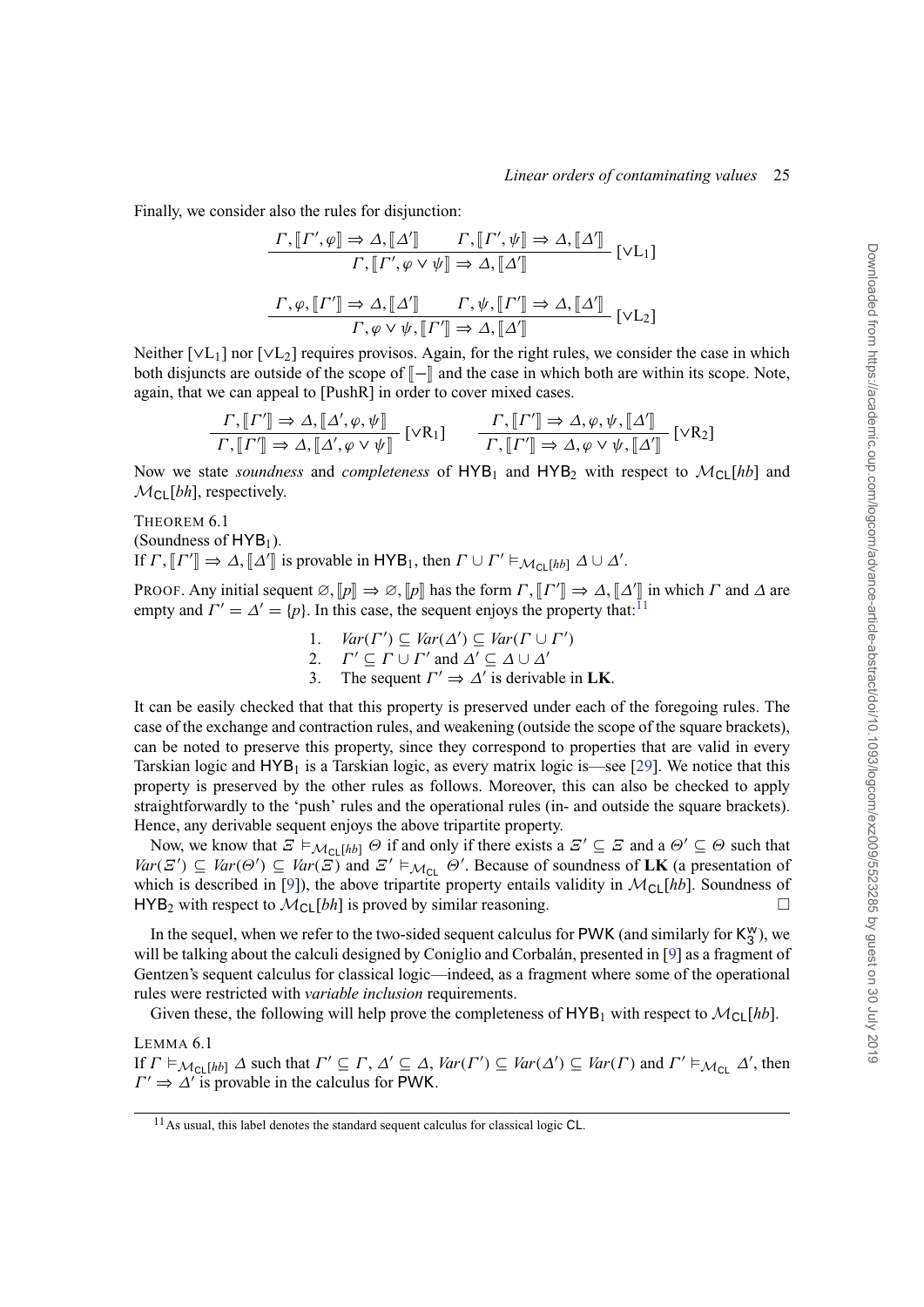PROOF. Assume  $\Gamma \models_{\mathcal{M}_{CL}[hb]} \Delta$ . Then by Corollary 3.2 for  $\mathcal{M}_{CL}[hb]$ , we know that there are  $\Gamma' \subseteq$  $\Gamma$ ,  $\Delta' \subseteq \Delta$ , with  $Var(\Gamma') \subseteq Var(\Delta') \subseteq Var(\Gamma)$  and  $\Gamma' \models_{\mathcal{M}_{CL}} \Delta'$ . By completeness of **LK**, this implies that  $\Gamma' \Rightarrow \Delta'$  is provable in LK. We also know that  $Var(\Gamma') \subseteq Var(\Delta')$ . Hence, by [9, Lemma 21], these two observations jointly imply that  $\Gamma' \Rightarrow \Delta'$  is provable in the sequent calculus for PWK. for PWK.  $\Box$ 

#### DEFINITION 6.1

In the  $HYP<sub>1</sub>$  calculus, a PWK rule that applies only to formulae within brackets is a 'bracketed rule'.

## THEOREM 6.2

(Completeness of  $HYB_1$ ).

If  $\Gamma \models_{\mathcal{M}_{CL}[hb]} \Delta$  such that  $\Gamma' \subseteq \Gamma$ ,  $\Delta' \subseteq \Delta$ ,  $\text{Var}(\Gamma') \subseteq \text{Var}(\Delta') \subseteq \text{Var}(\Gamma)$  and  $\Gamma' \models_{\mathcal{M}_{CL}} \Delta'$ , then  $\Gamma', [\![\Gamma'']\!] \Rightarrow \Delta', [\![\Delta'']\!]$  is provable in  $\text{HYB}_1$ , where  $\Gamma = \Gamma' \cup \Gamma''$  and  $\Delta = \Delta' \cup \Delta''$ .

PROOF. Assume that  $\Gamma \models_{\mathcal{M}_{CL}[hb]} \Delta$ . Then, by Lemma 6.1, there is a PWK proof of  $\Gamma' \Rightarrow \Delta'$ . Call this proof, i.e. a rooted binary tree,  $\Pi$ . We can design an algorithm to transform a PWK proof of this sequent into an HYB<sub>1</sub> proof of  $\Gamma$ ,  $\left[\Gamma'\right] \Rightarrow \Delta$ ,  $\left[\Delta'\right]$ .

First, replace every node  $\mathcal{Z} \Rightarrow \Theta$  of  $\Pi$  by a node  $\mathcal{Q}, \llbracket \mathcal{Z} \rrbracket \Rightarrow \mathcal{Q}, \llbracket \Theta \rrbracket$ . Then, place below each leaf, or axiom node, one instance of [Weak], such that from an axiom  $\emptyset$ ,  $[p] \Rightarrow \emptyset$ ,  $[p]$  we infer in one step the sequent  $\Gamma$ ,  $\llbracket p \rrbracket \Rightarrow \Delta$ ,  $\llbracket p \rrbracket$ . After that, for each non-axiom node place  $\Gamma$  to the left of the square brackets in the antecedent and ∆ to the left of the square brackets in the succedent. In the resulting proof, each PWK rule is applied within the scope of the square brackets. Moreover, we can check that every application of a PWK rule corresponds to a 'bracketed rule' in  $HYB<sub>1</sub>$  that respects the corresponding provisos.

Actually, since weakening is not fully admissible within the scope of square brackets, something must be said about this case. Suppose in an *H* proof of  $\Gamma' \Rightarrow \Gamma'$  there is an *ineliminable* application of Weakening that allows to go from a node  $E \Rightarrow \Theta$  to a node  $E, E' \Rightarrow \Theta, \Theta'$ —whence we can legitimately call  $\mathcal{Z}'$  and  $\Theta'$  the active (sets of) formulae in this step. Then the current algorithm can be further specified by saying that if  $\Pi$  is a proof that has no ineliminable application of weakening, then we proceed as previously stated. However, if Π *has* an ineliminable application of weakening, then we enlarge every node (outside the square brackets) with  $\Gamma$  and  $\Xi'$ , and  $\Delta$  and  $\Theta'$ , in their respective sides. Finally, when the  $\Pi$  requires the corresponding application of weakening, we mimic this in  $HVB_1$  applying the [PushL] and [PushR] rules to  $\mathcal{Z}'$  and  $\Theta'$ , as needed.

This renders a rooted binary tree  $\Pi^*$  with  $\Gamma$ ,  $\llbracket \Gamma \rrbracket \Rightarrow \Delta$ ,  $\llbracket \Delta' \rrbracket$  as its terminal sequent. We then<br>recent to each the website  $\Gamma$  test L  $\Gamma$  for the L four description of developing formula in  $\Gamma'$  an proceed to apply the rules [PushL], [PushR] followed by elimination of duplicate formulae in  $\Gamma'$  and  $\Delta'$ . We end up with a HYB<sub>1</sub> proof ending with  $\Gamma''$ ,  $\llbracket \Gamma'' \rrbracket \Rightarrow \Delta''$ ,  $\llbracket \Delta'' \rrbracket$ , for which  $\Gamma'' \cup \Gamma' = \Gamma$  and  $\Delta'' \cup \Delta' = \Delta'$  $\Delta'' \cup \Delta' = \Delta$  and  $Var(\Gamma') \subseteq Var(\Delta') \subseteq Var(\Gamma'' \cup \Gamma') = \Gamma$ .

By similar means, we arrive at the corresponding results for  $HYB_2$ .

THEOREM 6.3 (Soundness of  $HYB_2$ ). If  $\Gamma$ ,  $\llbracket \Gamma \rrbracket \Rightarrow \Delta$ ,  $\llbracket \Delta' \rrbracket$  is provable in HYB<sub>2</sub>, then  $\Gamma \cup \Gamma' \models_{\mathcal{M}_{CL}[bh]} \Delta \cup \Delta'$ . THEOREM 6.4 (Completeness of HYB<sub>2</sub>).

If  $\Gamma \models_{\mathcal{M}_{CL}[bh]} \Delta$  such that  $\Gamma' \subseteq \Gamma$ ,  $\Delta' \subseteq \Delta$ ,  $\text{Var}(\Delta') \subseteq \text{Var}(\Gamma') \subseteq \text{Var}(\Delta)$  and  $\Gamma' \models_{\mathcal{M}_{CL}} \Delta'$ , then  $\Gamma', [\![\Gamma'']\!] \Rightarrow \Delta', [\![\Delta'']\!]$  is provable in HYB<sub>2</sub>, where  $\Gamma = \Gamma' \cup \Gamma''$  and  $\Delta = \Delta' \cup \Delta''$ .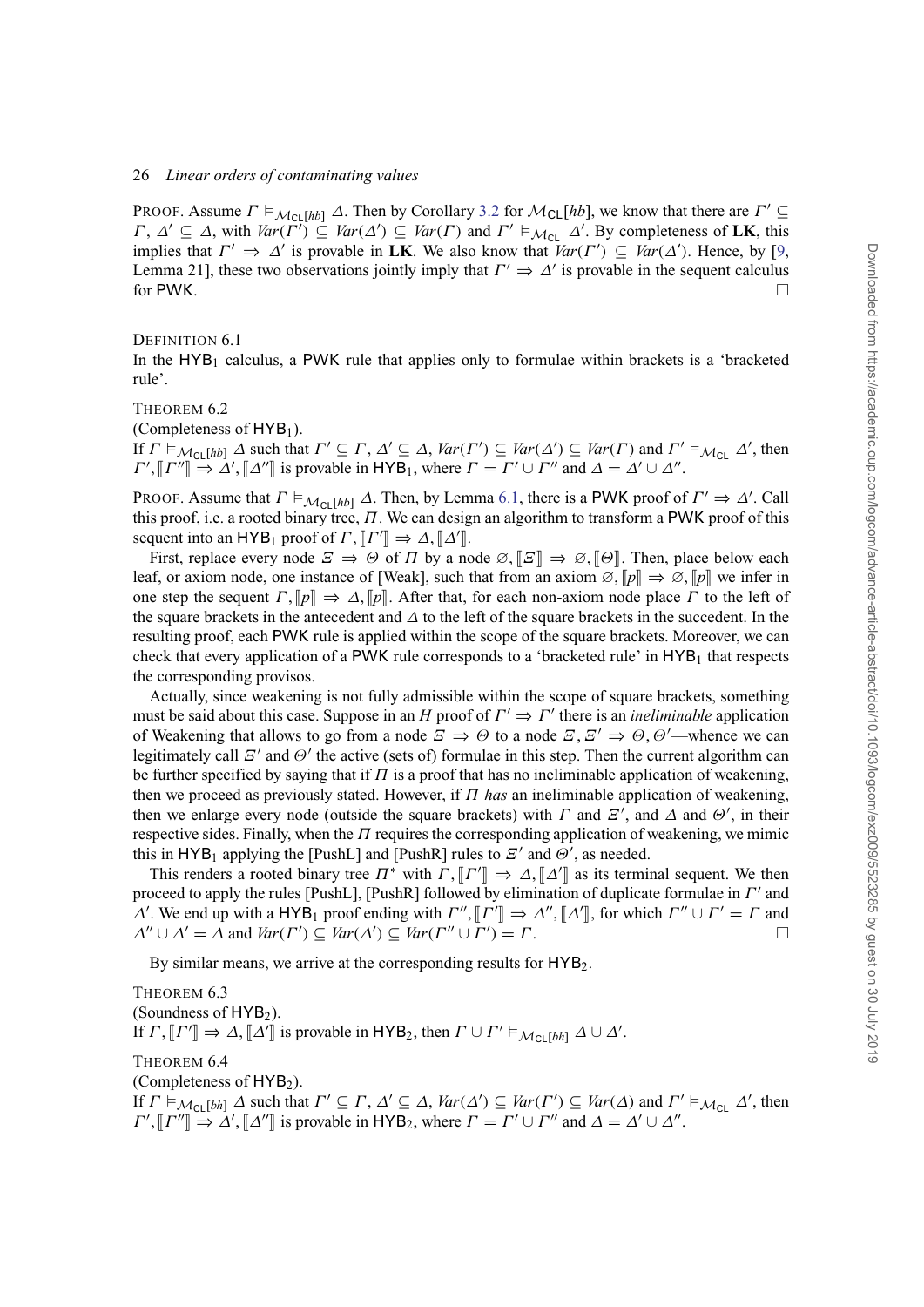# PROOF. By Theorem 6.2 and Lemma 4.1.  $\Box$

Finally, the above calculi suggest that they may be adapted to the cases of matrices with three or more alternations by allowing some sort of nesting of brackets  $\llbracket - \rrbracket$ .

# *6.2 Sequent calculi for the general case*

Now, the foregoing calculi seem to follow from non-trivial modifications to the Coniglio–Corbalán methods in which we have added a device that essentially tracks variable inclusions. It is clearly attractive to be able to provide a schematic method to give a sound and complete sequent calculus for *each* of the infinitely many consequence relations discussed in this paper. However, in the process of generalizing these sequent calculi to provide proof theories for each of our *M*[σ] systems, we are presented with a challenge.

For one, we have the option of trying to give a straightforward generalization of the calculi for  $HYB_1$  and  $HYB_2$  by nesting instances of the  $\llbracket - \rrbracket$  device within one another and adding provisos and modifications to operational rules to preserve the structure of appropriate variable inclusion properties. Such an approach, however, is on its face perilous, as it would lead to an exponential blow-up in the number of rules. For example, if we have a calculus with the  $\llbracket - \rrbracket$  device nested to a depth of (say) eighteen, it looks as though an appropriate suite of [ $∨$ *L*] rules on formulae  $\varphi$  and  $\psi$ would need independent special cases for occasions in which  $\varphi$  appears at depth *m* and  $\psi$  appears at depth *n* for all  $m, n < 18$ . While in principle such provisos could be described schematically, the resulting blowup in number of operational rules would drastically inhibit the utility of the resulting calculi.

A second approach would be to treat each system with an appropriate many-sided sequent calculus. There are two apparent problems with this approach. On the one hand, it seems as though the foregoing concern about explosion in the number of rules might apply to this case, so that in an *m* sided sequent calculus, we would need  $2<sup>m</sup>$  many distinct cases of a disjunction rule. On the other hand, tools such as MUltseq are capable of producing such calculi already and the importance of such a general scheme would be thereby severely diminished.

The third approach would be to make a straightforward (and shameless) appeal to our semantic characterizations by describing a way to take a classically provable sequent  $\Gamma \Rightarrow \Delta$  and iterate a carefully controlled succession of succession of applications of weakening on alternative sides to construct a sequent enjoying the appropriate variable inclusion properties. This approach risks the loss of some of the novelty found in the foregoing calculi  $HYB_1$  and  $HYB_2$  but retains a novelty of a different sort. Furthermore, for any of the matrix logics endowed with a linear order of contaminating values described in this work, this approach would permit us to describe a succinct and natural way to determine an appropriate sequent calculus. Such an approach would also have the benefit of being immediately recognizable as generating authentically two-sided sequent calculi.

Among the options, the third seems to fare the best, so we present a general description of appropriate sequent calculi that readily applies to any of the matrices discussed in this paper. If we look closely at the form of Theorems 3.1 and 3.2, a rough roadmap to appropriate sequent calculi can be inferred. In the case of (e.g.)  $M_{CL}[hbh]$ , we might follow something like the following algorithm, where [WeakL] and [WeakR] are left and right weakening, respectively:

- 1. Give a classical proof in **LK** for a sequent  $\Gamma \Rightarrow \Delta$
- 2. Apply arbitrary applications of [WeakR] to yield a sequent  $\Gamma \Rightarrow \Delta'$
- 3. Apply [WeakL] to yield a  $\Gamma' \Rightarrow \Delta'$  where  $\text{Var}(\Delta') \subseteq \text{Var}(\Gamma')$
- 4. Apply [WeakR] to yield a  $\Gamma' \Rightarrow \Delta''$  where  $\text{Var}(\Gamma') \subseteq \text{Var}(\Delta'')$ .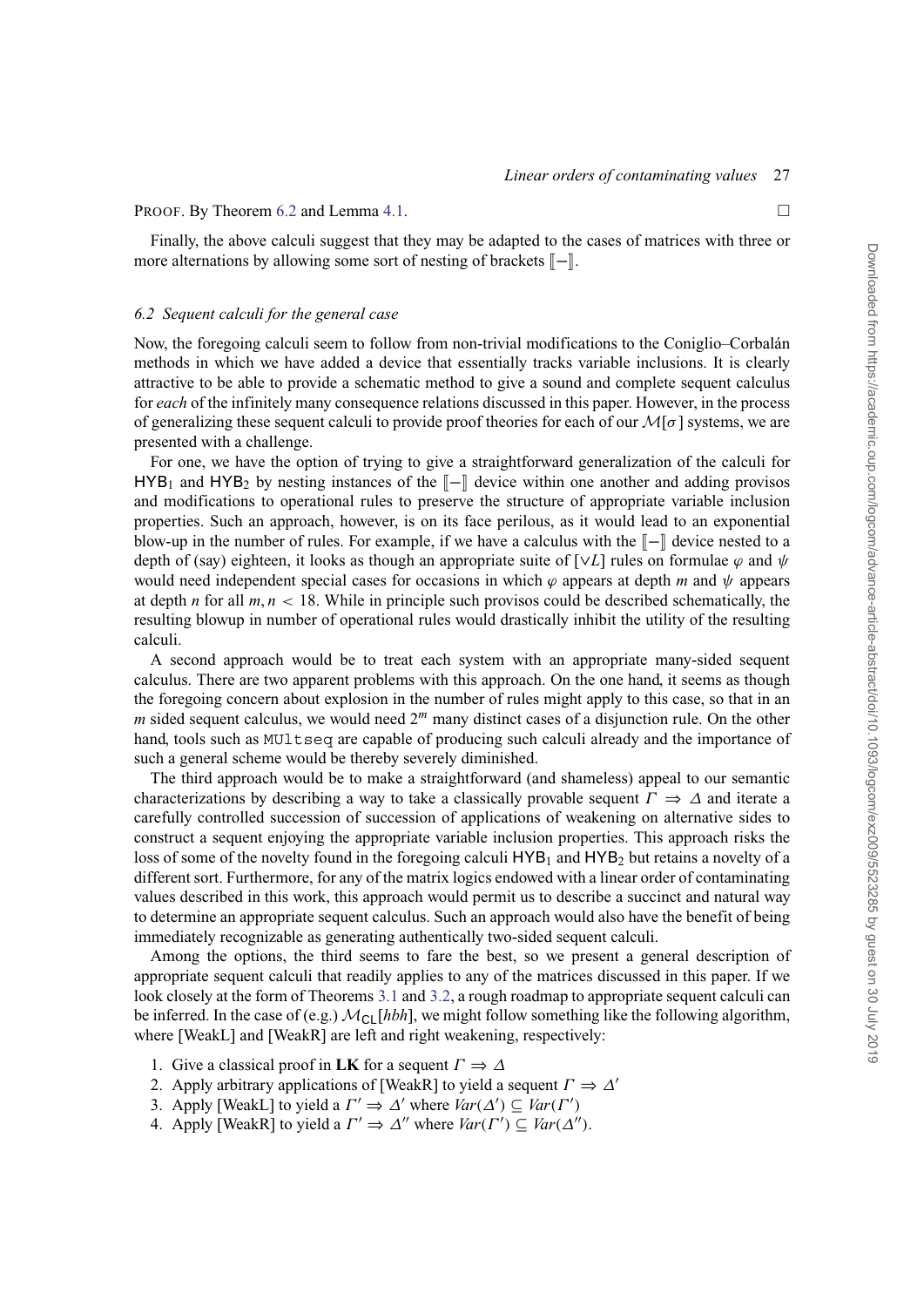A cursory reappraisal of our semantic characterization of  $M_{CL}[hbh]$  suffices to reveal that  $\Gamma' \Rightarrow \Delta''$ is provable by this algorithm if and only if  $\Gamma' \models_{\mathcal{M}_{\text{Cl}}[hbh]} \Delta''$  is valid. In the general case, all that is necessary is that we *track* the steps at which we may apply [WeakL] and [WeakR] and at what stage a proof can be said to have terminated. To gain the ability to track these steps, we choose to make the novel decision to *label the sequent separator itself* by an index ranging over the natural numbers.

Let us first describe the raw materials from which we will define the appropriate calculi. The core of each system will be an indexed variant of a classical sequent calculus. Take a standard two-sided sequent calculus for classical propositional logic—for convenience, let us fix the sequent calculus LK described in [9]—and annotate the sequent separators in each rule with a subscript '0'. Call this system **LK**0. By the definitions to follow, it will turn out that derivability in **LK**<sup>0</sup> (i.e., derivability of a classically provable sequent  $\Gamma \Rightarrow_0 \Delta$ ) will correspond to the system  $\mathcal{M}_{CL}[\Lambda]$ , i.e. classical logic enriched with an *empty* linear order of contaminating values.

To  $LK<sub>0</sub>$  we add the structural rules of contraction and permutation at every stage in a proof (i.e. for every sequent separator  $\Rightarrow$ *i*), a fact that is codified by the schematic rule where  $i \in \omega$ :

$$
\frac{\Gamma \Rightarrow_i \Delta}{\Gamma' \Rightarrow_i \Delta'}
$$
 [Structural<sub>i</sub>]

where  $\Gamma'$  and  $\Delta'$  are the result of applying instances of contraction, exchange or duplication to  $\Gamma$ and  $\Delta$ , respectively.

Our earlier example demonstrated a need to alternate between stages at which [WeakL] is appropriate and stages at which [WeakR] is appropriate. To permit weakening only in appropriate positions at appropriate times, we *stratify* weakening with the schematic rules for each  $i \in \omega$ :

$$
\frac{\Gamma \Rightarrow_i \Delta}{\Gamma, \Gamma' \Rightarrow_i \Delta} \text{[WeakL_i]} \qquad \frac{\Gamma \Rightarrow_i \Delta}{\Gamma \Rightarrow_i \Delta, \Delta'} \text{[WeakR_i]}
$$

Finally, we track the iterations by *ascension* rules in which we lift the operations on a sequent  $\Gamma \Rightarrow i \Delta$  to  $\Gamma \Rightarrow i+1 \Delta$  when certain variable-inclusion provisos are met. These schematic rules are presented below, where  $i \in \omega$ :

$$
\frac{\Gamma \Rightarrow_i \Delta}{\Gamma \Rightarrow_{i+1} \Delta} \text{ [AscensionL_i]} \qquad \frac{\Gamma \Rightarrow_i \Delta}{\Gamma \Rightarrow_{i+1} \Delta} \text{ [AscensionR_i]}
$$

These rules have the provisos that in order to apply [AscensionL*i*], it must be established that  $Var(\triangle) \subseteq Var(\Gamma)$  while correct applications of [AscensionR<sub>*i*</sub>] require that  $Var(\Gamma) \subseteq Var(\triangle)$ .

In order to more conveniently define our general suite of sequent calculi, we define four types of collections of weakening and ascension rules:

DEFINITION 6.2 **LOdd**<sub>*m*</sub> = {[WeakL<sub>2*i*+1</sub>], [AscensionL<sub>2*i*+1</sub>] | 2*i* + 1  $\leq m$ }.

DEFINITION 6.3 **ROdd**<sub>*m*</sub> = {[WeakR<sub>2*i*+1</sub>], [AscensionR<sub>2*i*+1</sub>] | 2*i* + 1  $\leq m$  }.

DEFINITION 6.4 **LEven**<sub>*m*</sub> = {[WeakL<sub>2*i*</sub>], [AscensionL<sub>2*i*</sub>] | 2*i*  $\leq m$ }.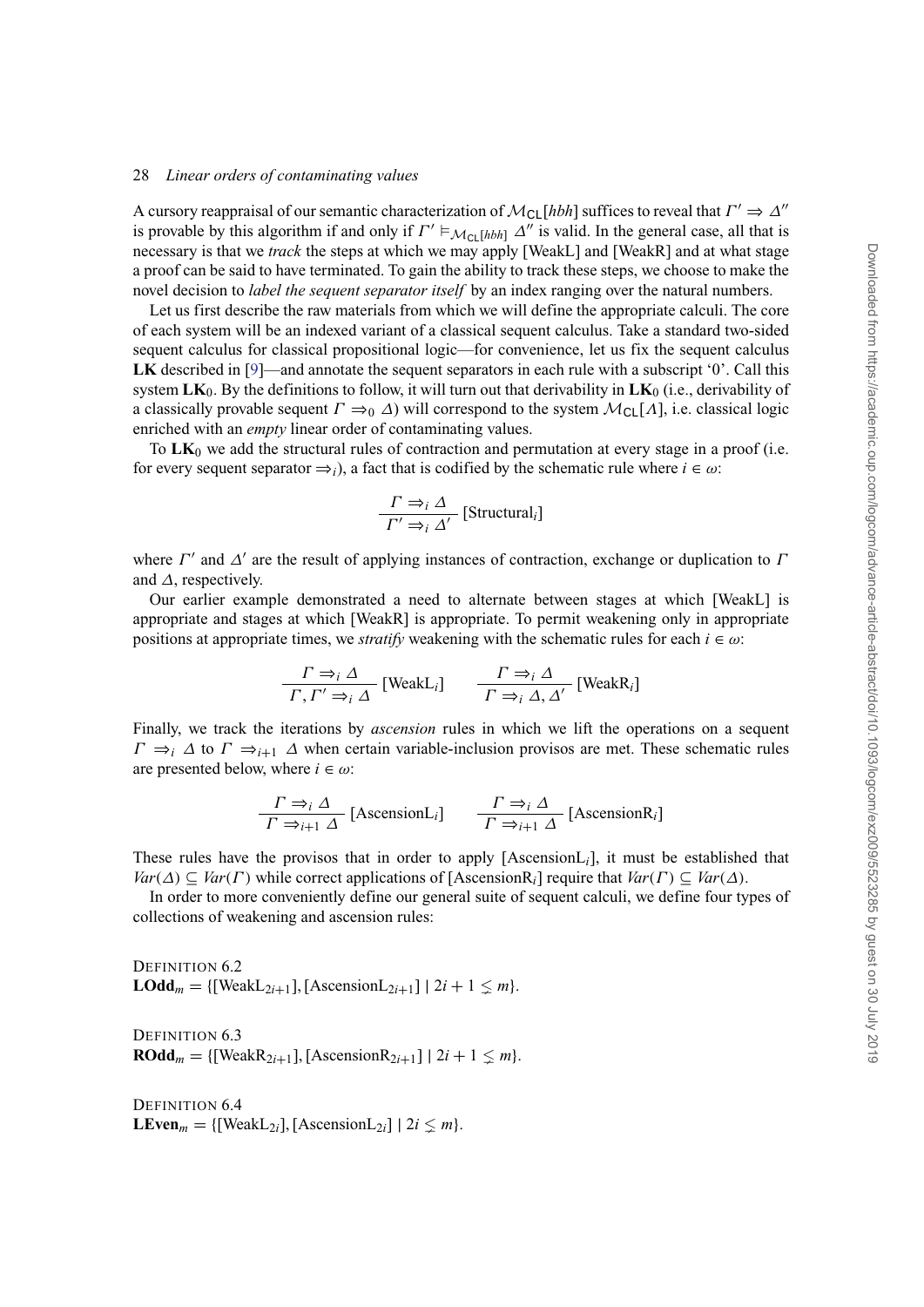DEFINITION 6.5 **REven**<sub>*m*</sub> = {[WeakR<sub>2*i*</sub>], [AscensionR<sub>2*i*</sub>] | 2*i*  $\leq m$ }.

These collections permit us to perspicuously define sequent calculi for every one of the infinitely many consequence relations described in this paper. For each string σ of alternating instances of *h* and *b*, we define a calculus  $LK[\sigma]$ . These systems are given a bipartite definition, broken apart on the basis of the initial element of  $\sigma$ . Where a string begins with h, we define  $LK[\sigma]$  in the following terms, where  $\oplus$  indicates enriching a sequent calculus with additional rules.

DEFINITION 6.6 For a string *hb*... of length *n*, the calculus **LK**[*hb*...] is the following:

**LK**<sup>0</sup> ⊕ [*Structurali*] ⊕ **REven***<sup>n</sup>* ⊕ **LOdd***n*.

We say that a sequent  $\Gamma \Rightarrow \Delta$  is provable in **LK**[*hb*...] if the labelled sequent  $\Gamma \Rightarrow_n \Delta$  is provable.

When  $\sigma$ , on the other hand, counts *b* as its initial element, we give a dual definition for **LK**[ $\sigma$ ].

DEFINITION 6.7 For a string *bh*... of length *n*, the calculus **LK**[*bh*...] is the following:

**LK**<sup>0</sup> ⊕ [*Structurali*] ⊕ **ROdd***<sup>n</sup>* ⊕ **LEven***n*.

Again, we say that a sequent  $\Gamma \Rightarrow \Delta$  is provable in **LK**[*hb*...] if the labelled sequent  $\Gamma \Rightarrow_n \Delta$  is provable.

Now, we may proceed to observe that these sequent calculi are indeed appropriate for our matrices by a general soundness and completeness proof:

THEOREM 6.5

Let  $\sigma$  be a string of alternating instances of *h* and *b*. Then

 $\Gamma \models_{\mathcal{M}_{\text{CL}}[\sigma]} \Delta$  if and only if  $\Gamma \Rightarrow \Delta$  is provable in  $LK[\sigma]$ .

PROOF. We prove this by induction on complexity of  $\sigma$  for the two cases in which the terminal element of  $\sigma$  is either *h* or *b*.

The basis step is when  $\sigma = \Lambda$ , i.e. the empty string. Then derivability of  $\Gamma \Rightarrow 0 \Delta$  corresponds to derivability in LK. As induction hypothesis, then, suppose that for the cases for which  $\sigma$  is of length *m* have been covered. Then we cover two cases to establish the result for  $\sigma$  of length  $m + 1$ .

In the case in which the terminal element of  $\sigma$  is h, let  $\sigma'$  be the string  $\sigma$  without its terminal element. Then we arrive at **LK**[σ] by adding the rules [WeakR*m*] and [AscensionR*m*] to the calculus **LK**[ $\sigma'$ ]. Then we know that  $\Gamma \Rightarrow_m \Delta$  is derivable in **LK**[ $\sigma$ ] if and only if *Var*( $\Gamma$ )  $\subseteq$  *Var*( $\Delta$ ) and for a  $\Delta' \subseteq \Delta$ ,  $\Gamma \Rightarrow_{m-1} \Delta'$  is derivable in  $LK[\sigma']$ . By induction hypothesis, this holds if and only if  $\Gamma \models_{\mathcal{M}_{CL}[\sigma']} \Delta'$  is valid in  $\mathcal{M}_{CL}[\sigma']$ . But by Theorem 3.2, this is equivalent to the existence of a  $\Delta \supseteq \Delta'$  for which  $\Gamma \models_{\mathcal{M}_{CL}[\sigma'h]} \Delta$  is valid, and  $\mathcal{M}_{CL}[\sigma'h]$  is just  $\mathcal{M}_{CL}[\sigma]$ .

The case in which the terminal element of  $\sigma$  is *b* is carried out in an identical fashion by dualizing each of the foregoing steps and appealing to Theorem 3.1 rather than Theorem 3.2.

With Theorem 6.5 in hand, we have provided a recursively defined and countably infinite suite of authentically two-sided sequent calculi that correspond to any case in which two-valued classical logic is supplemented with a linear order of contaminating values.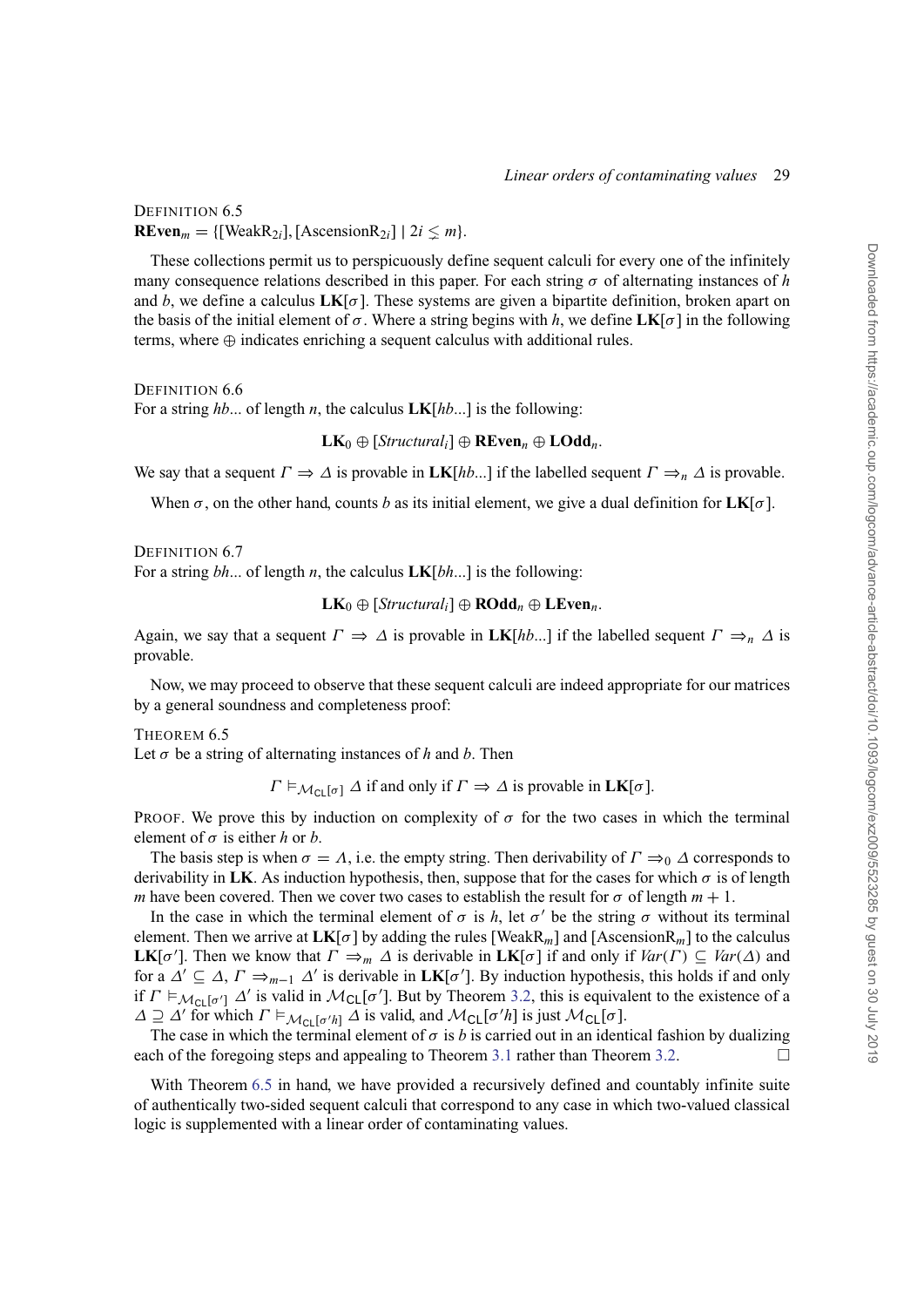# *6.3 Cut admissibility in the calculi* **LK***[*σ*]*

There are many proof-theoretic properties that are worth investigating in the case of the calculi  $LK[\sigma]$  and we are unable to examine them all. The plight of the rule of [Cut], however, has been identified by a referee as one particularly worthy of investigation and we will consider this question before closing this section.

The rule [Cut], of course, in the case of **LK** is the following:

$$
\frac{\Gamma \Rightarrow \Delta, \varphi \qquad \varphi, \Sigma \Rightarrow \Xi}{\Gamma, \Sigma \Rightarrow \Delta, \Xi}
$$
 [Cut].

For sequent calculi in which [Cut] is included as a rule, one is frequently interested in whether a system enjoys *cut elimination*, i.e. whether any sequent provable with [Cut] can be proven without the rule. The systems  $LK[\sigma]$  do not include [Cut], however, so the question we will investigate is whether these systems enjoy *cut admissibility*, i.e. whether [Cut] can be *emulated* in the calculi.

We note that it is not on its face obvious that any of the systems  $LK[\sigma]$  (where  $\sigma \neq \Lambda$ ) enjoys cut admissibility. Where  $\Gamma \Rightarrow \Delta$ ,  $\varphi$  and  $\varphi$ ,  $\Sigma \Rightarrow \Xi$  are provable there exist relatively delicate, back-andforth-type variable-inclusion properties between  $\Gamma$  and  $\Delta \cup {\varphi}$  on the one hand and  $\Sigma \cup {\varphi} \Rightarrow \Xi$ on the other. The roles that the cut formula  $\varphi$  plays in these back-and-forth containments might differ between the two cases and, moreover, in either of these cases,  $\varphi$  may be critical in the satisfaction appropriate variable-inclusion properties right. That  $\varphi$  is eliminable—or that its role may be taken over by some other formula—is not an obvious fact.

Happily, each of these systems enjoys cut admissilibity and, indeed, enjoys a stronger property in which [Cut] is admissible for each sequent separator ⇒*i*. We will say that one of our systems **LK**[σ] enjoys *full* cut admissibility if [Cut] can be emulated for every indexed sequent separator  $\Rightarrow$ *<sub>i</sub>*. To put this more precisely:

#### DEFINITION 6.8

We say that a calculus  $LK[\sigma]$  enjoys *full cut admissibility* if for every index *i*, whenever the sequents  $\Gamma \Rightarrow_i \Delta, \varphi$  and  $\varphi, \Sigma \Rightarrow_i \Xi$  are provable in  $LK[\sigma]$ , then there exists an  $LK[\sigma]$  proof of the sequent  $\Gamma, \Sigma \Rightarrow i \Delta, \Xi$ .

Note that this is a stronger claim than mere cut admissibility, as  $\Gamma \Rightarrow \Delta$  holds in a system  $LK[\sigma]$ when  $\Gamma \Rightarrow_i \Delta$  is derivable for the maximum index *i*. Hence, a proof of full cut admissibility has cut admissibility *simpliciter* as a corollary.

With respect to cut admissibility, we close Section 6 with the observation that all the sequent calculi  $LK[\sigma]$  enjoy full cut admissibility.

THEOREM 6.6

For all strings  $\sigma$  comprising alternating instances of *h* and *b*, the system **LK**[ $\sigma$ ] enjoys full cut admissibility.

PROOF. For an arbitrary  $\sigma$ , we prove this by induction on the subscript of the sequent separator  $\Rightarrow$ *i*. For the basis step in which  $i = 0$ , we note simply that [Cut] is admissible in  $LK$  (i.e.  $LK_0$ ), whence we conclude that the special instance

$$
\frac{\Gamma \Rightarrow_0 \Delta, \varphi \qquad \varphi, \Sigma \Rightarrow_0 \Xi}{\Gamma, \Sigma \Rightarrow_0 \Delta, \Xi}
$$

is admissible.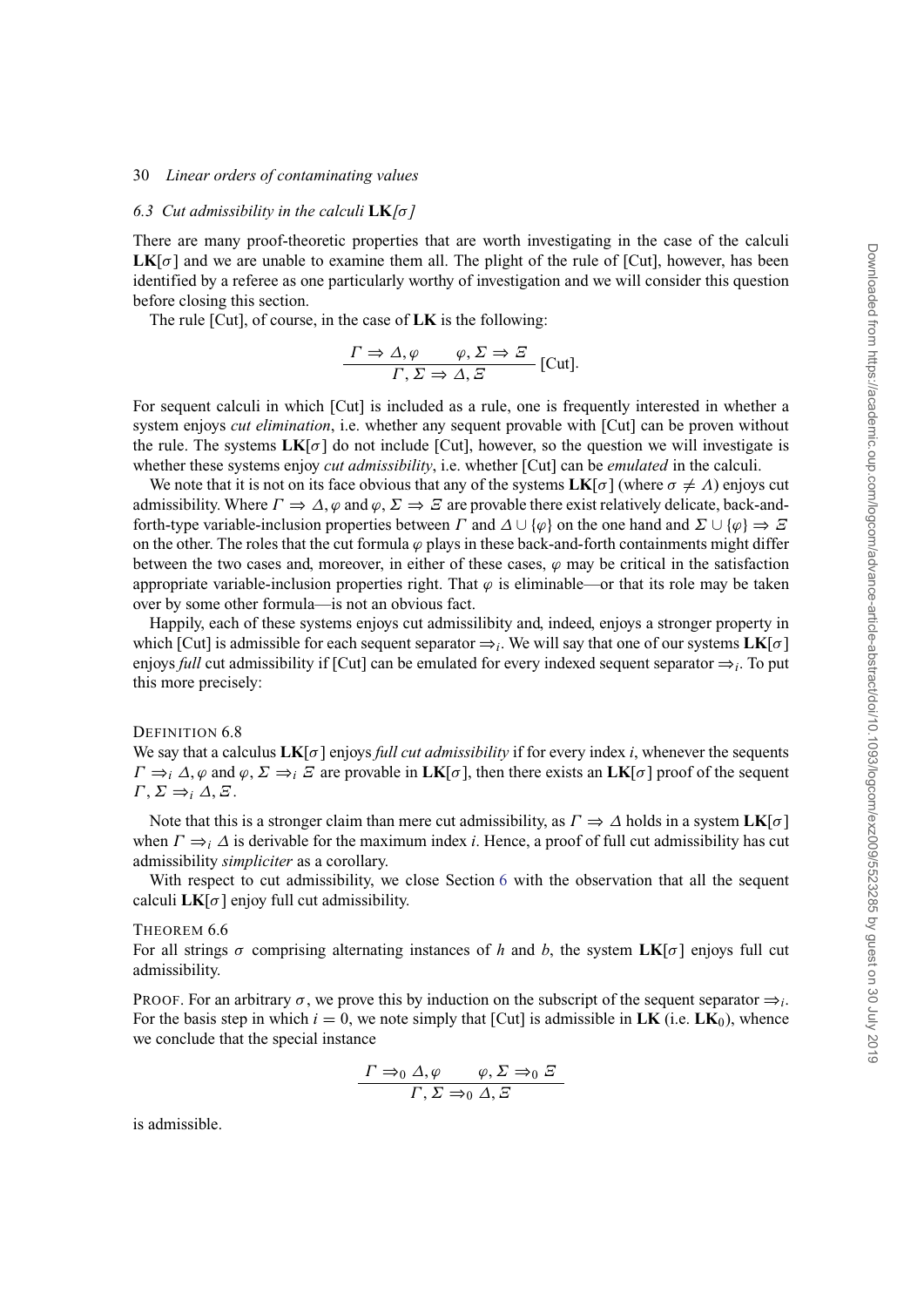For the induction step, suppose that for all  $j < i$ , the corresponding instance of [Cut] for  $\Rightarrow$ *j* is admissible. Furthermore, suppose that we have  $LK[\sigma]$  proofs  $\Pi$  and  $\Pi'$  of  $\Gamma \Rightarrow i \Delta, \varphi$  and  $\varphi$ ,  $\Sigma \Rightarrow i \Sigma$ , respectively. Now, these two sequents are derived from one of two methods, depending on the choice of  $LK[\sigma]$  and value of *i*:

- There exist  $LK[\sigma]$ -provable sequents  $\Gamma \Rightarrow_{i-1} \Delta'$  and  $\varphi, \Sigma \Rightarrow_{i-1} \Xi'$  such that  $\Delta' \subseteq \Delta \cup$  $\{\varphi\}, \ \mathcal{Z}' \subseteq \mathcal{Z}, \ \text{Var}(\Delta') \subseteq \text{Var}(\Gamma) \text{ and } \text{Var}(\mathcal{Z}') \subseteq \text{Var}(\Sigma \cup \{\varphi\})$ . Furthermore, the rule [AscensionL*i*−1] is applied to each of these sequents, (possibly) followed by applications of [WeakR*i*].
- There exist  $LK[\sigma]$ -provable sequents  $\Gamma' \Rightarrow_{i=1} \Delta$ ,  $\varphi$  and  $\Sigma' \Rightarrow_{i=1} \Xi$  such that  $\Gamma' \subseteq \Gamma$ ,  $\Sigma' \subseteq \Sigma \cup \{\varphi\}$ ,  $Var(\Gamma') \subseteq Var(\Delta \cup \{\varphi\})$  and  $Var(\Sigma') \subseteq Var(\Xi)$ . Furthermore, the rule [AscensionR*i*−1] is applied to each of these sequents, (possibly) followed by applications of [WeakL*i*].

• First, consider the former case, for which there are two subcases, one in which  $\varphi \notin \Delta'$  and another in which  $\varphi \in \Delta'$ . In the former subcase, we can construct the end sequent easily. By hypothesis, Π contains as a subproof an **LK**[σ] proof Π′′ of the sequent Γ ⇒*i*−<sup>1</sup> ∆′ . Our assumptions about **LK**[σ] include the fact that [AscensionL*i*−1] is applied to this sequent. Hence, the iterative construction described in Definition 6.6 means that either [WeakL<sub>i−1</sub>] (if  $i \neq 1$ ) or Weakening *simpliciter* (if  $i = 1$ ) is a valid rule of **LK**[ $\sigma$ ], whence we may derive  $\Gamma, \Sigma \Rightarrow_{i-1} \Delta'$ . Because *Var(*∆′ *)* ⊆ *Var(*Γ *)*, it holds also that *Var(*∆′ *)* ⊆ *Var(*Γ ∪Σ*)*, whence we may apply [AscensionL*i*−1] to yield  $\Gamma$ ,  $\Sigma \Rightarrow_i \Delta'$ . But by hypothesis, we may also apply [WeakR<sub>i</sub>], whence we can modify  $\Pi''$ to construct an  $LK[\sigma]$  proof of the sequent  $\Gamma, \Sigma \Rightarrow i \Delta, \Xi$ .

On the other hand, if  $\varphi \in \Delta'$ , then  $\Pi$  has as a subproof an  $LK[\sigma]$  proof of  $\Gamma \Rightarrow_{i-1} \Delta' \setminus {\varphi}$ ,  $\varphi$ and  $\Pi'$  contains a subproof of  $\varphi$ ,  $\Sigma \Rightarrow_{i-1} \Xi'$ . By induction hypothesis, the instance of [Cut] for  $i - 1$  is admissible, whence we are guaranteed that there exists an  $LK[\sigma]$  proof  $\Pi''$  of the sequent  $\Gamma, \Sigma \Rightarrow_{i-1} \Delta' \setminus \{\varphi\}, \Sigma'$ . We know that  $\text{Var}(\Delta') \subseteq \text{Var}(\Gamma)$  and  $\text{Var}(\Sigma') \subseteq \text{Var}(\Sigma \cup \{\varphi\})$ , entailing that  $Var(\Delta' \cup \Sigma') \subseteq Var(\Gamma \cup \Sigma \cup \{\varphi\})$ . Because  $\varphi \in \Delta'$ , the variables in  $\varphi$  appear in  $\Gamma$ , and  $Var(\Gamma \cup \Sigma')$  $\Sigma \cup \{\varphi\}$  = *Var*( $\Gamma \cup \Sigma$ ), so we may rewrite this as the fact that  $Var(\Delta' \cup \Xi') \subseteq Var(\Gamma \cup \Sigma)$ , licensing us to apply [AscensionL<sub>*i*−1</sub>] to extend  $\Pi''$  to a proof of  $\Gamma$ ,  $\Sigma \Rightarrow_i \Delta' \setminus \{\varphi\}$ ,  $\Sigma'$ . Finally, a single application of [WeakR<sub>i</sub>] is sufficient to convert  $\Pi''$  to an  $LK[\sigma]$  proof of  $\Gamma, \Sigma \Rightarrow_i \Delta, \Xi$ , as desired. • The second case is largely dual to the first, and we break up subcases in which  $\varphi \notin \Sigma'$  and  $\varphi \in \Sigma'$ . If  $\varphi \notin \Sigma'$ , then, as before, we have an  $LK[\sigma]$  proof  $\Pi$  of the sequent  $\Sigma' \Rightarrow_{i-1} \Xi$ . Because [AscensionR*i*−1] is a rule of **LK**[σ], by Definition 6.6, either [WeakR*i*−1] or weakening without qualification is valid as well, from which we may turn  $\Pi$  into a proof of the sequent  $\Sigma' \Rightarrow_{i=1}$  $\Delta$ ,  $\Xi$ . Again, the hypothesis tells us that *Var*( $\Sigma'$ )  $\subseteq$  *Var*( $\Delta \cup \Xi$ ), on which basis we may apply [AscensionR<sub>*i*−1</sub>] to get a proof of  $\Sigma' \implies_i \Delta, \Xi$ , and a further application of [WeakL<sub>*i*</sub>] converts  $\Pi$ into a  $LK[\sigma]$  proof of  $\Gamma$ ,  $\Sigma \Rightarrow_i \Delta$ ,  $\Sigma$ .

When  $\varphi \in \Sigma'$ , then our proofs  $\Pi$  and  $\Pi'$  have  $LK[\sigma]$  subproofs of the sequents  $\Gamma' \Rightarrow_{i-1}$  $\Delta, \varphi$  and  $\Sigma' \setminus {\varphi}, \varphi \Rightarrow_{i-1} \varXi$ , respectively. By hypothesis, [Cut] holds for  $\Rightarrow_{i-1}$ , whence we are guaranteed that there exists an  $LK[\sigma]$  proof of the sequent  $\Gamma', \Sigma' \setminus {\varphi} \Rightarrow_{i-1} \Delta, \Xi$ . In this case,  $Var(\Gamma') \subseteq Var(\Delta \cup \{\varphi\})$ , and  $Var(\Sigma') \subseteq Var(\Xi)$ ; again, because  $\varphi \in \Sigma'$ ,  $Var(\varphi) \subseteq Var(\Xi)$ , the set *Var* $(\Delta \cup \Xi \cup \{\varphi\})$  may be simplified to *Var* $(\Delta \cup \Xi)$ . Putting this together, then, we conclude that  $Var(\Gamma' \cup (\Sigma' \setminus \{\varphi\})) \subseteq Var(\Delta \cup \Xi)$ . This satisfies the proviso required to apply [AscensionR<sub>*i*−1</sub>] to yield a proof of  $\Gamma'$ ,  $\Sigma' \setminus \{\varphi\} \Rightarrow_i \Delta, \Xi$ . To this proof, we may apply [WeakL<sub>i</sub>] to yield an  $LK[\sigma]$ proof of  $\Gamma$ ,  $\Sigma \Rightarrow_i \Delta$ ,  $\Sigma$ , as we had needed.

We plan to revisit these calculi and variants of them in future work.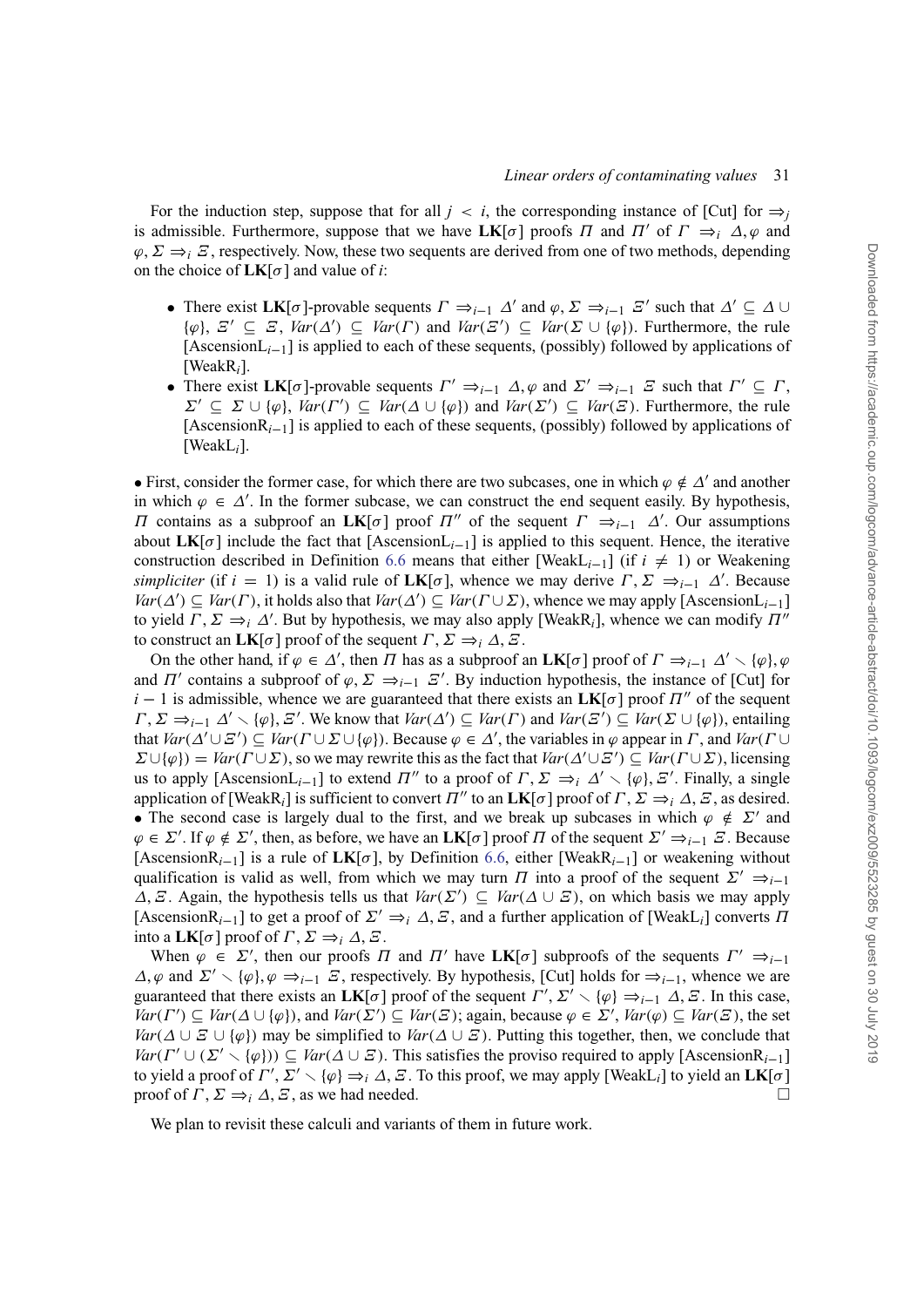# **7 Concluding remarks**

In this paper, we have identified a countably infinite family of subsystems of classical logic among which are weak Kleene logic and its paraconsistent dual. We have provided characterizations of each of the corresponding consequence relations and provided for each a sound and complete two-sided sequent calculus. These results are exceedingly general and cover a host of very natural many-valued matrices that have both historical and practical relevance. As any logician familiar with Hilbert's Grand Hotel knows, however, the mere fact that one has proven an infinite number of results does not entail that the work has been completed. With this in mind, we end the paper by describing several avenues in which this work can be directed.

One project that springs to mind is an investigation into the *utility* of these systems. As we have suggested, the current state of the art in applied computer science frequently encounters programs running in a cascade virtual machines nested in one another. This fact suggests room for applicability of our results to this field, but much of this hinges on the matter of interpreting a contaminating value as *designated*. We plan to devote future work to an investigation into the matter of designation (or not) of these truth-values.

One formal matter that is entwined with the question of how to best provide a generalization of the calculi  $HYB_1$  and  $HYB_2$  is the matter of *proof complexity*. One way to look at the trade-off between the calculi that we have described and the method of many-sided sequent calculi is that our presentation has limited the number of additional rules at the cost of a possibly exponential increase of the search space. On its face, verifying that  $\Gamma \Rightarrow \Delta$  is provable seems to require a back-and-forth procedure grabbing subsets of  $\Gamma$  and  $\Delta$  with appropriate variable-inclusion properties until landing on  $\Gamma' \subseteq \Gamma$  and  $\Delta' \subseteq \Delta$  for which we can confirm that  $\Gamma' \Rightarrow \Delta'$  is classically provable. This seems to indicate a worst-case complexity of verifying provability of a sequent as being in EXPTIME, but we set aside the investigation into proof complexity for future work.

Finally, in a more theoretical vein, although we have out of convenience interpreted the matrix *M*CL as classical logic, our results make clear that many of the characterization results apply *mutatis mutandis* to *any* many-valued logic. (Indeed, the general method for constructing two-sided sequent calculi ought to carry over in many cases as well.) Investigating the landscape of logics with linearly ordered contaminating values in more generality would lead to studying appropriate subsystems of a broad field of many-valued logics. Families of systems like the four-valued logic of firstdegree entailment and its cousins or fuzzy logics suggest that it would be interesting to study how contaminating values interact with other logical properties, such as relevance, non-determinism, fuzziness and so forth (some initial steps with respect to investigating contaminating values in relevance logics can be found in [8]).

# **References**

- [1] L. Åqvist. Reflections on the logic of nonsense. *Theoria*, **28**, 138–157, 1962.
- [2] A. Avron and B. Konikowska. Proof systems for reasoning about computation errors. *Studia Logica*, **91**, 273–293, 2009.
- [3] D. Bochvar. On a three-valued calculus and its application in the analysis of the paradoxes of the extended functional calculus. *Matematicheskii Sbornik*, **4**, 287–308, 1938.
- [4] S. Bonzio, J. Gil-Ferez, F. Paoli and L. Peruzzi. On paraconsistent weak Kleene logic: axiomatization and algebraic analysis. *Studia Logica*, **105**, 253–297, 2017.
- [5] S. Bonzio, T. Moraschini and M. P. Baldi. Logics of left variable inclusion and Płonka sums of matrices. Manuscript, 2018 .